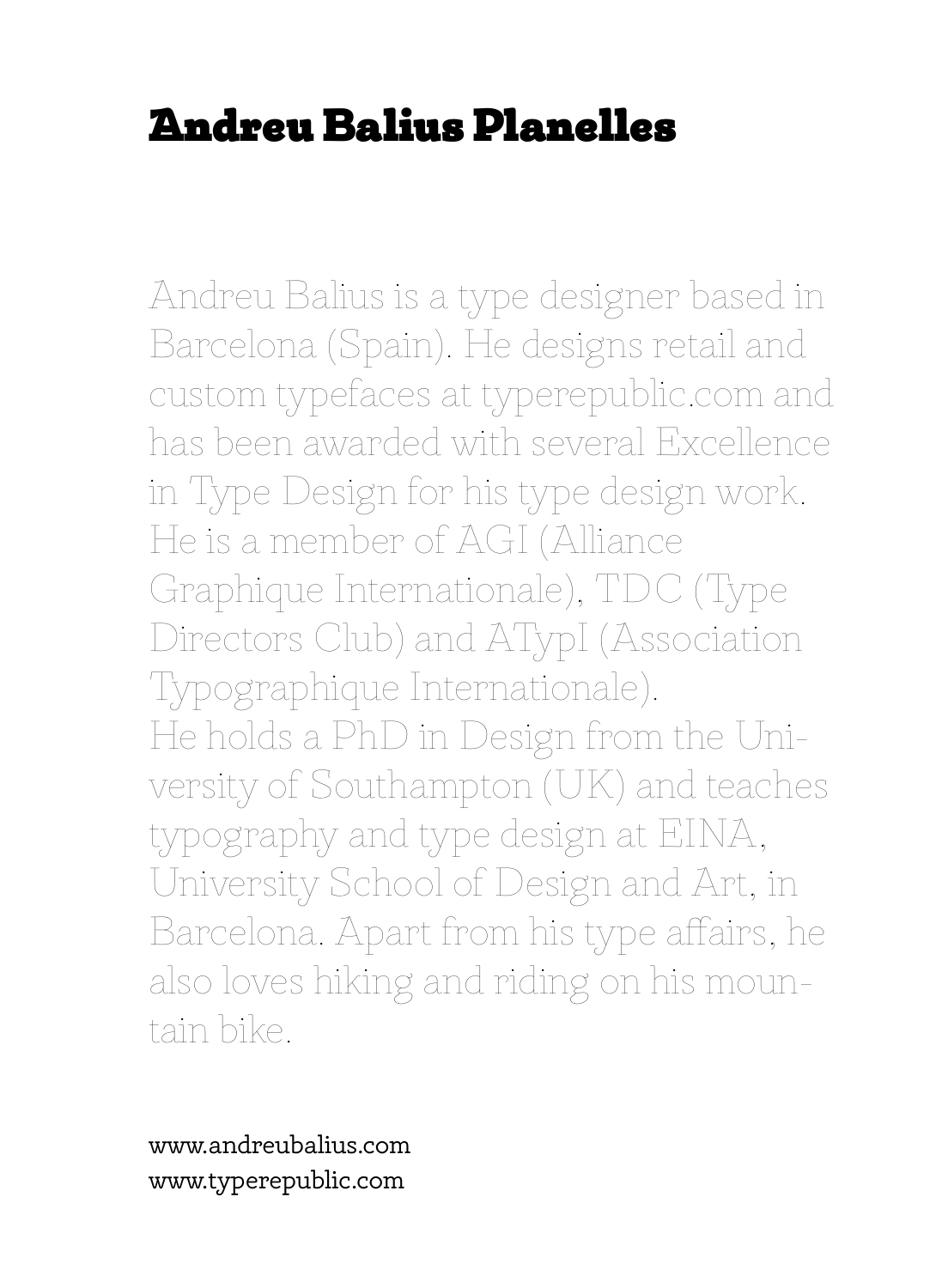# PROFESSIONAL EXPERIENCE

Since 1990, Andreu Balius has been working as a freelance typographer and type designer running his own studio in Barcelona and Santa Maria de Martorelles (Barcelona). He started collaborating with brand agencies and other established graphic designers, also developing his self initiated projects. In 1989 he was awarded to be part of the International Barcelona Biennial exhibition (*Bienal de Barcelona. Jóvenes Creadores Europeos*) where he exposed his first type design works.

Influenced by the international type context, in the very early 90's he launched a platform for a collaborative 'open source' digital type design experience under the name of Garcia fonts & co, which main goal was to create a font catalogue based on the exchange of experiences and type design processes through font design.

In 1993, he co-founded the two-brain design team Typerware, which was active until year 2000. In 2003, Andreu Balius founded Typerepublic.com, a type foundry where he distributes and licenses his own type design work and designs custom typefaces for brands and companies. He developes both commercial work and personal projects.

Research and teaching is also part of his current activity together with his type design work.

# ACADEMIC EXPERIENCE

Since course 2014-15, Andreu Balius teaches Typography and Type design at EINA, University School of Design and Art, attached to the UAB – Universitat Autònoma de Barcelona.

• Professor at the Advanced Typography Master at Eina. Barcelona.

• Professor at the Type Design course (Unos tipos duros / Familia Plómez, since 2014). Madrid.

• Associate professor at Faculty of Social Science and Communication at UPF / Pompeu Fabra University, in Barcelona (2000-2015).

School. *Sketches of Spain: Spain in contemporary Mass and Visual Culture*. (2012). Barcelona. • Professor at BAU Design college of Barcelona, attached to University of Vic / UVIC (1992- 2004).

• Professor at IDEP Design school in Barcelona (1990-91).

<sup>•</sup> Professor at the MA of Art and Design research / MURAD (Eina, 2016-2018). Barcelona.

<sup>•</sup> Professor at the MA of Digital Arts at UPF / Pompeu Fabra University (2006-2015).

<sup>•</sup> Professor at Elisava Design school, attached to Pompeu Fabra University / UPF (2001-2015).

<sup>•</sup> Professor at International Summer School programe. Study abroad. UPF-UCLA Summer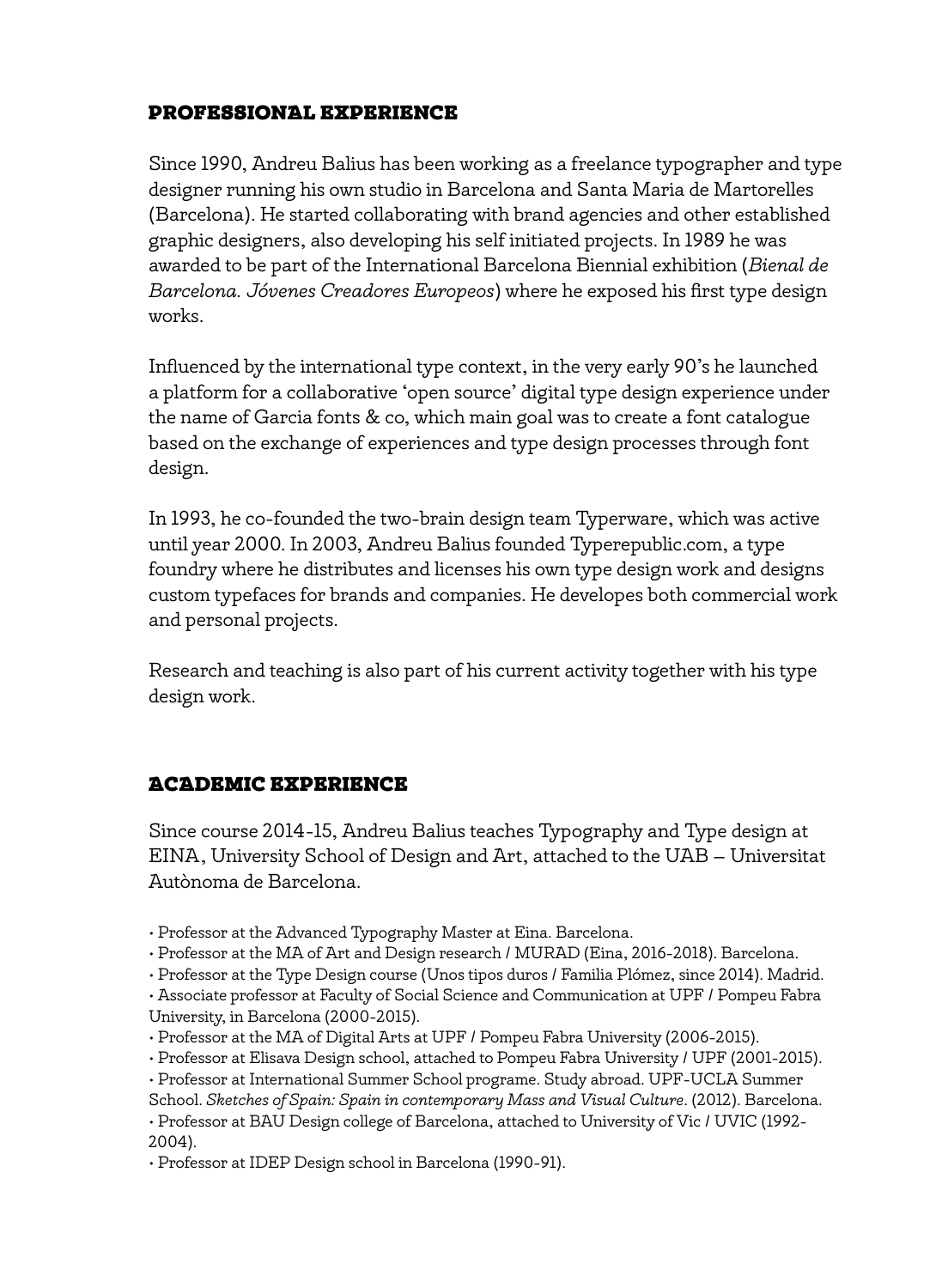Andreu Balius has been invited professor at MA and Postgraduate courses at different educational institutions:

• Postgraduate Diploma in Digital Illustration applied to Brands, Media and Video Games. EINA (2022). Barcelona.

• Postgraduate course in Motion Graphics at Bau (2006–onwards). Barcelona.

• Editorial Design MA course (IED-Madrid, from 2006 to 2019). Madrid.

• Postgraduate course in Branding (Elisava, from 2012 to 2018). Barcelona.

• Graphic interface design for new devices MA (Universidad Pontificia de Salamanca, from 2014 to 2017). Salamanca.

• Design and Illustration MA (Faculty of Fine Arts. Universitat Politècnica de València, from 2012 to 2017). Valencia.

• Communication Design MA / MUDIC (Elisava, from 2010 to 2016). Barcelona.

• Postgraduate course inType design (Seeway school of design, 2014-2015). Barcelona.

• Dual city Summer courses: *Graphic design and typography in the city* (Central Saint Martins / Elisava, 2014). Barcelona.

• Postgraduate course in Type design (IED-Madrid, from 2010 to 2013). Madrid.

• Postgraduate course in Graphic Design and Editorial publishing (Elisava, 2010-2011).

• Postgraduate course in Brand Design (Bau, 2010-2011). Barcelona.

• Postgraduate course in Design and graphic production (Elisava, from 2004 to 2010). Barcelona.

• Motion Graphics MA course (IED-Madrid, 2008-2009). Madrid.

• Editorial Design MA course (Bau, from 2007 to 2009). Barcelona.

• Graphic communication MA (UAB–Universitat Autònoma de Barcelona, 2008-09). Barcelona.

• Corporate Identity Design MA course (Elisava, from 2007 to 2009). Barcelona.

• Postgraduate course in Art Direction (Elisava, from 2007 to 2009). Barcelona.

• Creativity and Advertisement MA course (Elisava, 2008-2009). Barcelona.

• Seminar on Graphic Design and desktop publishing. Fundación Barcelona Media (UPF /

Pompeu Fabra University, from 2008 to 2009). Barcelona.

• Seminar on Design and web programming. Fundación Barcelona Media (UPF / Pompeu Fabra University, from 2008 to 2009). Barcelona.

• Art Direction /Dd'A course (Ramón Llull University, from 2003 to 2006). Barcelona.

• Masterclass at Aula Digital MA. Universidad Pompeu Fabra / UPF. Barcelona. 2000-2001.

# WORKSHOPS

2020: Type design workshop (Online). UDLA - Universidad de Las Américas. Quito, Ecuador. 8-18 December.

2020: *Typecraft Initiative project.* 20-29 February. Barmer, Rajashtan. India.

2020: *Super-Veloz workshop: work with a selection of Super Tipo Veloz typographic system modules cut with laser in methacrylate.* (with Roberto Gamonal). Post-Digital Letterpress

Printing Conference. 30th January. Faculty of Fine Arts. University of Porto. Porto.

2019: *Workshop Modular Type Design. Experimenting modularity in type design.* 11-13 March. ESAD Matosinhos. Porto. Portugal.

2019: *Modular type workshop.* 9th March. Escola d'Art i Disseny, ESARDI. Amposta.

2019: *Modular type workshop*. 5-7 March. Escola Ondara. Tàrrega.

2019: *Lettering workshop.* Jornadas de Diseño. 11-12 February. Escuela Superior de Diseño Region de Murcia. Murcia.

2018: *Wokshop de tipografía avanzada*. 27th January. Estación Diseño. Granada.

2018: *Typography & Lettering workshop.* Master Universitario en Diseño Gráfico y de Interface para nuevos dispositivos. 8-9 February. UPSA / Universidad Pontificia de Salamanca.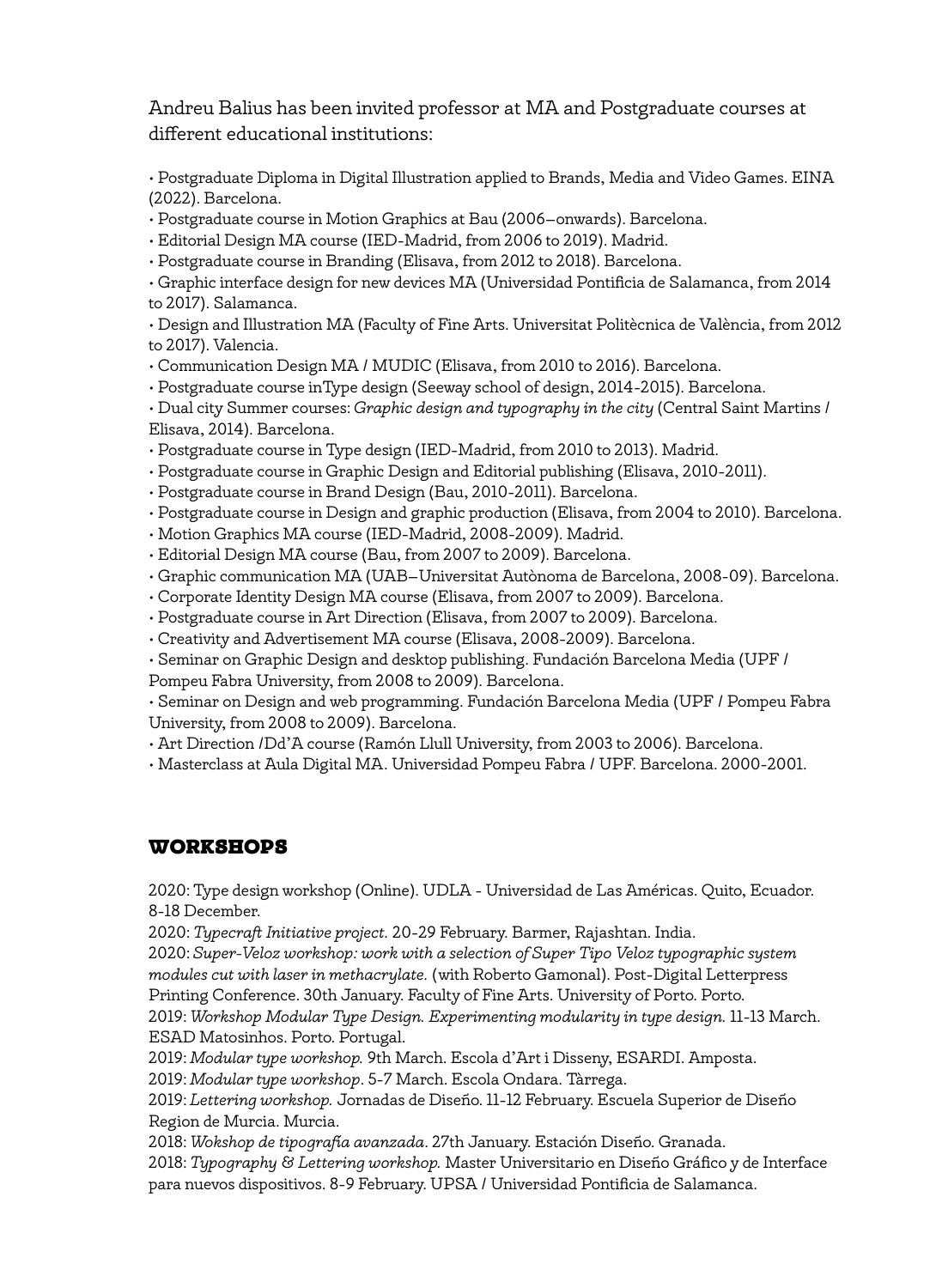2018: *Super-Veloz workshop*. 10th February. La Quinta del Sordo. Familia Plómez. Madrid. 2017: *Lettering & Identity workshop.* Certamen Tipos. 6-7 October. Palacio de Pronillo. Santader.

2017: *Typerepublic lettering workshop.* BFA Grafic Design Sant Jose State University 2017 Europe Workshop. 18th June. Typerepublic studio. Barcelona.

2017: *Comunicar el vino tipográficamente*. 23 Jornadas ESDIR. 13-14 March. Escuela Superior de Diseño de La Rioja. Logroño.

2016: *Advanced type design workshop.* 18-19 November. Estación Diseño, Escuela Superior de Diseño. Granada.

2016: *Introduction to Lettering for graphic designers*. 22nd April. Vistaprint. Barcelona. 2016: *Workshop 'DíaTypo Typerepublic – Tipografía como herramienta para la comunicación'.*  12th February. Asociación de Diseñadores. Albacete.

2015: *Lettering introduction workshop.* 26th March. Pontificia Universidad Católica. Santiago de Chile. Chile.

2015: *Lettering workshop.* 24-26 March. Universidad Gabriela Mistral. Santiago de Chile. 2015: *Super Veloz workshop.* 21st February. Familia Plómez. Madrid.

2014: *Lettering & Brand design.* Tipos Latinos. 20-23 August. Centro Cultural de España. Montevideo. Uruguay.

2014: *Lettering & Identity workshop.* 6th May. Escuela Superior de Diseño (ESDIR). Logroño. 2014: *Lettering workshop 'Tipos, tapas y pescaíto frito'.* Málaga Design Walk. 25th April. Málaga. 2014: *Type design introduction workshop.* 2nd Graphic Design Festival. 21-23 April. Escuela de Arte San Telmo, Málaga.

2014: *Lettering & Identity workshop.* 19-21 March. Universidad Diego Portales. Santiago de Chile. Chile.

2013: *Introduction to Type Design workshop.* 4-7 November. Fachhochule Salzburg University of Applied Arts. Salzburg.

2013: *Type workshop 'Emocionar con la tipografía'.* 14-16 May. Grupo Horma. México DF.

2013: *Type design introduction workshop*. 9-11 May. Universidad Autónoma de Sinaloa. Culiacán. México.

2013: *Super-Veloz workshop.* 26th January. Familia Plómez workshop. Madrid.

2012: *Slab Serif workshop.* 21st December. Familia Plómez workshop. Madrid.

2012: *Workshop on Type in public space.* 1-6 October. Universidad Finis-Terrae. Santiago de Chile. Chile.

2012: *Type design workshop: From letter to typeface* (with Eduardo Manso). "Sinergias" / Monográfica.org. 15-16 September. Entresuelo segunda. Barcelona.

2012: *Workshop 'La voz, el signo y el alfabeto'.* Tipos Latinos 2012. 30th May. CCEBA / Centro Cultural Español de Buenos Aires. Buenos Aires. Argentina.

2012: *Type design workshop*. Tipos Latinos. 11-12 May. Centro de Arte Contemporáneo. Quito. Equator.

2012: *Type design workshop.* 7-8 May. Universidad Santa María. Guayaquil. Equator.

2012: *'Press the Letter'. Workshop on Letterpress.* (with Jesús Morentín). 17th May. Elisava School. Barcelona.

2012: *Type workshop: 'the image of the letter'.* Tres al Cub. 18th April. Escola d'Art d'Olot. Olot. 2012: *Modular type workshop.* Study Abroad Programme. 17th April. Fundació Universitat Autònoma de Barcelona (UAB). Campus Hospital de Sant Pau. Barcelona.

2012: *Modular type workshop.* 11th April. Escola d'Art i Superior de Disseny Ondara. Tàrrega.

2011: *'Press the Letter'. Workshop on Letterpress.* 19-22 December. Escola Elisava. Barcelona.

2011: *Type specimen workshop.* Vaseline Design & Architecture Festival. 24-26 August. ISAD / Instituto Superior de Arquitectura y Diseño. Chihuahua. México.

2011: *Workshop 'New sounds, new letters, new signs'.* Serifalaris. Encuentro de diseñadores gráficos. 3rd June. Palacio San Joseren. Getxo.

2011: *Workshop 'Lettering for brand design'.* 27-29 April. Universidad del Pacífico. Santiago de Chile. Chile.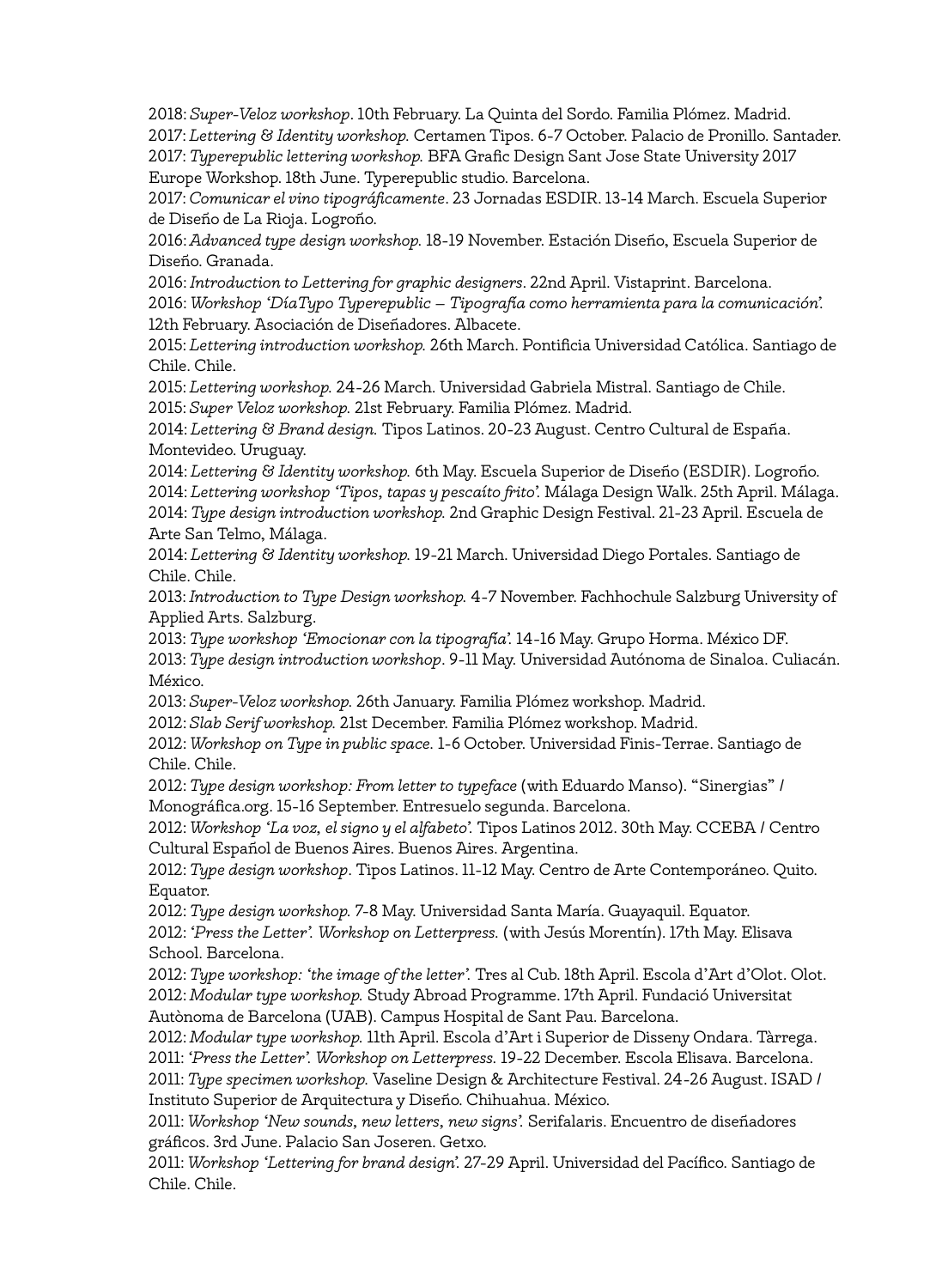2011: *Workshop 'Tipografismo / Composición tipográfica e impresión'.* 27-29 April. Universidad Andrés Bello / UNAB. Santiago de Chile. Chile.

2011: *Type design workshop.* Cultura Visual. 18-20 February. TEA (Tenerife Espacio de las Artes). Santa Cruz de Tenerife. Canary Islands, Spain.

2010: *Type design workshop.* 16-18 December. Feet / Foro de edición e tipografía. Pontevedra. 2010: *Type design workshop 'La voz, el signo y el alfabeto'.* Conferencia Internacional Diseño Editorial: La letra, el texto, el papel, la pantalla. 14th October. FADU-UNL, Santa Fe. Argentina. 2010: *Type design workshop 'The voice, the sign and the memory'*. IV Curso Internacional de Ilustración y Diseño Gráfico. 24-25 June. Albarracín. Teruel. Spain.

2010: *Typedesign workshop*. Design ao Cubo. 8th June. Facultade de Arquitectura. Universidade Tecnica de Lisboa. Lisboa.

2010: *Type Design Workshop.* 18-22 January. Aalto University School of Art and Design. Helsinki. Finland.

2009: *Type design workshop 'Revival en el diseño de tipografía: interpretación vs digitalización'.*  within the Master in Type Design. 22-24 October. Centro de Estudios Gestalt. Veracruz, México. 2008: *Type design workshop: 'El alfabeto como sistema'.* Tercer Encuentro de Comunicación Visual. 12th December. Facultad de Comunicación. Universidad Pontificia de Salamanca.

2008: *Publishing design workshop 'Diseño editorial. Criterios en la selección y manejo de tipografía'.* 21-22 May. Centro Cultural de España Juan de Salazar. Asunción. Paraguay.

2008: *Modular type workshop.* 9-12 May. Universidad Javeriana. Bogotá. Colombia.

2007: *Workshop on methods and processes in Type design.* Segundo Encuentro de Comunicación Visual. Facultad de Comunicación. 14th December. Universidad Pontificia de Salamanca.

2007: *Workshop 'Representación tipográfica del espacio'*. Tres typos Exponen. 9-10 October. Universidad Mayor. Santiago de Chile. Chile.

2007: *Workshop 'Tipos silvestres'* (with Laura Messeguer and Marc Salinas). Escola Muuu 2007. 7-9 September. Talamanca. Barcelona

2006: *Modular type design 'How design typefaces'*. Primer Encuentro de Comunicación Visual. 15th December. Universidad Pontificia de Salamanca. Salamanca.

2006: *Modular type design seminar.* 5-7 June. Aula Europea de Diseño. Universidad Europea de Madrid. Madrid.

2006: *Type Design introduction workshop.* 25-27 April. Jornadas Gráficas Artísticas. Escuela de Arte. Soria.

2005: *Type Design workshop.* Jornadas Diseño en Sociedad. 11-15 April. Universidad del Valle. Cali. Colombia.

2005: *Type Design workshop 'Tipos a Mallorca'*. 28-29 January. Vía Roma School. Palma de Mallorca.

2004: *Modular type design.* 2-3 December. Istituto Europeo di Design – IED. Madrid.

2004: *Type Design introduction workshop.* 20-23 March. Universidad del Valle. Cali. Colombia.

2003: *Type Design workshop 'Encuentros con la tipografía: experiencias desde lo cotidiano'*. 8-10 December. Centro Cultural Parque de España. Rosario. Argentina.

2002: *Type Design workshop.* 11-13 November. Escuela de Arte de Murcia. Murcia.

2001: *Type Design workshop.* 28-30 March. Escuela de Arte de Murcia. Murcia. (Typerware).

2000: *Type Design workshop*. December. Escuela Elisava. Barcelona. (Typerware).

2000: *Digital Type Design workshop*. 21-24 November. Universidad Castilla-La Mancha / CIDI. Cuenca. (Typerware).

2000: *Type Design workshop.* October. Escuela de Diseño ESDI. Sabadell. (Typerware).

2000: *Seminar / Type Design workshop.* Jornadas Motiva 2000. 3-7 April. Oviedo. (Typerware).

2000: *Type Design workshop*. March-June. Istituto Europeo di Design – IED. Madrid.

1999: *Type Design workshop 'La forma de la lletra com a resultat d'un procés conceptual'.* October-November. Escuela de Diseño ESDI. Sabadell. (Typerware).

1999: *Digital Type Design workshop.* 28-30 June. Universidad Castilla-La Mancha / CIDI. Cuenca. (Typerware).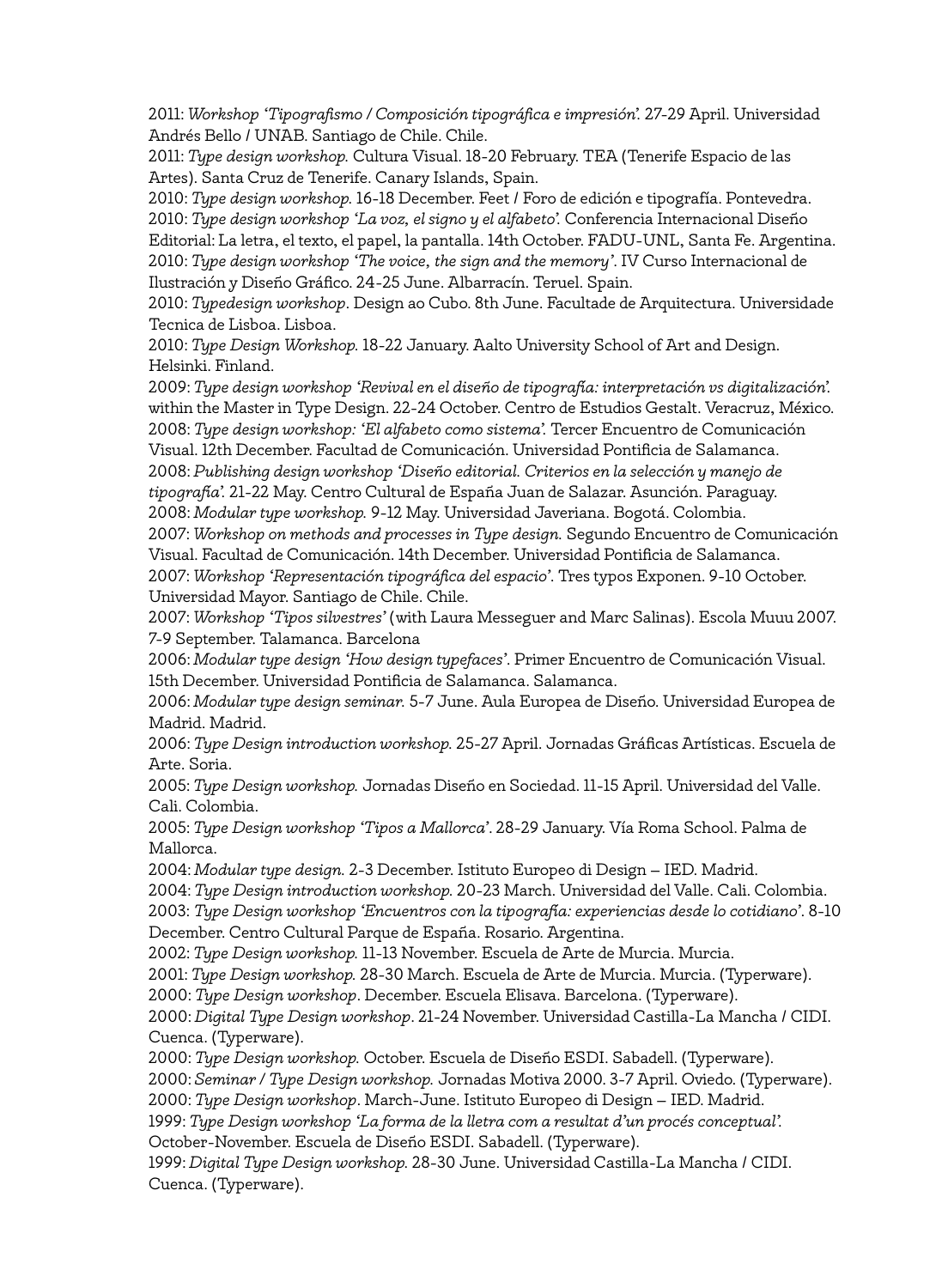1998: *Digital Type Design workshop.* 1-5 August. Llanes, Asturias, 1998. (Typerware). 1998: *Digital type design workshop.* December. Escuela Elisava. Barcelona. (Typerware). 1996: *Digital type design workshop.* December. Escuela Elisava. Barcelona. (Typerware).

## PRESENTATIONS, LECTURES AND KEYNOTES

2022: «Font Design that creates social values». Granshan 2022 "Signs of the times". 20-21 May. Literaturhaus. Munich.

2022: "Tipografía e identidad. Diseñar la voz de la marca". *Órbitas* 2022. Encuentro con creativos estelares. 18th March. Teatro Darymelia. Jaén.

2022: "Enric Crous-Vidal. A character in Typography". Lubalin Lectures series. 28th February 2022. Type Cooper. (Online) .

2021: "Re-thinking type design: The Typecraft Project". Keynote speaker at 11 Encontro de Tipografia. 26th November. Centro Cultura Contemporánea (CCC). Caldas da Rainha. Portugal. 2021: "El valor de la Tipografia". *Value*. 11th November. Bodegas Montecillo. Navarrete. La Rioja. 2021: "La investigación en el diseño de tipografia". Keynote at 7º Symposium Grafica. 8-10 September. EINA Centre Universitari d'Art i Disseny - Universitat Autònoma de Barcelona. 2021: "Pehchaan. The Typecraft Initiative", Online lecture with Ishan Koshla. Type Drives Communities. 8th May. TDC - Type Directors Club.

2021: De la tipografía: Curiosidad, profesión y multiculturalidad". Online lecture organized by Asociación Mexicana de Tipografía, moderated by Eric Olivares. Broadcasted on 30th January through Zoom and Facebook.

2020: *Type & Craft*. IICD / Indian Institute of Craft and Design. 3rd March. Jaipur, India. 2020: *Type & Craft*. Ishan Khosla Design. 6th March. Delhi, India.

2019: *Tipografía como herramienta para la comunicación*. Jornadas TipoGráfica. 1st June. Fundación Valentín de Maradiaga y Oya. Sevilla.

2019: *Graphic Art with high doses of Cholesterol*. Fontstand International Conference. 25th May. Ateneu Comercial do Porto. Porto, Portugal.

2019: *From research to Font design. A personal approach to type design*. 14th March. Auditorio ESAD. Matosinhos, Porto. Portugal.

2019: *La tipografia com una eina de transformació*. 9th March. Escola d'Art i Disseny, Esardi. Amposta.

2019: *Diseñar tipografía: un enfoque personal*. Jornadas de Diseño. 12th February. Escuela Superior de Diseño Region de Murcia. Murcia.

2018: *L'experiència àrab. El disseny de tipografia àrab des d'una perspectiva multicultural*. Jornades escriptures i tipografia. Eina, Centre Universitari de Disseny i Art de Barcelona. 23rd November. Museu del Disseny. Barcelona.

2018: *Tipografía, una revolución silenciosa*. Jornadas Gutenberg 2018 – Madrid. 25th October. Facultad de Bellas Artes. Universidad Complutense de Madrid.

2018: *Tipografía, la revolución silenciosa*. 26th September. FAD – UNAM. México.

2018: *Tipografía, la revolución silenciosa.* Jornadas Gutenberg 2018 – Barcelona. 2nd January. Escola Bau. Barcelona.

2017: *Type design and Multilingualism. Personal concerns and approaches*. 8 ET. Encontro de Tipografia. 3rd November. Universidad de Algarve. Faro, Portugal.

2017: *Type design in a multicultural world.* Barcelona Design week. 7th June. Espai Roc35. Barcelona, 2017.

2017: *Disseny de tipografia: Comunicació i diàleg intercultural*. 27th April. Reial Acadèmia de Bones Lletres. Barcelona.

2016: *Diseñar tipografía: una enfoque personal.* 18th November. Estación Diseño. Escuela Superior de Diseño. Granada.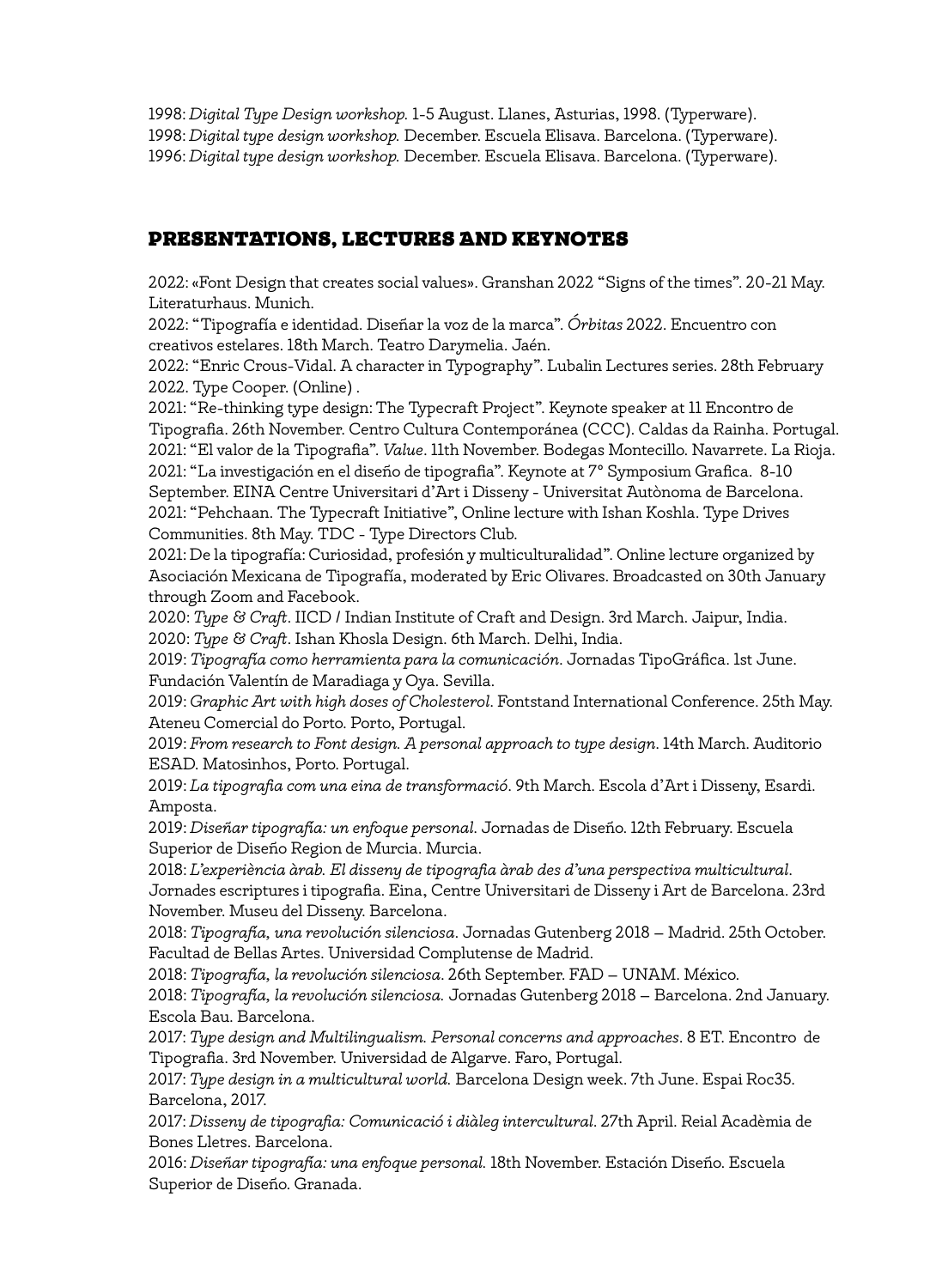2016: *Tipografía por vocación*. Tipos: I Certamen de Diseño Gráfico 2016. 10th November. Filmoteca de Cantabria. Santander.

2016: *Tipografía herramienta para la comunicación,* within Design & Illlustration MA programme. 28th October. Facultad de Bellas Artes (UPV). Valencia.

2016: *A personal approach to typography*. 20th October. Instituto Cervantes. Prague.

2016: "Tubqal, A Typographic Maghribi Trialogue". TMM3 Amsterdam Symposium. 10th September. Amsterdam, Holland

2016: *Carmen, from book design to lingerie.* 19th May. Type Directors Club, New York, 2016. 2016: *Proyecto Tubqal*. Lletraferits 2016. 16th April. La Pobla de Cérvoles. Lleida.

2016: *Tipografía por vocación*. V Jornadas de Diseño y Fotografía. 22nd February. Escuela de Arte de Sevilla. Sede Nervión. Sevilla.

2016: *Type Design projects.* Global Design Master. 10th February. IED / Istituto Europeo di Design. Barcelona.

2015: *Procesos en el disseny de tipografia*. Meeting with students. 23rd November. Escola Superior de Disseny Pau Gargallo. Badalona. Barcelona.

2015: *Type & Soul*. 2ª Jornadas Pre\_DiCa. TEA. 15th November. Santa Cruz de Tenerife. Canary Islands, Spain.

2015. *What's your type.* DrupalCon 2015. 23rd September. Barcelona International Convention Centre. Barcelona.

2015. *Type & Soul.* 28th August. Ishan Khosla Design Studio. New Delhi. India.

2015: *Tipografía por vocación*. Jornadas de Diseño y Comunicación Visual "Trayectorias". 22nd May. Escuela de Artes de Jerez. Jerez de la Frontera.

2015: *Proyecto Andalusian y Rioja*. Lletraferits 2015. 25th April. La Pobla de Cérvoles. Lleida.

2015: *Tipografia per vocació*. Jornades "Expliquem". 15th April. ESAD Alcoi. Alcoi.

2015: *El sentido de la tipografía*. 25th March. Pontificia Universidad Católica. Santiago de Chile.

2015: *Escritura-Caligrafía-Lettering-Tipografía. Relaciones y divergencias*. 23rd March.

Universidad Gabriela Mistral. Santiago de Chile. Chile.

2015: *Tipografia per vocació.* 24th February. Escola La Massana. Barcelona.

2014. *Proyecto Al-Andalus*. TypoMad. 15th November. Matadero. Madrid.

2014: *Tipografía cinética: del papel a la pantalla*. Jornadas Type in Motion Miguel Silva. 27th September. ESAT. Valencia, Spain.

2014: *Tipografía como herramienta para la comunicación*. Tipos Latinos. 19th August. Centro Cultural de España. Montevideo, Uruguay.

2014: *Typerepublic*. 6º Congreso Internacional de Tipografía. 20th June. Valencia.

2014: *Comunicar tipográficamente*. III Encuentro de profesionales de la Experiencia de Usuario en España. UXSP 2014. 24th May. Palacio de Exposiciones y Congresos. Granada.

2014: *Type & Soul*. 2 Festival de Diseño Gráfico. 24th April. Escuela de Arte San Telmo. Málaga. 2014: *Tipografía como herramienta para la comunicación*. 1st April. Universidad Andrés Bello. Viña del Mar. Chile.

2014: *Tipografía como herramienta para la comunicación*. 31st March. Universidad Gabriela Mistral. Santiago de Chile. Chile.

2014: *Tipografía como herramienta para la comunicación*. 18th March. Universidad Andrés Bello. Santiago de Chile. Chile.

2014: *Proyecto Al-Andalus. El valor de la tipografía en un mundo global y multilingue*. 18th March. Universidad Diego Portales. Santiago de Chile. Chile.

2013: *Type & Soul*. TypoClub. 5th December. Hochschule der Künste. Bern University of Applied Sciences. Bern. Switzerland.

2013: *La tipografía, herramienta integradora de culturas. Una forma de unión y mestizaje. Proyecto Al-Andalus*. Sevilla Design Walk 2013. 21st November. Auditorio Fundación Tres Culturas. Pabellón de Marruecos. Sevilla.

2013: *El viaje tipográfico*. Blanc/Festival de Disseny Gràfic. 'The Diary of Blanc'. 5a edición. 15th November. Auditori Eduard Toldrà. Vilanova i la Geltrú, 2013.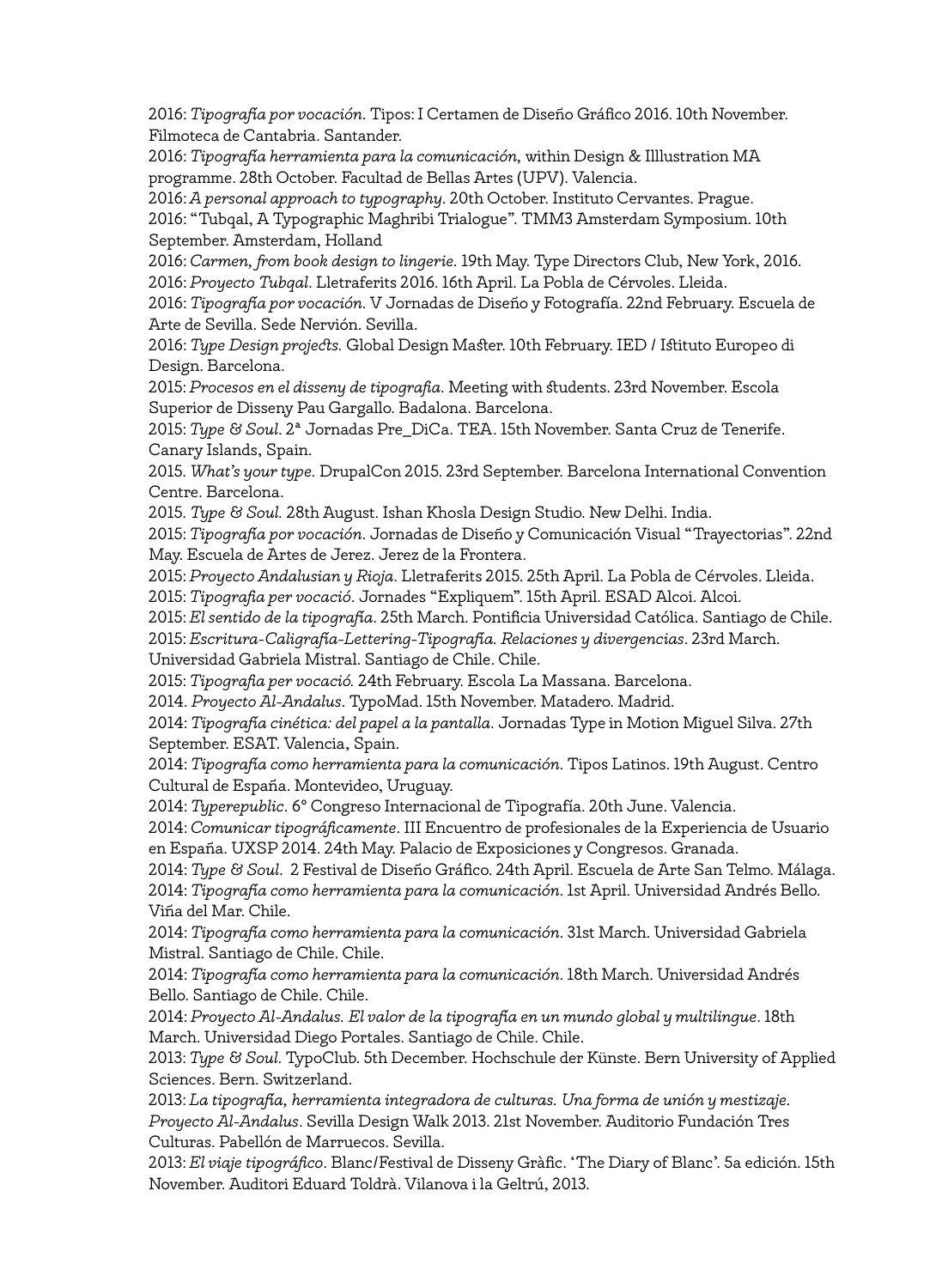2013: *Typerepublic.* Futura exhibition. 30th November. Institut Française. Barcelona.

2013: *La tipografía como herramienta en la comunicación gráfica*. 25th October. Facultad de Bellas Artes. Universitat Politècnica de València. Valencia.

2013: *Moda se escribe con S* (with Diego Areso). TypoMad. 29th September. Matadero. Madrid. 2013: *Garcia fonts & co: La tipografía como actitud*. TypoMad. 28th September. Matadero. Madrid.

2013: *Gràfica amb dosis altes de colesterol*. Pecha Kucha Design Night Barcelona. 21st June. Antiga Fàbrica Damm. Barcelona.

2013: *De Garcia fonts a Al-Andalus (PhD). Trayectoria profesional*. Tinglaos de Grafismo. 21st June. Seeway, Escuela de Diseño, Tecnología & Comunicación digital. Barcelona.

2013: *Type & Soul.* 11th May. Universidad Autónoma de Sinaloa. Culiacán. México.

2013: *Type & Soul.* 14th May. Universidad de Londres. México DF. México.

2013: *Moda se escribe con S*. Entretipos. 20th April. Escola Elisava. Barcelona.

2013: *La importancia de la tipografía en Imagen Corporativa*. 20th March. Graphic

Communication MA. UAB / Universitat Autónoma de Barcelona. Bellaterra, Barcelona.

2013: *Type & Soul.* Design Conference TOCA ME 2013. 16th February. Alte Kongresshalle. Munich. Germany.

2013: *Type & Soul.* 30th January. University of Navarra. Pamplona, 2013.

2012: *Type & Soul*. 18th December. Istituto Europeo di Design / IED. Madrid.

2012: *La tipografía en España y América Latina: Retos para un mundo global.* 2nd December. Instituto Cervantes. El Cairo. Egypt.

2012: *Type & Soul*. Tipos Latinos 2012. 31st June. CCEBA / Centro Cultural Español de Buenos Aires. Buenos Aires. Argentina.

2012: *Super Veloz.* Tipos Latinos 2012. 28th June. CCEBA / Centro Cultural Español de Buenos Aires. Buenos Aires. Argentina.

2012: *Type & Soul.* OFFF Festival. 19th May. DHUB. Barcelona.

2012: *Type & Soul.* 11th May. Centro Cultural Itchimbía. Quito, Equator.

2012: *Type & Soul.* 8th May. Universidad Santa María. Guayaquil, Equator.

2012: *Type & Soul.* 11th April. Escola d'Art i Superior de Disseny Ondara. Tàrrega, 2012.

2012: *Typerepublic. La República de las letras*. Selected Graphic Design from Europe. 23rd March. La Alhóndiga. Bilbao, 2012.

2012: *La tipografía integradora de cultures, una forma d'unió i mestisatge. Projecte Al-Ándalus*. Jornades 03. "Comunicació visual i societat". 5th March. Escola d'Art i Superior de Disseny Serra i Abella. CaixaFòrum. Barcelona.

2011: *Al Andalus. Multilingualism from a typographical perspective*. 6th October. AGI Congress. Barcelona.

2011: *Type & Soul.* Vaseline Design & Architecture Festival. 26th August. Centro de Convenciones. Chihuahua. México.

2011: *Un proyecto (y algunos divertimentos): Al-Andalus*. 3as Jornadas Tipográficas. 9th July. Escola Superior de Disseny BAU. Universitat de Vic. Barcelona.

2011: *Type & Soul*. Plug & Play. 21st June. Escola Superior Artística do Porto (ESAP). Porto. Portugal.

2011: *Type & Soul*. Serifalaris. Encuentro de diseñadores gráficos. 3rd June. Palacio San Joseren. Getxo.

2011: *Type & Soul.* 11th May. Escola d'Art i Superior de Disseny de Vic. Vic.

2011: *Tipografía como herramienta para la comunicación.* 26th April. Universidad del Desarrollo (UDD). Santiago de Chile. Chile.

2011: *Tipografía como herramienta para la comunicación*. 26th April. Universidad Andrés Bello (UNAB). Santiago de Chile. Chile.

2011: *Tipografía como herramienta para la comunicación.* 26th April. Universidad Gabriela Mistral. Santiago de Chile. Chile.

2011: *Tipografía como herramienta para la comunicación*. 25th April. Universidad del Pacífico.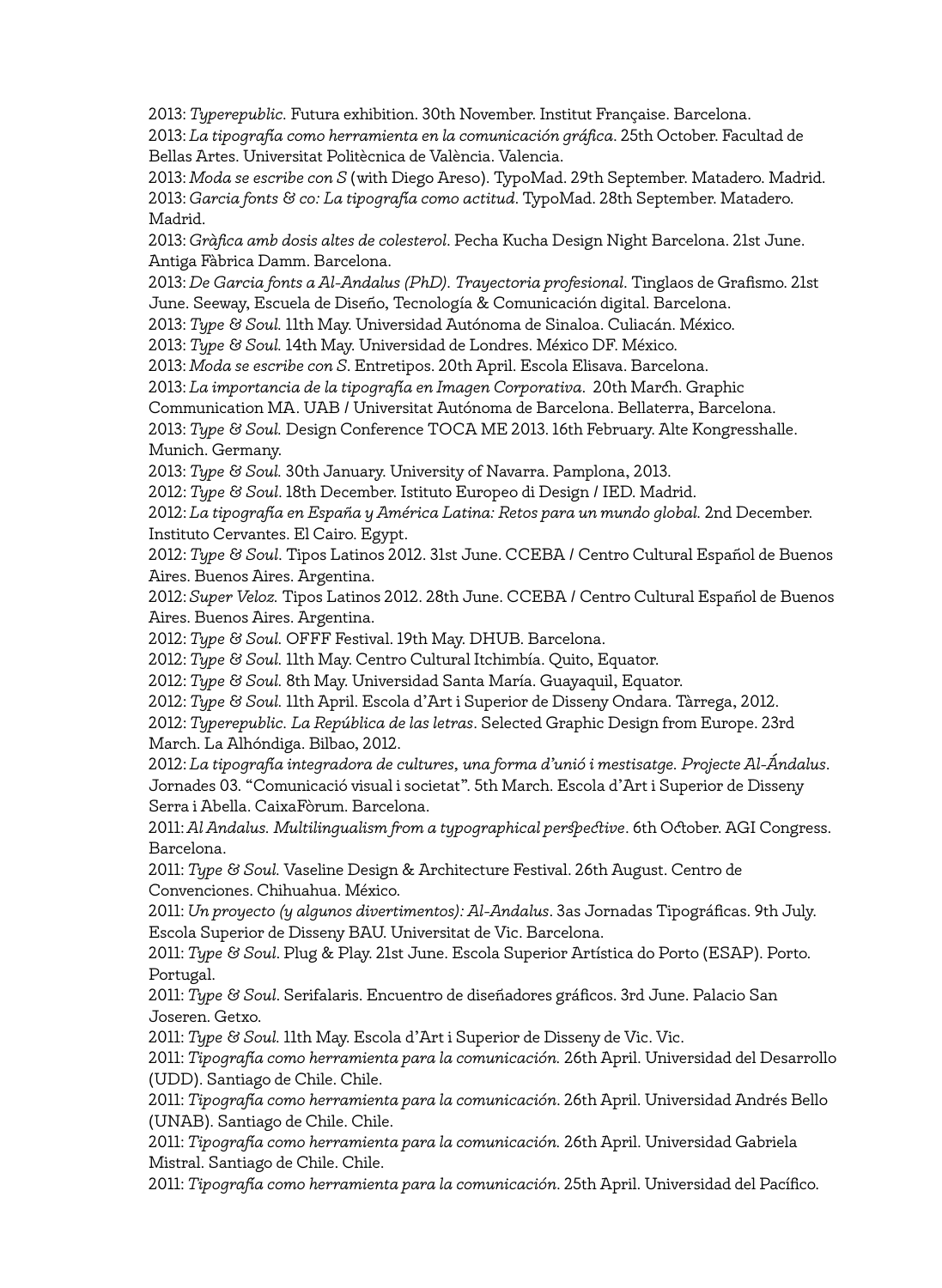Santiago de Chile. Chile.

2010: *Type & Soul*. Conferencia Internacional Diseño Editorial: La letra, el texto, el papel, la pantalla. 13th October. FADU-UNL, Santa Fe. Argentina.

2010: *Super Veloz.* Reencontres Internationales de Lure. 27th August. Lurs-en-Provence. France. 2010: *Webfonts* (with Eduardo Manso). Escola Muuu. 1st July. Les Coromines, Campdevànol. Girona.

2010: *Lleno, vacío y a medias. Tipografía, un juego de luces y sombras*. IV Curso Internacional de Ilustración y Diseño Gráfico. 25th June. Albarracín. Teruel, 2010.

2010: *Type & Soul*. Design ao Cubo. 8th June. Facultade de Arquitectura. Universidade Tecnica de Lisboa. Lisbon. Portugal.

2009: *Type & Soul.* Trampantojo. Miradas al Diseño en Granada. 12th December. Granada. 2009: *Ñ. A sign to convey a sound.* (with José Scaglione). 27th October. ATypI / Association Tipographique Internationale Congress. MIDE. México, 2009.

2009: The punches from the Spanish Royal printing House. (with Albert Corbeto). 28th October. ATypI / Association Tipographique Internationale Congress. MIDE. México, 2009.

2009: *Type & Soul.* 24th October. Centro de Estudios Gestalt. Veracruz, México.

2009: *Type & Soul*. Ciclo de conferencias "Los viernes del diseño. Buenas Referencias" / Andreu Balius & Gerard Unger. 3rd April. OBS / Observatorio del Diseño y la Arquitectura. Región de Murcia. Edificio Anexo Auditorio Víctor Villegas. Murcia.

2009: *Tipografía: Ideas, procesos… y otras historias.* III Jornadas de Diseño en Zaragoza. 17th March. Escuela Superior de Diseño de Aragón. Zaragoza.

2008: *Proyectos de diseño editorial y tipográfico. Enfoques sobre tipografía en proyectos aplicados.* 22nd May. Centro Cultural de España Juan de Salazar. Asunción. Paraguay. 2008: *Tipos Ibéricos. Un viaje por el panorama tipográfico español.* 14th May. Universidad Javeriana. Bogotá. Colombia.

2008: *Un signo para representar a un sonido: orígenes de la letra ñ y su significación cultural.* 12th May. Universidad Uniminuto. Bogotá. Colombia.

2008. *Diseñando tipografía.* I Jornada de Diseño y Tipografía 'IconoTypo'. 18th April. Facultad de Ciencias Sociales y de la Comunicación. Universidade de Vigo. Pontevedra. Spain.

2007: *A Type in the Med.* 17th November. University of Southern Switzerland (USI) Lugano. Laboratory of Visual Culture (LCV) of the University of Applied Sciences and Arts of Southern Switzerland (SUPSI). Lugano. Switzerland.

2007: *Saboreando la tipografía.* Evento Tres typos Exponen. 11th October. Universidad Mayor. Santiago de Chile (Chile).

2007: *"Leer la letra".* Curso de Señalización y ordenación de espacios. 5th June. IED Madrid. 2007: *Shorcuts on Spanish type design*. TypograVieh lebt. Internationales SommerTyposium. 2nd June. Bauhaus-Universität. Weimar. Germany.

2007: *Super Veloz: Modernism made in spain*. Imagine It Conference: The celebration of the cultural differences. 24th March. Accademia di Belle Arti. Bologna. Italy.

2006: *Cómo escoger tipografía (para tus proyectos).* Primer Encuentro de Comunicación Visual. 15th December. Universidad Pontificia de Salamanca. Salamanca.

2006: *Elizabeth. Revivir una tipografía.* 24th June. 2Cit / Second Congress of Typography in Spain "Las otras letras". Valencia.

2006: *Tipografía Modular: de los experimentos de la Bauhaus al Super tipo Veloz*. 5th June. Universidad Europea de Madrid. Madrid, 2006.

2006: *Andreu Balius\_Typeworks.* Xornadas de Deseño 'Referentes'. 16th May. Escola de arte e superior de deseño Ramón Falcón. Lugo, 2006.

2006: *La imagen del texto. El texto como imagen*. Malofiej 14 / International Infographics Awards. 30th March. Universidad de Navarra. Pamplona. Spain.

2006: Chill Laus nº 10. "Designing typefaces in Barcelona". Talk with Eduardo Manso and Laura Messeguer. 22nd February. ADG-FAD. Barcelona.

2005: *Tipos muy personales*. 17th November. SND-HÑ02 Congress. Lisbon.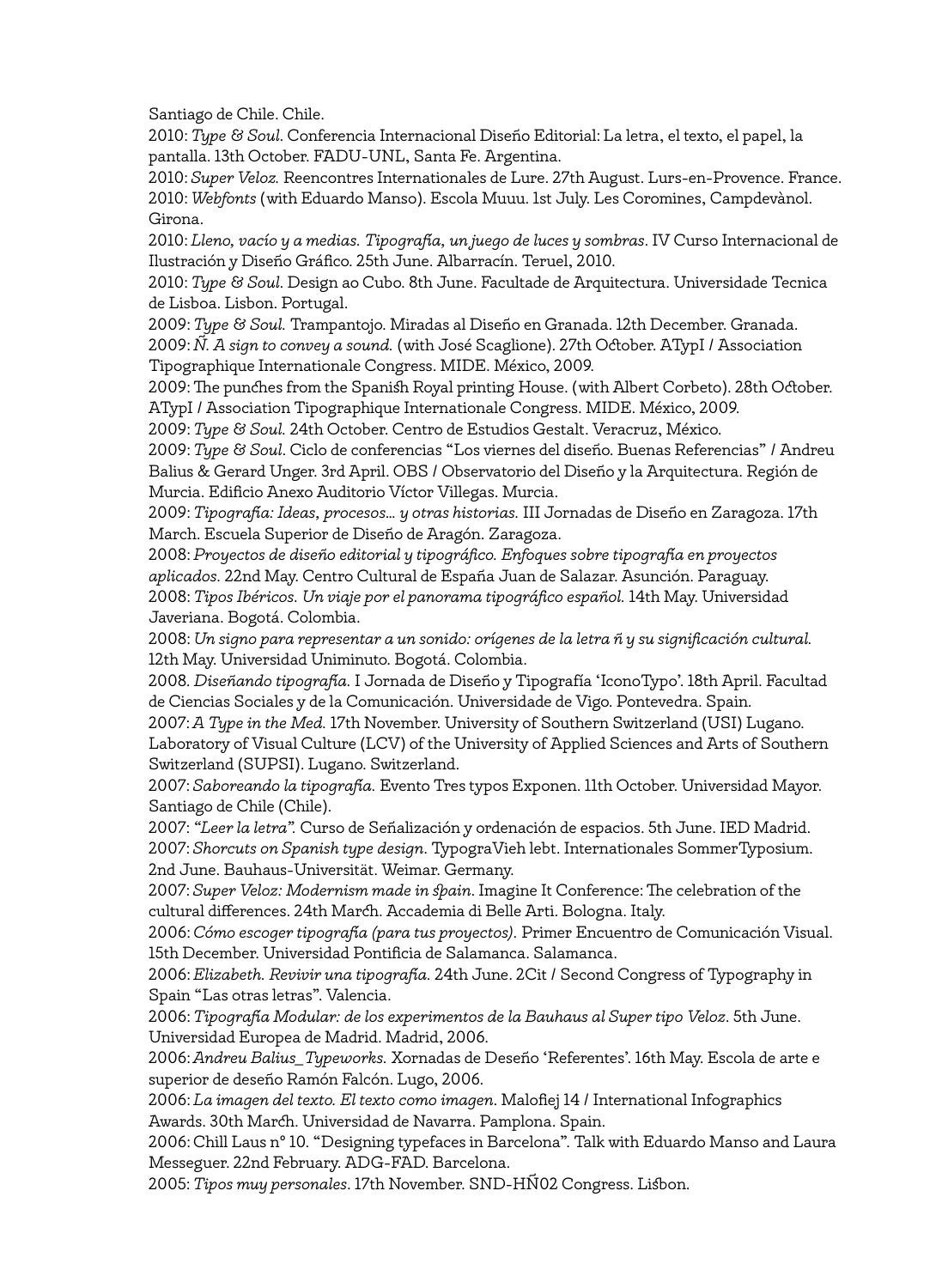2005: *Fiesta. Flyers en España*. Meeting-SIGN '05. 14th October. Feria de Madrid-IFEMA. Madrid, 2005.

2005: *Oír con la mirada, escuchar con el silencio.* Jornadas Gráficas y Artísticas 2005. 29th April. Escuela de Arte. Soria, 2005.

2005: *Tipografía. Algo más que letras*. Jornadas Diseño en Sociedad. 12th April. Universidad del Valle. Cali. Colombia.

2005: *Tipografía. Algo más que letras*. 7th March. Escola Superior de Disseny. València.

2004: *Tipografía modular. De los experimentos de la Bauhaus al Super tipo Veloz*. 25th November. Istituto Europeo di Design / IED. Madrid.

2004: *Oír con la mirada, ver con el silencio.* Jornada de Diseño. 28th June. Facultad de Bellas Artes. Universidad del País Vasco. Auditorio BBK. Bilbao.

2004: *Pradell: Aprendiendo de los clásicos*. 1Cit / First Congress of Typography in Spain. 25th June. Valencia.

2004: *Garcia fonts & co, y otros proyectos tipográficos.* 1Cit / First Congress of Typography in Spain. 22nd June. Facultad de Bellas Artes de Madrid. Madrid.

2004: *Caràcter local?.* Ciclo Ligaduras. 2nd June. Auditorio FAD. Barcelona.

2004: *Oír con la mirada, ver con el silencio*. 5th May. Istituto Europeo di Design / IED. Madrid

2004: *Oír con la mirada, ver con el silencio*. 29th April. Salón de actos del Museo de Arte Contemporáneo de Málaga / CAC Málaga. Málaga.

2004: *Oír con la mirada, ver con el silencio.* 19th March. Jornadas Diseño en Sociedad. Universidad del Valle. Cali. Colombia.

2004: *Oír con la mirada, ver con el silencio*. X Jornadas de Diseño. 15th March. Escuela de Arte de Logroño. Logroño.

2003: *La imagen del Centro Cultural Parque de España/AECI*. (with Cosgaya Diseño and Rubén Fontana). 9th December. CCPE/AECI. Rosario. Argentina.

2003: *Tipografía: Oír con la mirada, escuchar en silencio.* Meeting-SIGN '03. 17th October. Feria de Madrid-IFEMA. Madrid.

2003: *Atrapando la música (Sobre la relación entre la música y la tipografía)*. Curso Diseño y música. 3rd July. Monasterio de Veruela. Zaragoza.

2003: *La lletra és el missatge (Type is the message)*. Ligaduras. 5th May. Auditori del FAD. Barcelona.

2003: *Type at work: a book presentation.* 20th May. FNAC. Plaça Catalunya. Barcelona. 2002: *Garcia fonts & co. Un proyecto tipográfico.* 12th November. Escuela de Arte de Murcia. Murcia.

2002: *Tipografia y paisaje.* I Talleres de Diseño – Summer 2002 "Periferia". Cursos de verano de la Universidad de Alcalá de Henares. 15th July. Sigüenza. Guadalajara.

2002: *Tipomanía. Conferencia sobre Typerware.* Ciclo "Diseño: el entorno cotidiano". 8th May. Auditorio de la Fundación "La Caixa". Palma de Mallorca.

2002: *Letras y Alfabetos. Diseño de tipos en la era digital*. 7th May. Facultad de Bellas Artes. Universidad Complutense de Madrid. Madrid.

2002: *Garcia fonts & co.* Centro de Cultura Antiguo Instituto. Jornadas Motiva 02. 19th April. Gijón.

2001: *Typerware: Tipos que diseñan tipos.* VI Jornadas sobre Fotoperiodismo, Edición y Diseño en Prensa. 29th May. Universidad San Pablo – CEU. Madrid.

2001: *Presentación Typerware*. Primavera del Diseño 2001. 22nd May. Escuela de Arte y Diseño. Tarragona.

2001: *Presentación Typerware.* Primavera del Diseño 2001. 22nd March. Galería Ras. Barcelona. 2000: *Typerware: Una historia tipográfica a baja resolución.* December. Escuela Elisava. Barcelona.

2000: *Typerware: Proyectos tipográficos*. Jornadas "Usos y significados de la imagen". 9th November. Facultad Geografía e Historia. Universidad de Salamanca. Salamanca.

2000: *Presentación "Typerware".* Mac-Campus. Campus Party. 11th August. Ciudad de las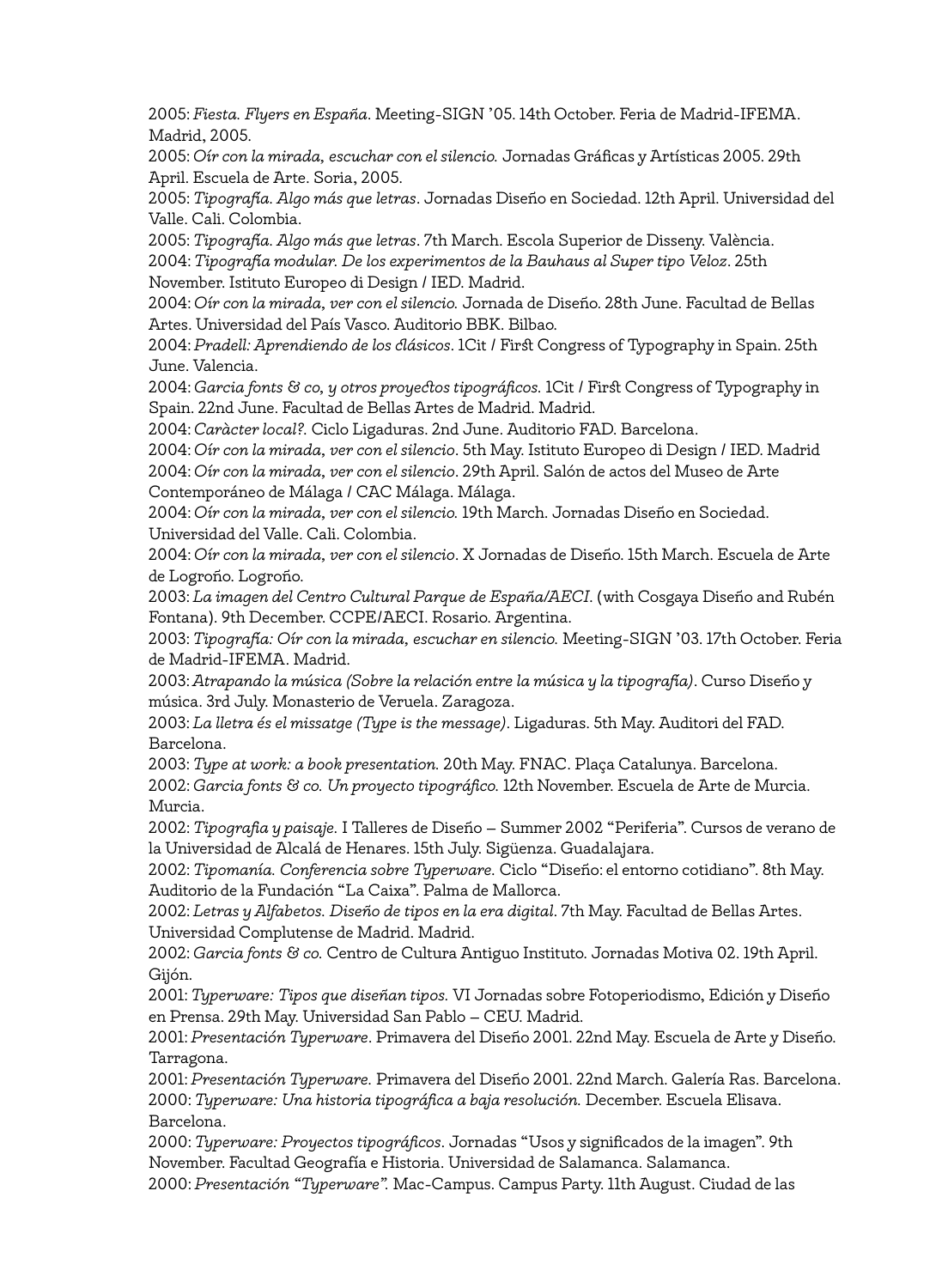Ciencias. Valencia.

2000: *Typerware: Una historia tipográfica a baja resolución.* 8th August. Curso de Verano de El Escorial "Diseño en tres tiempos: de Gutemberg al diseño virtual". 7-11 August. Universidad Complutense de Madrid. El Escorial. Madrid.

2000: *Presentación "Typerware".* June. Escola La Massana. Barcelona.

2000: *Typerware: Proyectos tipográficos.* 12th April. Colegio Universitario de Segovia. Facultad de Publicidad. Segovia.

2000: *Type design seminar*. Jornadas Motiva 2000. 3-7 April. Escuela de Bellas Artes. Oviedo. 2000: *Typerware: Proyectos tipográficos (letras, ceros y unos).* 29th March. Escuela de Arte de Murcia. Murcia.

2000: *Presentación "Typerware"*. 24th March. Escuela de Artes y Oficios de Olot. Olot. Girona. 2000: *Presentación "Typerware"*. 17th February. Escola d'Arts i Oficis de Vic. Vic.

1999: *Presentación "Typerware".* 21st July. Istituto Europeo di Design - IED. Madrid.

1999: *Presentación "Typerware".* 19th May. Escuela Elisava. Barcelona.

1999: *Presentación "Typerware".* 6th May. Escuela Municipal de Arte. La Garriga.

1999: *Presentación "Typerware".* Primavera del Disseny. 3rd May. Escola d'Arts i Oficis de Vic.

1999: *De la sopa de lletres a l'ordinador: una aventura tipogràfica*. 27th April. Centre Cultural "La Caixa". Granollers. Barcelona.

1999: *Typerware: Dos tipos y algunas tipografías.* Jornadas Motiva 1999. 20th April. Escuela de Bellas Artes de Oviedo. Oviedo.

1999: *Presentación "Typerware".* 24th March. Escola La Massana. Barcelona.

1999: *Typerware: Dos tipos y algunas tipografías*. 15th March. Universidad Internacional Menéndez y Pelayo. Santa Cruz de Tenerife. Canary Islands.

1999: *Presentación "Typerware".* Cultural Design week. 17th February. Escola BAU. Barcelona. 1998: *De la sopa de lletres a l'ordinador: una aventura tipogràfica.* December. Centre Cultural "La Caixa". Lleida.

1998: *Presentación "Typerware"*. April. Escola IDEP. Barcelona.

1997: *Presentación "Typerware".* Facultad de Ciencias de la Comunicación. Universidad Autónoma de Barcelona. Bellaterra. Barcelona.

1997: *Presentación "Typerware".* December. Istituto Europeo di Design - IED. Madrid.

1997: *Presentación "Typerware".* November. Instituto Universitario del Audiovisual. UPF / Pompeu Fabra University. Barcelona

1997: *Garcia Fonts & co.* 16th May. Centro Cultural "La Tèxtil". Lleida.

1997: *Typerware: Tipografía digital.* Primavera del Diseño. April. Forum Internacional Barcelona. Barcelona.

1996: *Garcia Fonts & co*. 10th September. Institut Pere Mata. Reus. Tarragona. 1996: Typerware presentation. 29th January. Escola Elisava. Barcelona.

# ACADEMIC PAPERS & BASED-RESEARCH COMMUNICATIONS

2021: "Typecraft. Artesania per a un món digital". 1 Jornades per a un nou paradigma de la Història de l'Art, el Disseny i l'Artesania. Escola La Massana / Museu del Disseny. Barcelona. 2021: *Reviving the memory of Modernist type designer Joan Trochut*. 2021 DHS Annual Conference «Memory Full?» (Design History Society). 8th September. Online presentation. 2020: "Super Tipo Veloz: From letterpress to screen. Learning from a modular type system". Post-Digital Letterpress Printing Conference. 30-31 January. Faculty of Fine Arts. University of Porto. Porto. Portugal.

2019: "Tipografía y multiculturalidad: dos estudios de caso". *Futuros del Diseño Gráfico. Nuevas prácticas, nuevos significados*. 22nd February. Museu del Disseny de Barcelona. Barcelona. 2017: "La Tipografía: herramienta para la multiculturalidad". 7º Encuentro BID Enseñanza y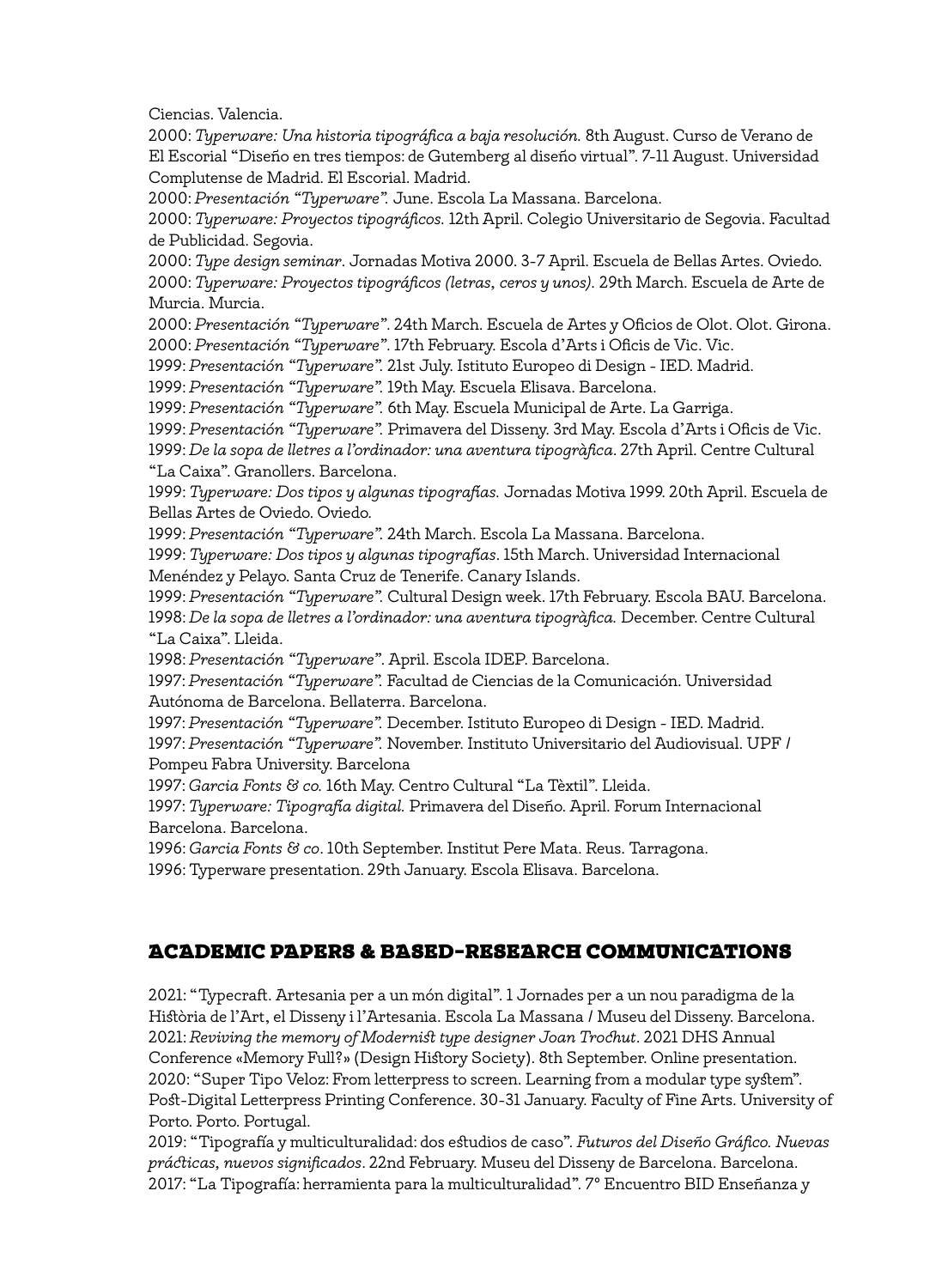Diseño. 23-26 October. Fundación Diseño Madrid. Matadero. Madrid.

2016: "El diseño de tipografía multiescritura como herramienta política (más allá de lo cultural)". 7 Cit / Congress of Typography in Spain. Valencia.

2014: "At the Butcher's". ATypI Barcelona 2014. Museu del Disseny. Barcelona.

2008: "Un signo para representar un sonido. El origen de la ñ y su significación cultural". (with José Scaglione). 3 Cit / Third Congress of Typography in Spain *Glocal. Tipografía en la era de la globalización*. Valencia, June, 2008.

2007: "Ñ. A sign to convey a sound". (with José Scaglione). 3rd International Conference on typography and Visual communication: "From verbal to graphic". University of Macedonia. Thessaloniki. Greece, 2007.

2006: "Super Veloz. Fast type in spanish modernism". *Fast type / Slow type* Conference. St. Bride annual conference. 16-18 October. Custard Factory. Birmingham. UK.

2006: "What's up in the neighbourhood? A review of recent spanish type design". 50th

Conference ATypI '06 Lisbon. Universidade de Lisboa. Falcultade de Belas Artes. Lisbon.

2006: *Proyecto Superveloz.net. De lo analogico a lo digital* (with Alex Trochut, Inklude and Flan). 2Cit / Second Congress of Typography in Spain "Las otras letras". 24th June. Valencia.

2005: *Pradell. At the edge of oblivion*. ATypI '05. Helsinki. Finland.

# DISCUSSION PANELS

2022: Work & Play exhibition panel. 7th May. Sala de Graus. Facultat de Lletres, Universitat de Girona. Girona.

2019: "¿Qué tipografía falta en el mundo?" *WhyTalks*. 16th May. SohoHouse. Barcelona.

2019: Discussion panel. Fontstand conference. 21st April. Zagreb, Croacia.

2017: Book presentation *Crits a la paret i poemes visuals. Josep Pla Narbona. Cartells 1947- 2004*. 29th November. Museu del Disseny. Barcelona.

2012: Book presentation *Tipos de imprenta en España*, by Albert Corbeto. Llibreria La Central. Barcelona.

2010: "Desafíos del diseño editorial en el siglo XXI". Conferencia Internacional Diseño Editorial: La letra, el texto, el papel, la pantalla. 12th October. FADU-UNL, Santa Fe. Argentina.

2008: Book presentation: *Ricard Giralt-Miracle.El diálogo entre la tipografía y el diseño gráfico*, by Josep Martín Montesinos. 3rd July. Auditori del FAD. Barcelona, 2008.

2008: "Tipografía española del siglo XVIII. Proyectos en curso". 3Cit / Third Congress of Typography in Spain "Glocal. Tipografía en la era de la globalización". Valencia.

# PUBLICATIONS

#### Books

• Balius, Andreu. *Type at Work. Usos de la tipografía en el diseño editorial*. Index Book. Barcelona, 2003. ISBN 9788489994621.

• Balius, Andreu. *Type at Work. Use of Type in Editorial Design*. BIS publishers. Amsterdam, 2003. ISBN: 9789063690410.

• Balius, Andreu. *Typographisme 2. Usages de la typographie a travers 60 creations graphiques*. Pyramid. París, 2003. ISBN: 978-2-910565-32-9

• Balius, Andreu & Trochut, Àlex. *Super-Veloz, un tipo moderno*. Blur Ediciones, Madrid, 2004. ISBN: 978-84-609-3648-0.

• Balius, Andreu. *Super-Veloz (type specimen)*. Blur Ediciones, Madrid, 2004. ISBN: 978-84-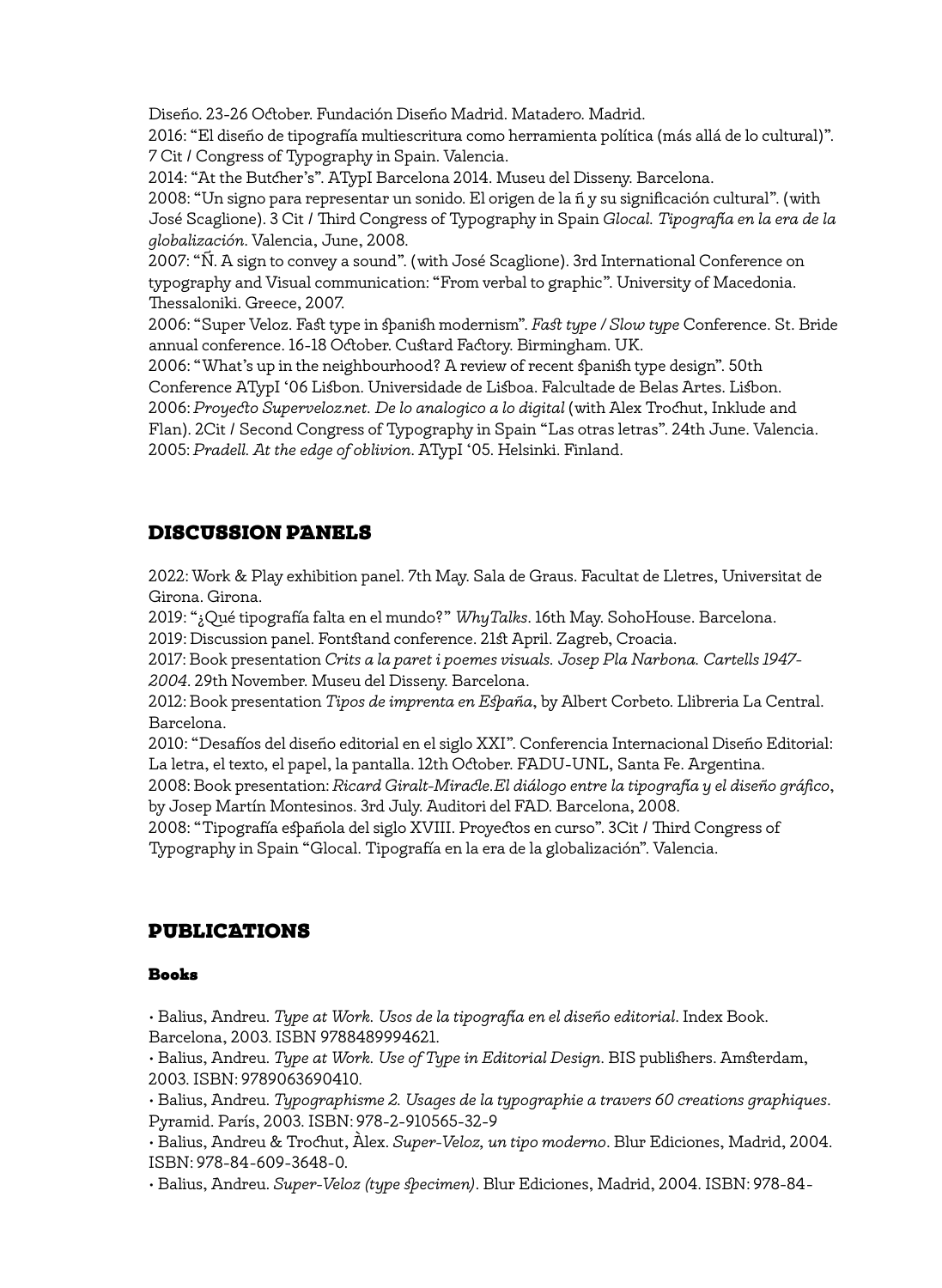609-1463-1

• Balius, Andreu. *Alfabeto imaginario de Ricard Giralt Miracle*. Campgràfic. Valencia, 2011.

• Balius, Andreu. *Cárnicas Gràficas*. Typerepublic/Adicciones porquesí. Barcelona, 2013.

• Balius, Andreu. *Cárnicas Gràficas*. Typerepublic/Adicciones porquesí. Barcelona, 2018. ISBN: 978-84-942006-9-4

#### Chapters in books

• Balius, Andreu / Gamonal, Roberto (2021). «From letterpress to screen: Learning from a modular type system» in *Post-Digital Letterpress Printing. Research, Education and Practice.*  Edited by Pedro Amado, Ana Catarina Silva, Vítor Quelas. New York: Routledge, 2021. ISBN 9781032001807.

• Balius, Andreu (2017). "Lletraferits: un espacio tipográfico", in *Lletraferits. Reflexiones en torno a la letra.* Lletraferits, Barcelona-Valencia. ISBN: 978-84-96657-50-2.

• Balius, Andreu (2017). "El valor de la tipografía. Una mirada personal al diseño de tipos", in *Lletraferits. Reflexiones en torno a la letra*. Lletraferits, Barcelona-Valencia. ISBN: 978-84- 96657-50-2.

• Balius, Andreu (2017). "Letters from Salamanca" in *52Typo. 52 stories on type, typography and graphic design*. Niggli, Switzerland 2017. ISBN: 978-3-7212-0975-4.

• Balius, Andreu (2017). "Universitas. Diseñar una tipografía para Salamanca" in *De vítores y letras*, edition curated by Emilio Gil and Eduardo Azofra. Ediciones Universidad de Salamanca. ISBN: 978-84-9012-756-8. 2017.

• Balius, Andreu (2016). "Letters from Salamanca" in *365 Typo. 365 stories on type, typography and graphic design -2*. Published by: étapes: editions, Paris 2016. pags 300-301. ISBN: 979-10- 95254-01-0.

• Balius, Andreu (2016). "M'estimo l'Enric" in *Enric Huguet / 60 anys de la història del disseny gràfic català.* Edited by Col·legi Oficial de Disseny Gràfic de Catalunya. Barcelona 2016. ISBN: 978-84-608-5707-5. (pag. 286).

• Balius, Andreu (2016). "La retolació comercial", in *L'interiorisme comercial com a Patrimoni. Una aproximació des del món del Disseny.* GRHED / Grup de Recerca en Història i estudis de Disseny. Eina. Barcelona, 2016. ISBN-13: 978-84-617-6577-5.

• Balius, Andreu (2015). "Spanish graphic art with high doses of cholesterol" in *365 Typo. 365 stories on type, typography and graphic design*. Published by: étapes: editions, Paris 2015. p.17. ISBN: 979-10-95254-00-3.

• Balius, Andreu (2015). "A journey through the alphabet", in Van Steendam, Stan. *Reading the streets*, Luster. Antwerp, 2015. ISBN: 9789460581496.

• Balius, Andreu (2015). "Commercial signs as fragments of an urban poem", in Van Steendam, Stan. *Reading the streets*, Luster. Antwerp, 2015. ISBN: 9789460581496.

• Balius, Andreu (2013) "StadtAlphabet Barcelona" (prólogue), in Kehrer, Ulrich. *StadtAlphabet Barcelona*, Sonderzahl Verlagsgesellschaft m. b. H. Viena, 2013. ISBN 13: 9783854493860.

• Balius, Andreu (2009). "Tipografía digital en España. Apuntes para un estudio crítico", in *Imprenta Real. Fuentes de la tipografía española*. Ministerio de Asuntos Exteriores y de Cooperación. aecid. Madrid, 2009. ISBN: 978-84-8347-102-9.

• Balius, Andreu (2009). "Criterios para la elección de tipografía", in Arrausi, J.J (ed.). *Diseño e impresión de la Tipografía*. Ediciones CPG. Barcelona, 2009. ISBN:978-84- 931329-7-2.

• Balius, Andreu (2008). "Lletres Llatines. Estudi i descripció tècnica dels dissenys tipogràfics d'Enric Crous Vidal", in Pelta, R et al. *Crous-Vidal y la Grafía Latina*. Museu Jaume Morera. Lleida, 2008. ISBN 978-84-96855-23-6.

• Balius, Andreu (2008). "El alfabeto está en la calle. Itinerarios letristas" (Prologue) in Huerta, Ricard. *Museo tipográfico urbano. Paseando entre las letras de la ciudad*. Universidad de Valencia, 2008. ISBN: 978-84-370-7149-7.

• Balius, Andreu (2003). "Tipografía: copia, inspiración o delito", in Capella, J. / Úbeda, R.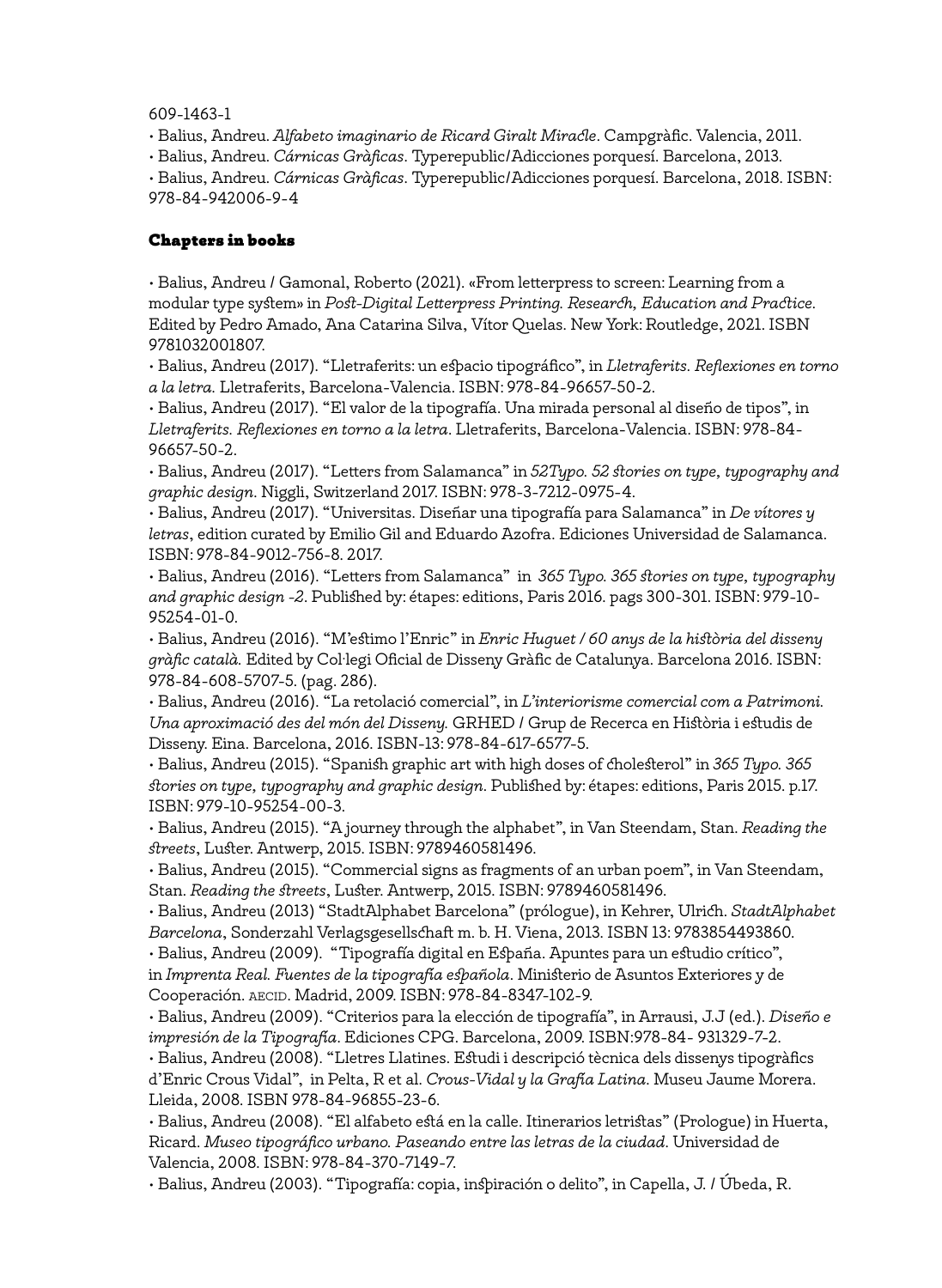*COCOS, copias y coincidencias*. Electa, Madrid, 2003. ISBN: 9788481563634. • Balius, Andreu (2002). "Transgressions gràfiques. El món de l'underground", in VV.AA. *Gràfiques ocultes*, KRTU, Barcelona, 2002.

#### Articles

• Balius, Andreu. "Diseño de fuentes con valor social". Revista EME. Universitat Politècnica de València UPV. https://polipapers.upv.es/index.php/eme/issue/current e-ISSN: 2341-3018. ISSN: 2253-6337.

• Balius, Andreu (2016). "Meat Love" in *Yuca magazine*. n 1, Barcelona, June 2016. p.90-95.

• Balius, Andreu (2015). "Spanish butcher's papers" in *The Ephemerist.* Journal of the Ephemera society. n 171. Winter 2015. University of Reading. p. 14-17. ISSN: 0309-4383.

• Balius, Andreu (2013). "El valor de la tipografia en un món global i multilingüe". in *Temes de Disseny*, n. 29. Elisava. Barcelona, 2013 (Catalan, Spanish and English edition).

• Balius, Andreu (2013). "Tipografía Árabe. La escritura como dibujo, la palabra como imagen" in *EME Magazine*. n. 1. 2013. Universitat Politècnica de València.

• Balius, Andreu (2012). "Super Veloz. El espíritu de la modernidad" in *Fedrigoni Club* #3. May, 2012.

• Balius, Andreu (2012). "Letras para el mundo real" in Cultura/s n. 506. *La Vanguardia*. 29.02.12.

• Balius, Andreu (2012). "Lletres per al món real" in Cultura/s n. 506. *La Vanguardia*. 29.02.12.

• Balius, Andreu (2012). "Garcia fonts & co. La tipografía como actitud" in *Monográfica* #2. January, 2012. http://www.monografica.org/02/Art%C3%ADculo/3581

• Balius, Andreu (2012). "Letras con buen humor" in *Monográfica* #3. April, 2012. http://www. monografica.org/03/Opinión/5142

• Balius, Andreu (2012). "La letra callejera" in *Monográfica* #4. July, 2012. http://www. monografica.org/04/Opinión/6775

• Balius, Andreu (2011). "Tipografía y sostenibilidad. Más allá de la anécdota" in *Monográfica* #1. October, 2011. http://www.monografica.org/01/Opinión/10

• Balius, Andreu (2011). "Letras latinas, Tipos latinos" (prologue), in *Latinotype. Latin American fonts digital foundry* (Vol.1). Chile, 2011.

• Balius, Andreu (2010). "Carmen". in *Tipo elige tipo. Dieciséis tipógrafos nos enseñan a elegir tipografías.* Tipo e Editorial. Madrid, 2010.

• Balius, Andreu (2009). "Buenas y malas letras" in *Articulado. Opiniones y reflexiones sobre el diseño.* ADCV. Valencia, 2009.

• Balius, Andreu (2009). "Letras latinas, tipos latinos" in *I+Diseño* n.01. Universidad de Málaga. 2009.

• Balius, A. y Scaglione, J (2008). "A brief story of ñ. A sign to convey a sound". in *Typo* Magazine n. 32. Czech Republic. Summer 2008.

• Balius, Andreu (2007). "SuperVeloz: a creative response to a typographic crisis" in *Ultrabold* n.2. The journal of St. Bride Library, London. Spring 2007.

• Balius, Andreu (2006). "Un conflicto contra la pared. Murales políticos en Belfast" in *Copyright* Magazine n.5. Barcelona, April 2006.

• Balius, Andreu (2003). "MediaVaca, o de donde nacen los cuentos" in *GRRR* n.12. Barcelona, Autumm 2003.

• Balius, Andreu (2002). "Mieke Gerritzen. El texto como manifiesto" in *Visual* n. 96. 2002.

• Balius, Andreu (2002). "Garcia fonts & co. Un último adiós" in *Visual* n. 96. 2002.

• Balius, Andreu (2002). "Gráfica plebeya. La tipografía en la literatura de cordel" in *GRRR* n.9. Barcelona, Winter 2002.

• Balius, A. y Arrausi, J. J (2001). "Entrevista a Christopher Burke" in *GRRR* n.8. Barcelona, Summer 2001.

• Balius, Andreu (2001). "Enric Crous-Vidal. Un carácter en tipografía" in *GRRR* n.7. Barcelona,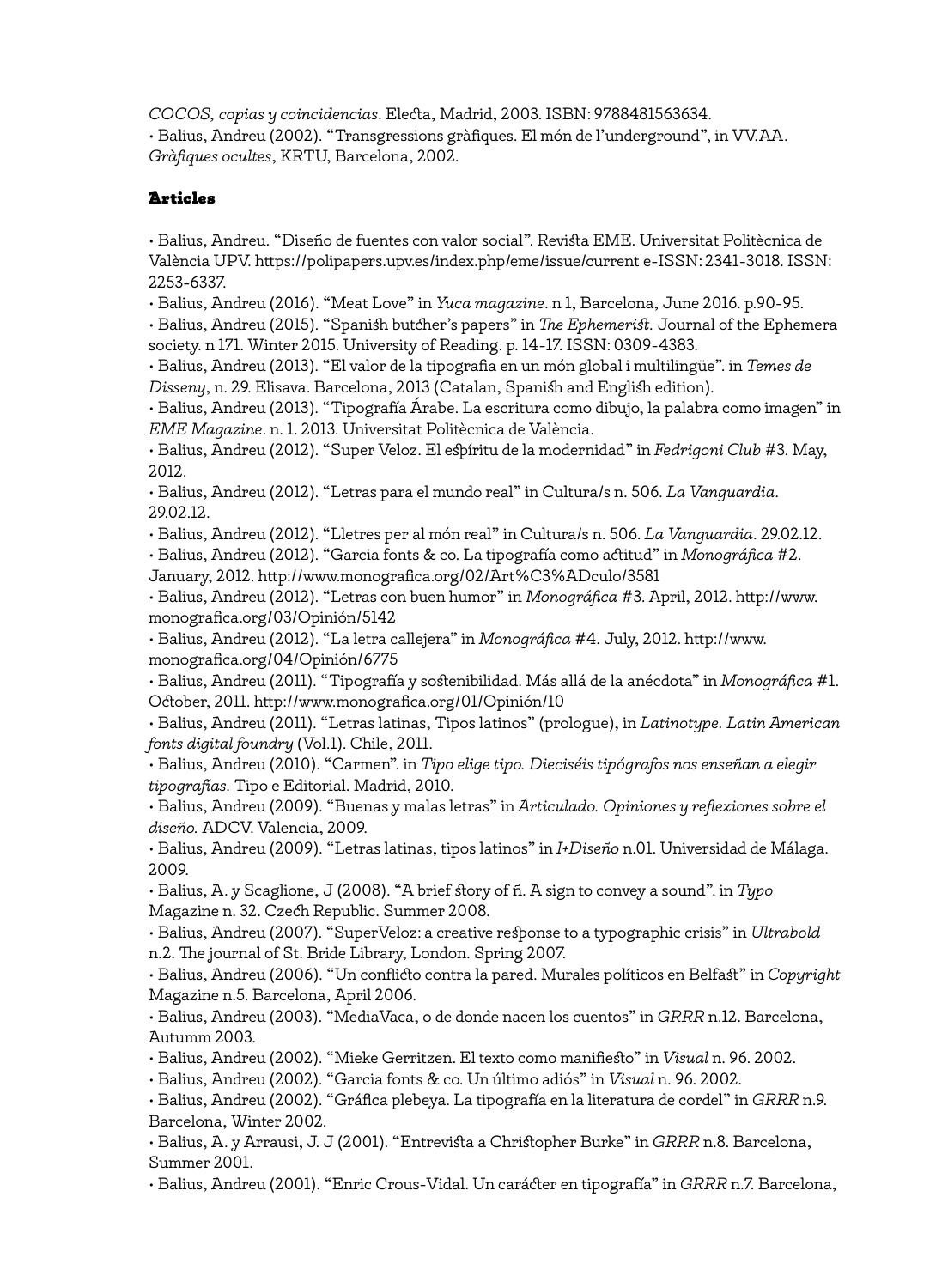Winter 2001.

• Balius, Andreu (2000). "Espai Gràfic. Combinar la elegancia con la provocación" in *GRRR* n.7. Barcelona, Autumm 2000.

• Balius, Andreu (2000). "Orígenes de la tipografía (sobre el libro de Harry Carter)" in *GRRR* n.6. Barcelona, Summer 2000.

• Balius, A. y Pelta, R (2000). "Carles Fontserè, un artista en libertad" in *GRRR* n.6. Barcelona, Summer 2000.

• Balius, Andreu (1999). "Universitas Salamantini" in *GRRR* n.5. Barcelona, Autumm 1999.

• Balius, Andreu (1999). "First things first, Un manifiesto" in *GRRR* n.5. Barcelona, Autumm 1999.

#### Papers & Abstracts

• Balius, Andreu (2021). "Re-thinking type design: The Typecraft Project". Book of Abstracts. Caldas da Rainha. Polytechnic of Leiria. ISBN 978-989-53390-3-7.

• Balius, A y Gamonal, R (2020). "Super Tipo Veloz: From Letterpress to screen. Learning from a modular type system". PDLP-book of Abstracts. Post-Digital Letterpress Printing. Porto 30- 31.01.2020. Published by i2ADS (Research Institute in Art, Design and Society University of Porto, Faculty of Fine Arts. ISBN: 978-989-54703-0-3. pp. 8-9. Porto, January 2020.

• Balius, Andreu (2016). "El diseño de tipografía multiescritura como herramienta política (más allá de lo cultural)". 7 Cit / Seventh Congress of Typography in Spain. Valencia.

• Balius, A y Scaglione, J (2008). "Un signo para representar un sonido. El origen de la 'ñ' y su significación cultural". Papers. 3Cit / Third Congress of Typography in Spain. Valencia, 2008.

# EXHIBITED WORKS

#### Solo

2014: *Type & Soul*. March–April. Universidad Andrés Bello. Viña del Mar. Chile.

2014: *Type & Soul*. March–April. Universidad Andrés Bello. Santiago de Chile. 2014.

2013: *Càrniques Gràfiques*. Centre d'Art La Panera. Lleida, 2013.

2013: *Càrniques Gràfiques*. Food Cultura. Barcelona, 2013.

2013: *Càrniques Gràfiques*. Espai Eat Art. Banyoles, 2013.

1996: *Garcia fonts & co. Un projecte tipogràfic*. 19 April – 19 May. Centre Cultural La Marineta. Mollet del Vallès. Barcelona.

1995: *Garcia fonts & co. Un projecte tipogràfic*. 19-30 September. Galería H2O. Barcelona. 1995: *Garcia fonts & co. Tipografies en conserva*. Primavera del Disseny 1995. 18 March – 13 April. Sala H. Vic. Barcelona.

## Collective

2022: "Vignelli 90". Homage to Massimo Vignelli. The Vignelli Center for Design Studies & The Vignelli Archive. Online exhibition https://www.vignelli.design.

2022: "Work & Play". 7-15 May. Claustre de la Facultat de Lletres, Universitat de Girona. Girona. Itinerant to: Sias University. Xinzheng, Xina i a Shanghai Academy of Fine Arts. Shanghai University. China.

2022: *Text-pontàniament*. 5th May—. Museu Valencià de la Il·lustració i de la Modernitat (MuVIM). València.

2021: *From Spain with Design* - FSWD / Identidad y territorio. CGAC - Centro Galego de Arte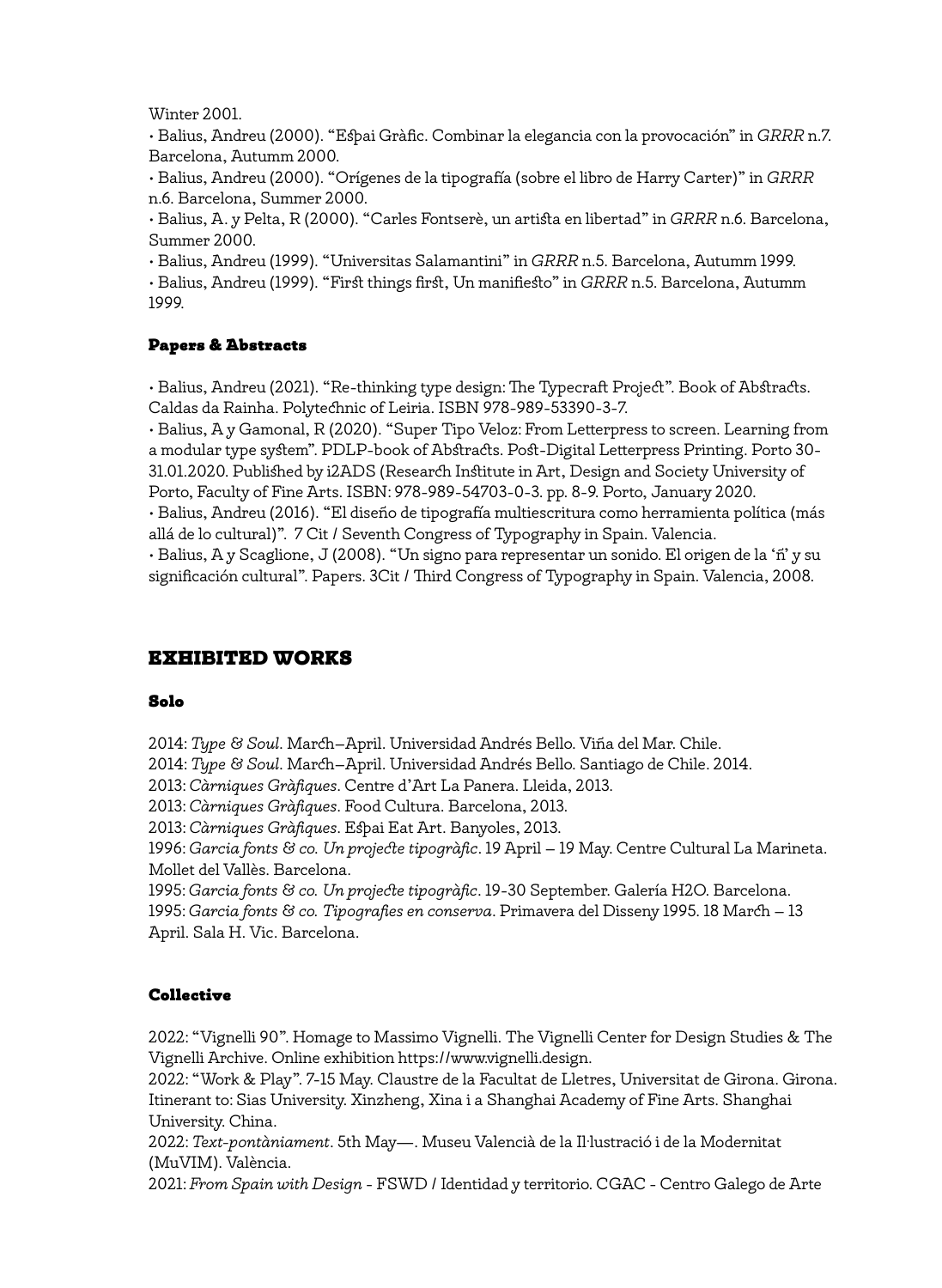Contemporánea. Santiago de Compostela. 15th October 2021 - 23rd January 2022. (Itinerant to: Aveiro, Portugal.Murcia).

2021: EIAB - East Sea International Art Pre-Biennale 2021. 22 Oct –13 Nov 2021. Gangwon Institute Of Design Promotion Gallery, Chuncheon City, Korea.

2021: "We, Ourselves, and Us". Festivalzentrum. 9–17 Octubre. Lucerne, Suissa.

2021: Tokyo TDC Exhibition 2021 at ginza graphic gallery (ggg). 1 April - 29 May 2021. Tokyo. 2021: *Es pot xafar la línia.* 28.06–05.07. MuVIM, Museu Valencià de la Il·lustració i de la Modernitat. València.

2020: *2020 Ulsan Oesol Hangeul Hanmadang International Typography Poster Exhibition.* 7-12 October. Ulsan, Korea.

2020: *Post-Digital Letterpress Printing Exhibition*. 30-31 January. Faculty of Fine Arts. University of Porto. Porto.

2020: *Handcraft for the digital: Type design from India*. 20 December 2019 – 8 March 2020. Atelier Muji. Ginza. Tokyo, Japan.

2019: *Nieva en Madrid. Exposición de tablas de snowboard recicladas.* 3-30 April 2019. Centro Cultural Sanchinarro. Madrid.

2019: *Taules & Taulons.* February. Galeria de la Revista Visual. Madrid.

2018: *La tilde de la ñ es una persona que cruza a otro lado. Diseñadores hispanoamericanos de la Alianza Gráfica Internacional.* 22-27 September. Centro Cultural de España. México.

2018: *Dissenyes o treballes. La nova comunicació visual 1980-2003.* Museu del Disseny de Barcelona. Permanent exhibition.

2018: *AGI Spain.* 22-27 September. Centro Cultural de España. México.

2018: *Retalls Tipogràfics.* 27 June – 02 September. Museu Valencià de la Il·lustració i de la Modernitat, MuVim. València.

2018: *APOLO 75 anys — Mostra de cartells i flyers 1993-2018: Retrospectiva dels últims 25 anys de disseny gràfic a la Sala Apolo*. June, 2018. Sala Apolo. Barcelona.

2018: 2018 *KSBDA St. Gallen International Invitational Exhibition*. February 9-18. Schule fur Gestaltung St. Gallen, Switzerland.

2018: *4º Encuentro de impresores tipográficos.* 26 January – 04 February. Sala de Arte La Recova. Santa Cruz de Tenerife. Canary Islands.

2018: *De Vítores y letras. Señas de identidad de Salamanca para el mundo*. 28 November 2017 – 28 January 2018. Sala de exposiciones Cielo de Salamanca. Patio de Escuelas Menores. Universidad de Salamanca.

2017: *2017 KSBDA Fall International Invitational Exhibition*. November 25-29. Sangsang Building, Hansung University, Korea.

2017: *Això és una paret pública!*. 20 October – 12 November. Disseny Hub Barcelona. Barcelona. 2017: *Designers with Character.* October-November. Instituto Cervantes. New York.

2017: *Asia Society of Basic Design and Art in Gwangju 2017*. International conference & Invitational exhibition. August 19-24, 2017. Asia Culture Center, Gwangju National University of Education Punghyandong.

2017: *Eina, 50 anys*. Logotips conmemoratius. Barcelona, 2017.

2017: *Batido Gráfico.* 26-30 June. Universidad Santa Maria / USM. Campus Guayaquil. Equator. 2017: *Across Borders. International design for refugee children*. Barcelona Design week. 8-16 June. Espai Roc35. Barcelona.

2017: *2017 KSBDA Spring International Invitational Exhibition*. 27-31 May. University of Seoul, Gallery Red Brick. Korea.

2017: *Crossing visions V. Ecology of Creation Exhibition*. 18 February – 21 March. Fukuoka Asian Art Museum. Fukuoka. Japan. (Typecraft initiative project – with Ishan Khosla)

2017: *KSBDA 2017 International exhibition "The Recollection and the Shape of Civilization".*  Korea Society of Basic Design & Art. 16-28 February. Mexico Korean Culture Center. Mexico DF. Mexico.

2016: *Nomadic Traces: Typographic Journeys.* 16 December 2016 – 16 September 2017.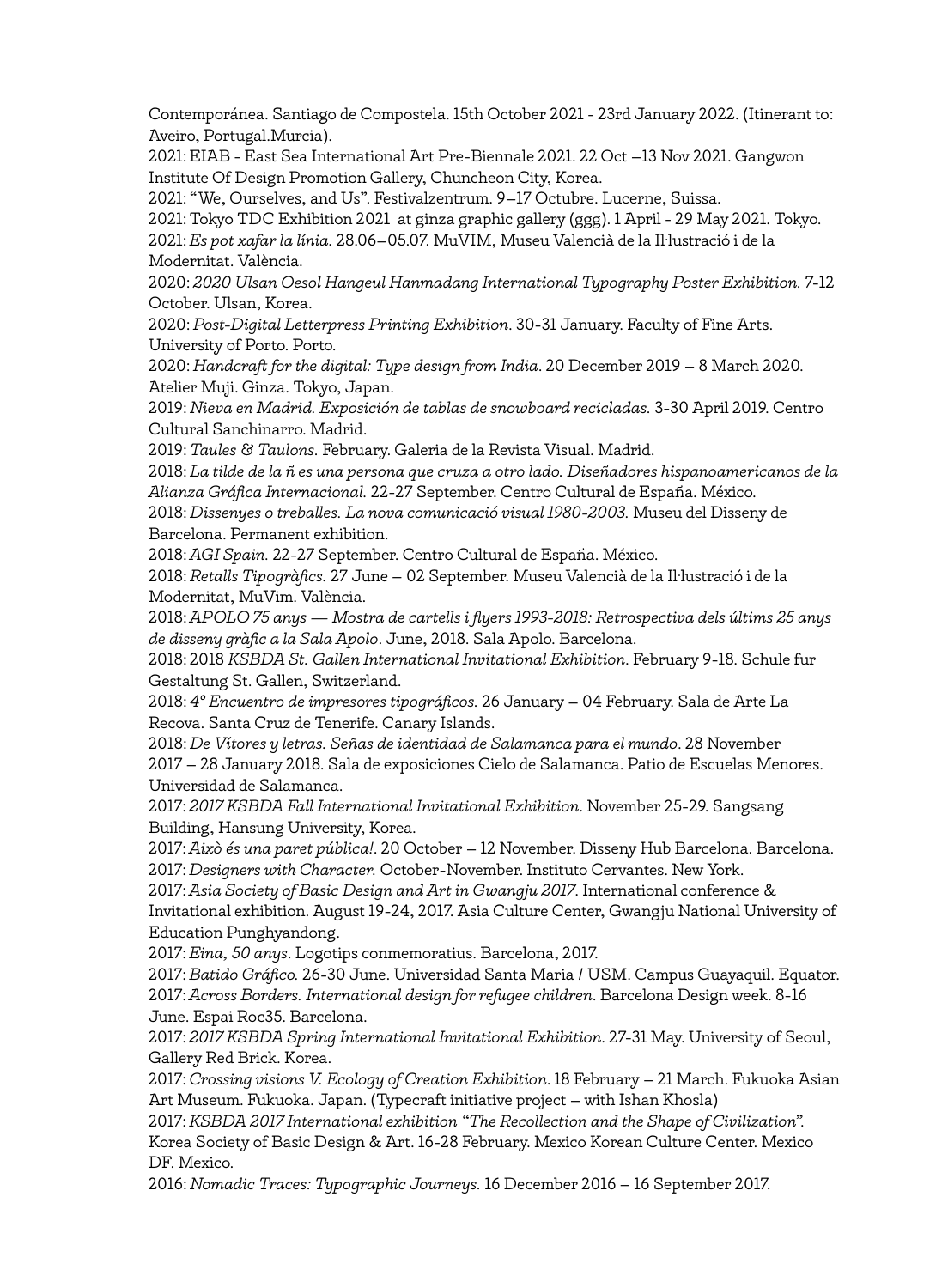Foundation Dar Bellarj, Marrakech, Marocco. Organised by and curated by the Khatt Foundation.

2016: *Polster. El pols del cartell al carrer*. 29 June – 28 August. Disseny Hub Barcelona. Barcelona.

2016: *Diseñadores con mucha letra / Designers with character/ Schriftkünstler–Buchstaben im grafikdesign.* April-June 2016. Instituto Cervantes. Stadtbibliothek Bremen. Germany.

2016: *Diseñadores con mucha letra / Designers with character/ Schriftkünstler–Buchstaben im grafikdesign.* October-November, 2016. Instituto Cervantes. Praha.

2016: *2016 KSBDA Barcelona International Invitational Exhibition*. 05-10 February. Istituto Europeo di Design / IED. Barcelona. Spain.

2015: *2015 KSBDA Fall International Invitation Exhibition.* KSBDA (Korea Society of Basic Design and Art). November-December, 2015. Seoul National University in Seoul, Korea. 2015: *Diseñadores con mucha letra.* Brief Festival 2015. October 2015. Museo Nacional de Artes Decorativas. Madrid.

2015: *Snapshots from 1985–1995.* Exhibition in FAAP (Fundação Armando Alvares Penteado) ATypI 2015. São Paulo, Brasil.

2015: *The good paper chain exhibition*. Fedrigoni. Madrid, Lisboa, Barcelona. 2015. 2015: *Taules & Taulons.* 25 June – 12 October. Museu del Disseny de Barcelona. DHUB. Barcelona.

2015: *Design Connects.* International poster design exhibition. VIDAK 2015. Korea.

2014: *Cada letra cuenta una historia. Diseño de tipografía en España desde 1990.* TypoMad Festival. November, 2014. Matadero, Madrid.

2014: *Types for the New Century: An exhibition of contemporary design and typography*. 9 October – 20 November, 2014. The National Print Museum. Dublin. Ireland. Itinerant exhibition. 2014: *Cada letra cuenta una historia. Diseño de tipografía en España desde 1990*. 10 June – 13 July. Museu Valencià de la Il·lustració i de la Modernitat MuVIM. Valencia.

2014: *WeMadeThis. Diseño Español*. Design Center | De Winkelhaak. Antwerp.

2013: *WeMadeThis. Diseño Español.* February, 2013. Virginia Commonwealth University in Qatar / VCUQATAR Gallery. Qatar.

2012: *Tipoferits*. 8-16 November. MOB (Makers of Barcelona). Barcelona.

2012: *Heaven and Hell.* AGI Special project. AGI Open & AGI Congress. October, 2012. Hong Kong.

2012: *Tipoferits*. Festa del Disseny. 28-30 September. Port Bou. Spain.

2011: *Font Market / Dezember Bücher.* December 2011. Zürich. Switzerland.

2011: *Sopa de Letras.* December 2011. Tienda Loreak Mendian. Barcelona.

2011: *Poster Store.* September – October. Galeria RAS. Barcelona.

2010: *Vivan los toros.* November 2010 – January 2011. Centre cultural La Nau de la Universitat de València. Llotja del Cànem, Universitat Jaume I. Castelló.

2010: *Carteles Contemporáneos Españoles.* Undécima Bienal Internacional del Cartel en México. October – November. Fuerte Guadalupe. Centro Cívico 5 de Mayo. Puebla. México.

2010: *Type in good shape/Schrift in Form.* September 2010. Klingspor Museum Offenbach. Offenbach am Main. Germany.

2010: *Enganxa't.* July – August. Centre de Documentació. Centre d'Art La Panera. Lleida. 2010: *24th International Biennial of Graphic Design Brno 2010*. 22 June – 24 October 2010. Moravian Gallery. Brno. Chech Republic.

2020: *Originals*. IV Congreso Internacional de Tipografía. June, 2010. Escola d'Art i Superior de Disseny de València / ESAD. Valencia. Spain.

2010: *Homenaje a Rousselot.* IV Congreso Internacional de Tipografía. June, 2010. Escola d'Art i Superior de Disseny de València / ESAD. Valencia. Spain.

2010: *Todo es diseño.* 24 June – 31 August 2010. Circulo de Bellas Artes. Madrid.

2010: *Hispaania tänapäeva plakat (Modern Spanish Poster)*. Haapsalu Graphic Design Festival. Estonia.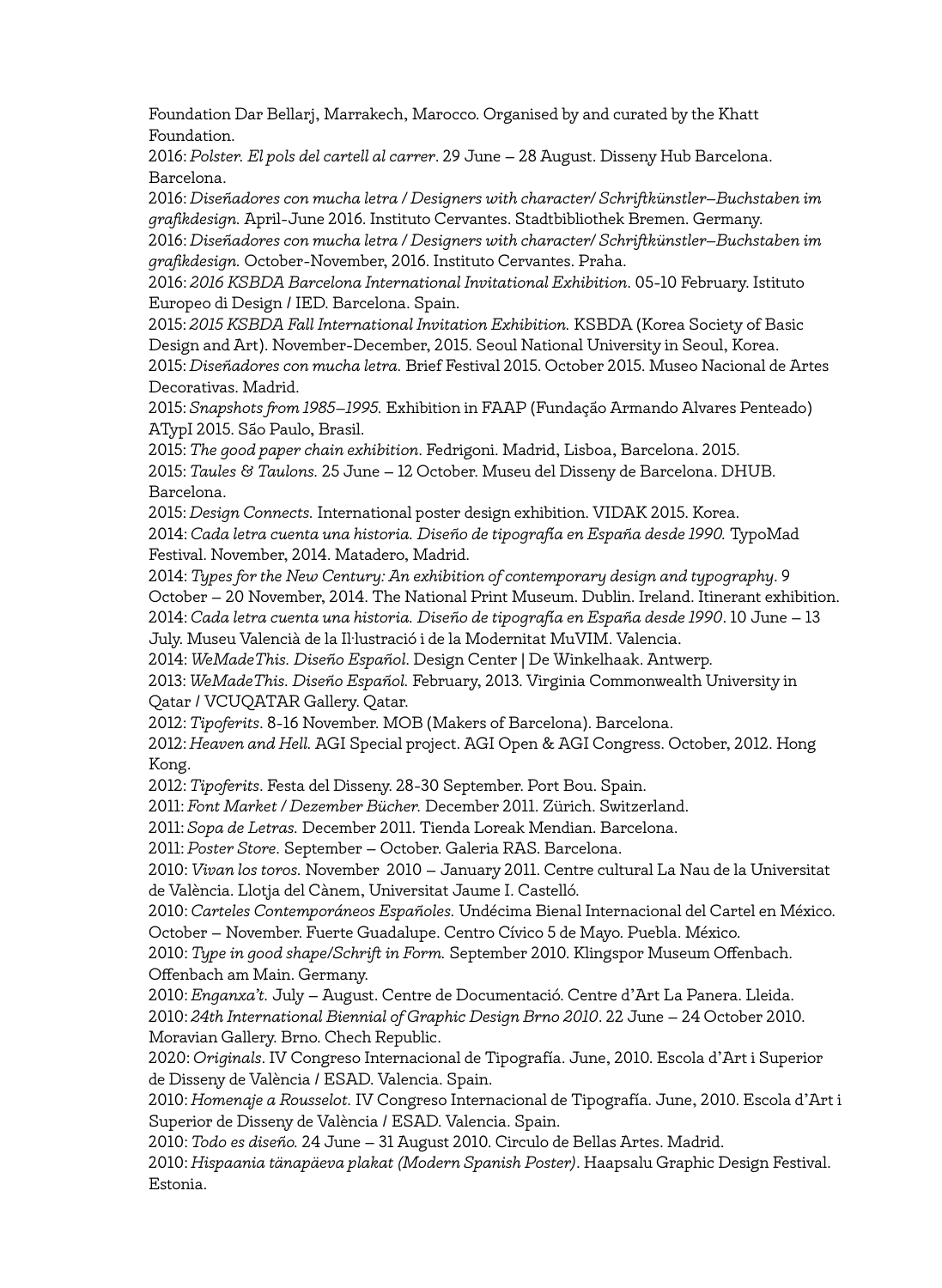2010: *Desigñ, Spanish accent in design.* Pabellón de España. Exposición Universal de Shanghai 2010. China.

2010: *Estudio Camaleón. 20 años, 1990-2010.* May – July. Centro de Historia de Zaragoza. Zaragoza.

2010: *Lletres de Barcelona.* 19-30 April, 2010. École supérieure d'art et de design d'Amiens. Amiens, France.

2010: *Capital. Diseño tipográfico*. 1-28 February, 2010. Centro Cultural San Juan Bautista. Madrid.

2010: *Monzó*. 17 December 2009 – 11 April 2010. Arts Santa Mònica. Barcelona.

2010: *Imprenta Real. Fuentes de la tipografía española.* 4 December 2009 – 24 January 2010. Real Academia de Bellas Artes de San Fernando. Calcografía Nacional. Madrid. Also exhibited in Santiago de Chile, 2010.

2009: *Muestra de carteles españoles.* III Bienal Internacional del Cartel de Bolivia. 18-21 November. Bolivia.

2009: *Book Worm – Phoenix International Book Design Invitation Exhibition.* September – October. Hangzhou Phoenix Creative International. Hangzhou. China.

2009: *Buenos Días.* X Urban Posters Exhibition. 19th March-13th April 2009, Gijón. 23th April -24th May 2009, Oviedo, Spain.

2009: *Capital. Diseño tipográfico*. 2 April – 5 June 2009. Sala de exposiciones Boxtai. Escuela TAI. Madrid.

2008: *Listos para Leer. Diseño de libros en España*. 1 July – 10 August 2008. Palacio de Pombal. Lisboa. Portugal.

2008: *Homenaje a Enric Crous-Vidal.* III Congreso Internacional de Tipografía. June, 2008. Valencia. Spain.

2008: *¿Diferentes?*. IX Exposición Urbana de Mupis. 30 May – 14 July 2008. Oviedo. Spain.

• *Pimp the type.* Third Congress of Typography in Spain. June-September 2008. MuVim, Museu Valencià de la Il·lustració i la Modernitat. Valencia.

2007: *Listos para Leer. Diseño de libros en España.* May – June. Circulo de Bellas Artes. Madrid. 2006: *L'aparador*. November – December 2006. CCCB / Centre de Cultura Contemporània de Barcelona. Barcelona.

2006: *Vaya Tipo 3*. 2CIT / Second Congress of Typography in Spain. 23-25 June 2006. Valencia. 2006: *Homenaje a Frutiger.* Second Congress of Typography in Spain. 23-25 June 2006. Valencia.

2005: *Ready to Read. Book design from Spain / Listos para Leer. Diseño de libros en España.* October – November. Instituto Cervantes. New York. (Also exhibited in México DF, Sao Paulo and Buenos Aires).

2005: *Festina Lente*. Exposición urbana. Motiva 2005. Gijón.

2005: *See me. The typographic t-shirt exhibition.* ATypI '05. University of Art and Design Helsinki. Helsinki. Finland.

2005: *Type Directors Club of New York Type Design Awards TDC2*. HOW Design Conference, Hyatt Regency Chicago, Chicago Illinois (USA); Arthur A. Houghton Gallery-The Cooper Union, New York (USA); TypeCon 2005: Alphabet City", Parsons School of Design, New York (USA); ATypI 2005, Helsinki (Finland).

2005: *Diseñadores para un libro. Homenaje al Quijote.* Iglesia de El Salvador, Toledo. Spain. 2005: *D'après. Versiones, ironías y divertimientos*. January – March. MuVim, Museu Valencià de la Il·lustració i la Modernitat, Valencia.

2005: *Medesign\_forme del Mediterraneo.* November – December. Palazzo della Borsa. Genova. 2004: *Ensayo de Diseño'02. Exposición "Carteles para la inmigración". 10 diseñadores mexicanos + 10 diseñadores españoles.* October, 2004. MUMEDI / Museo mexicano del diseño. Ciudad de México. México.

2004: *21st International Biennale of Graphic Design. Brno, 2004*. 15 June – 24 October. Moravská Galerie v Brno. Brno. Czech Republic.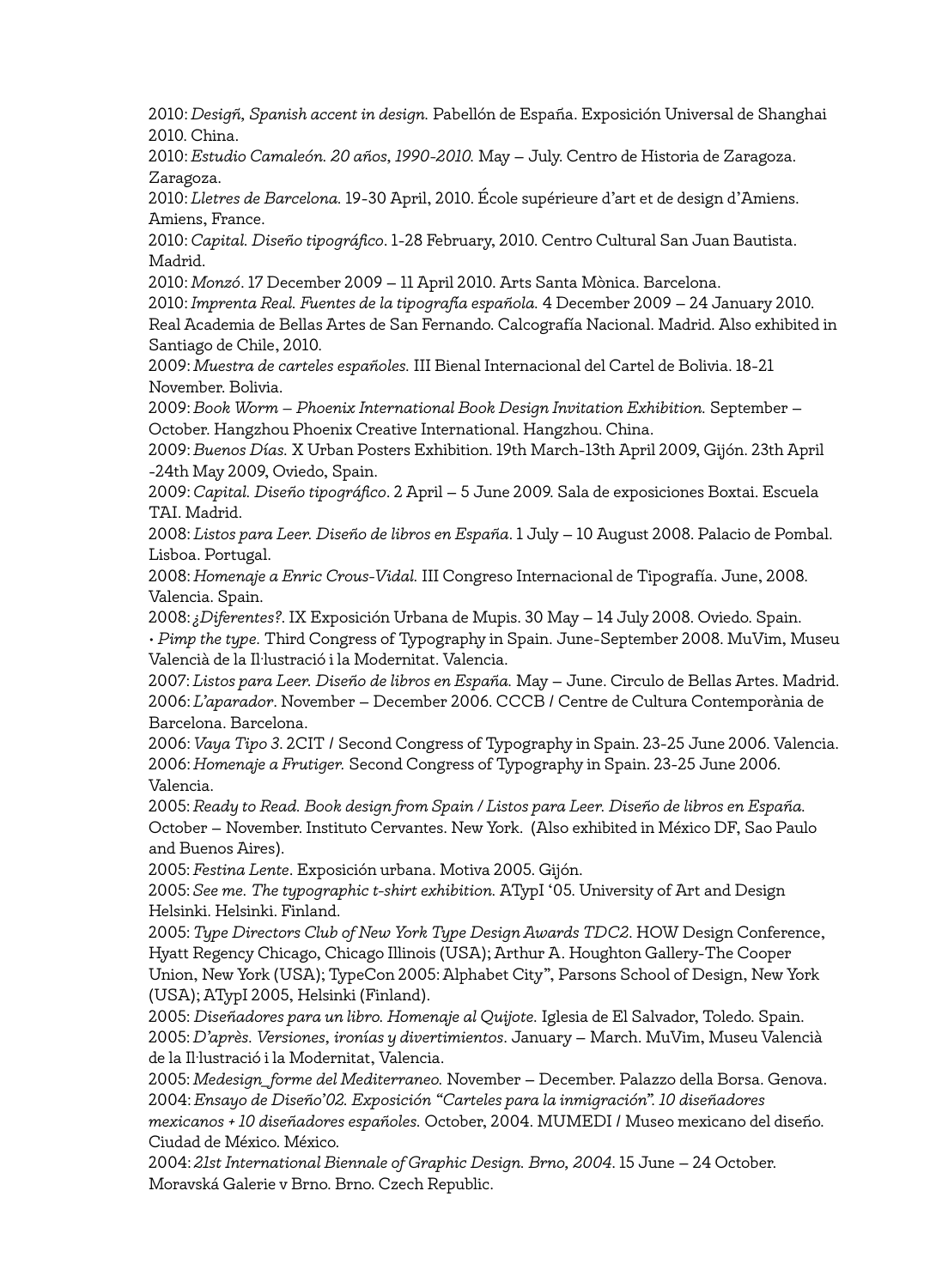2004: *Super-Veloz.* 1CIT / First Congress of Typography in Spain. June, 2004. Valencia. 2004: *Homenaje a Hermann Zapf*. 1CIT / First Congress of Typography in Spain. June, 2004. Valencia.

2004: *Contra la Violencia de género.* Exposición urbana de mupis. Motiva 04. Gijón. 2003: *100% Catalan Design. 100 Chairs, 100 books, 100 shoes from the Balearic Islands and Catalonia.* October – November 2003. Institut Ramon Llull. Häusslercityplaza. Stuttgart.

Germany.

2003: *L'Aparador.* Intervención tipográfica (with David Torrents). April – June, 2003. Museu Abelló. Mollet del Vallès. Barcelona.

2003: *Sin Limites. Visiones del diseño actual.* February – March, 2003. Palacio de Sástago. Diputación de Zaragoza. Zaragoza.

2003: *Gràfiques ocultes.* Any del Disseny. January – March. KRTU. Convent dels Àngels. Barcelona. (Itinerant exhibition).

2003: *'Bukva:raz!', Type design competition of the Association Typographique Internationale ATypI.* ONU Headquarters, New York (USA).

2002: *Proyecta. Diseño Español: Una nueva generación.* Ministerio de Asuntos Exteriores. Itinerant within Latino-american countries during the period 2002-2004.

2002: *Pasión. Diseño Español.* SEACEX. DDi. Akademie der Künste. Berlin. (Also exhibited in Salamanca, 2002).

2002: *Type Directors Club of New York Type Design Awards TDC2*. New York. (Itinerant exhibition).

2002: *García Fonts & co 1992-2002. 10 years of independent foundries in Spain*. April – May, 2002. Fundación Municipal de Cultura del Ayuntamiento de Gijón. Gijón. Spain. (Also exhibited in Murcia, Palma de Mallorca and Vic).

2002: *LAUS '02. Best of Design and Advertising in Spain in 2001*. ADG/FAD. Centre de Cultura Contemporània. Barcelona.

2002: *Barcelona LAB.* Galería RAS. Barcelona.

2002: *'Bukva:raz!' Type design competition of the Association Typographique Internationale / ATypI.* ATypI '02. Rome. Italy.

2001: *Situaciones.* April, 2001. Facultad de Bellas Artes de Cuenca. Universidad Castilla-La Mancha. Cuenca, Spain.

2001: *Barcelona +*. Primavera del Diseño. March – April, 2001. Galería Ras. Barcelona.

2001: *Cómo están las cosas.* Exposición urbana. Jornadas Motiva 2001. April – May. Gijón.

2000: *Encargos canallas. Proyectos imposibles.* December, 2000. Foro de Diseño / Asociación de diseñadores de Aragón. Zaragoza. (Also exhibited in Gijón. April, 2001).

2000: *Ilustradores del Pop.* June – July. Málaga. Spain.

2000: *Signos del siglo XX, 100 años de diseño gráfico en España.* March – May, 2000. Centro de Arte Reina Sofía. Madrid. (Itinerant exhibition around Spain).

2000: *Sounds&Files.* March – April. K/haus. Vienna. Austria.

2000: *Homenaje a Daniel Gil.* Exposición urbana. Jornadas Motiva 2000. Gijón.

1999: *Sonarmática.* Sónar Festival. June, 1999. Barcelona. Spain.

1999: *LAUS '29. Best of Design and Advertising in Spain in 1998*. ADG/FAD. Barcelona.

1999: *101 bibendum. 100 y 1 años de la mascota de Michelin.* May, 1999. Barcelona.

1999: *Homenaje a Joan Brossa.* Exposición urbana. Jornadas Motiva 1999. Oviedo.

1999: *MolletArt'99.* Centre Cultural Can Mulà. Mollet del Vallès. Barcelona.

1995: *Alfabetos españoles. Diseño de tipografía en España.* September, 1995. Assotiation Typographique Internationale / ATypI 1995. Barcelona.

1992: *El Palau Naciona. Crónica Gráfica.* MNAC / Museu Nacional d'Art de Catalunya. Barcelona.

1992: *2a Mostra de Xoves Deseñadores Graficos – Xuventude 92*. Orense.

1992: *Jovenews – Jóvenes diseñadores.* Revista ARDI. Logroño.

1991: *1a Mostra de Xoves Deseñadores Graficos.* Santiago de Compostela.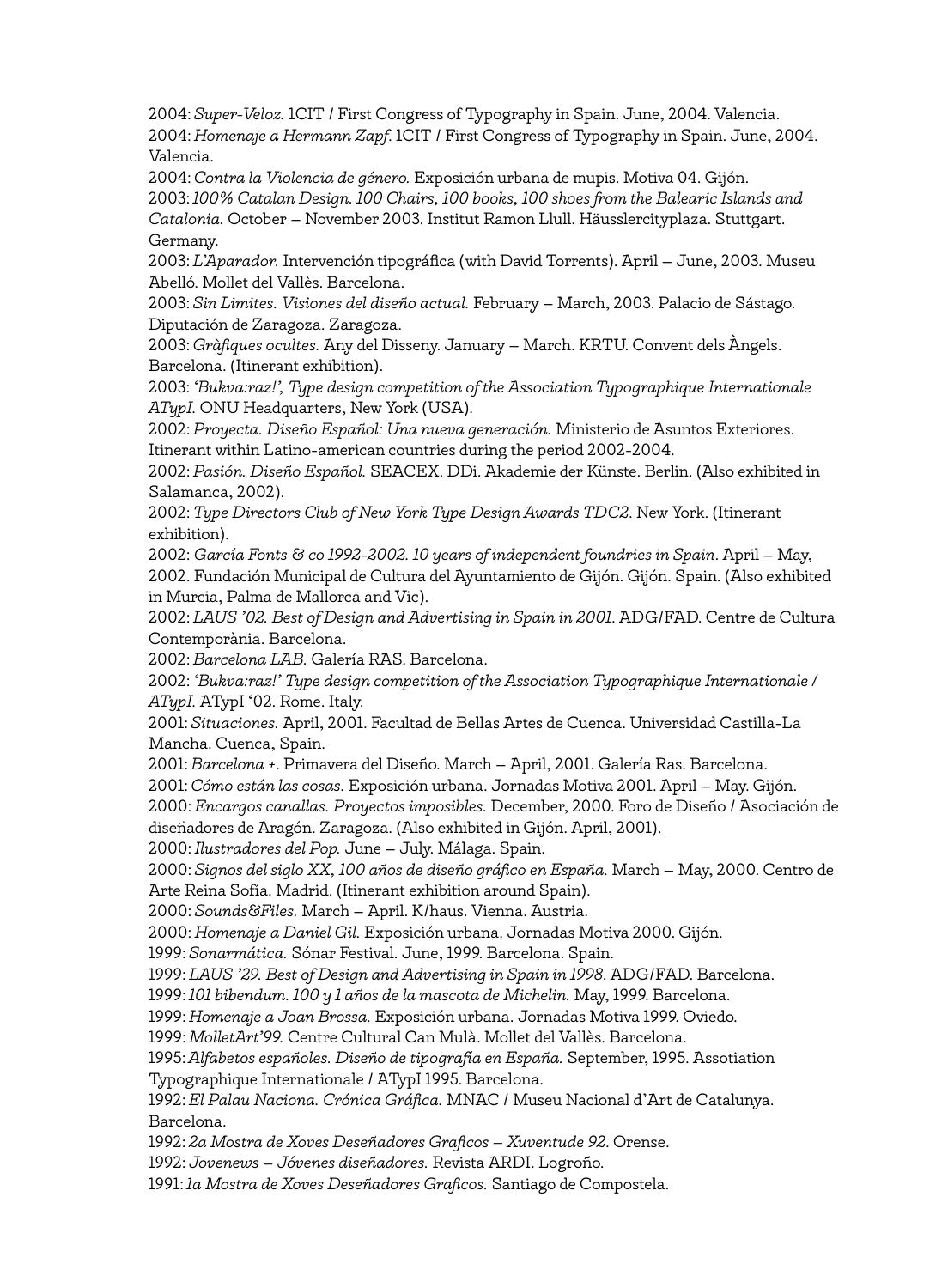1991: *Jovenews – Jóvenes diseñadores.* Revista ARDI. Mercado Puerta de Toledo. Madrid. 1990: *VII and VIII Muestra de Arte Contemporáneo Catalán*. Olimpíada Cultural – Galería Canals. Itinerant exhibition during the period 1990-1993.

1989: *Bienal de Barcelona. Jóvenes Creadores Europeos.* Centre de Cultura Contemporánea. Barcelona.

## PUBLISHED WORK

#### Work published in exhibition catalogues

· *Es pot xafar la línia*. MuVIM, Museu Valencià de la Il·lustració i de la Modernitat. València, 2021. ISBN: 978-84-7795-886-4. p. 32-33.

*• 2020 Ulsan Oesol Hangeul Hanmadang International Typography Poster Exhibition. City of Ulsan, Korea.* Ulsan Metropolitan City, 2020.

*• El otro lado / The other side*. AGI Special project. AGI Open & AGI Congress. October. Mexico, 2018.

*• Retalls Tipogràfics*. Museu Valencià de la Il·lustració i de la Modernitat, MuVIM. València, 2018. ISBN: 978-84-7795-809-3. p. 32-33.

*• Dissenyes o treballes. La nova comunicació visual 1980-2003.* Museu del Disseny de Barcelona, 2018. ISBN 978-84-9156-138-5.

*• 2018 KSBDA St. Gallen International Invitational Exhibition.* KSBDA / Korea Society of Basic Design and Art. 2018.

*• 2017 KSBDA Fall International Invitational Exhibition.* Hansung University. Korea Society of Basic Design and Art. 2017.

*• Asia Society of Basic Design and Art in Gwangju 2017*. International conference & Invitational exhibition. Korea Society of Basic Design and Art. 2017. ISBN: 979-11-88534-00-5.

*• Eina 50 anys.* Centre Universitari de Disseny i Art de Barcelona. 2017.

*• 2017 KSBDA Spring International Invitational Exhibition.* KSBDA / University of Seoul exhibition. Korea Society of Basic Design and Art. 2017.

*• 2017 KSBDA Mexico city International Invitational Exhibition.* KSBDA / Korea Society of Basic Design and Art. Mexico Korean Culture Center. Mexico, 2017.

*• Flame in Winter. ANBD Special Collaboration Poster Exhibition.* 2017 Sapporo Asian Winter Games. Sapporo Citizens Gallery. 08-12 February, 2017. ISBN 979-11-5963-096-5.

*• Polster. El pols del cartell al carrer.* Marc Martí / BCD. Barcelona, 2016.

*• Diseñadores con mucha letra / Designers with character/ Schriftkünstler–Buchstaben im grafikdesign*. Instituto Cervantes, 2016.

• *2016 KSBDA Barcelona International Invitational Exhibition.* IED. Barcelona, Spain, 2016. Korea Society of Basic Design and Art.

• *2015 KSBDA Fall International Invitation Exhibition.* KSBDA / Korea Society of Basic Design and Art. Seoul, 2015.

*• You are good, thanks!.* The good paper chain. Fedrigoni. 2015.

• *Design Connects.* International poster design exhibition. VIDAK 2015. Korea.

• *Taules & Taulons*. Signes. Barcelona, 2015.

• *Types for the New Century: An exhibition of contemporary design and typography*. Worshipful Company of Stationers and Newspaper Makers. London, 2012.

• *Unknown Disorder.* OFFF 2012. Barcelona, 2012.

• *Schrift in Form. Schiftgenuss.* Klingspor Museum Offenbach. Offenbach am Main. Germany, 2010.

• *Todo es diseño. Design is everything.* TF publishers. DDi, Circulo de Bellas Artes. Madrid, 2010.

• *Homenaje a Rousselot.* IV Congreso Internacional de Tipografía. Valencia, 2010.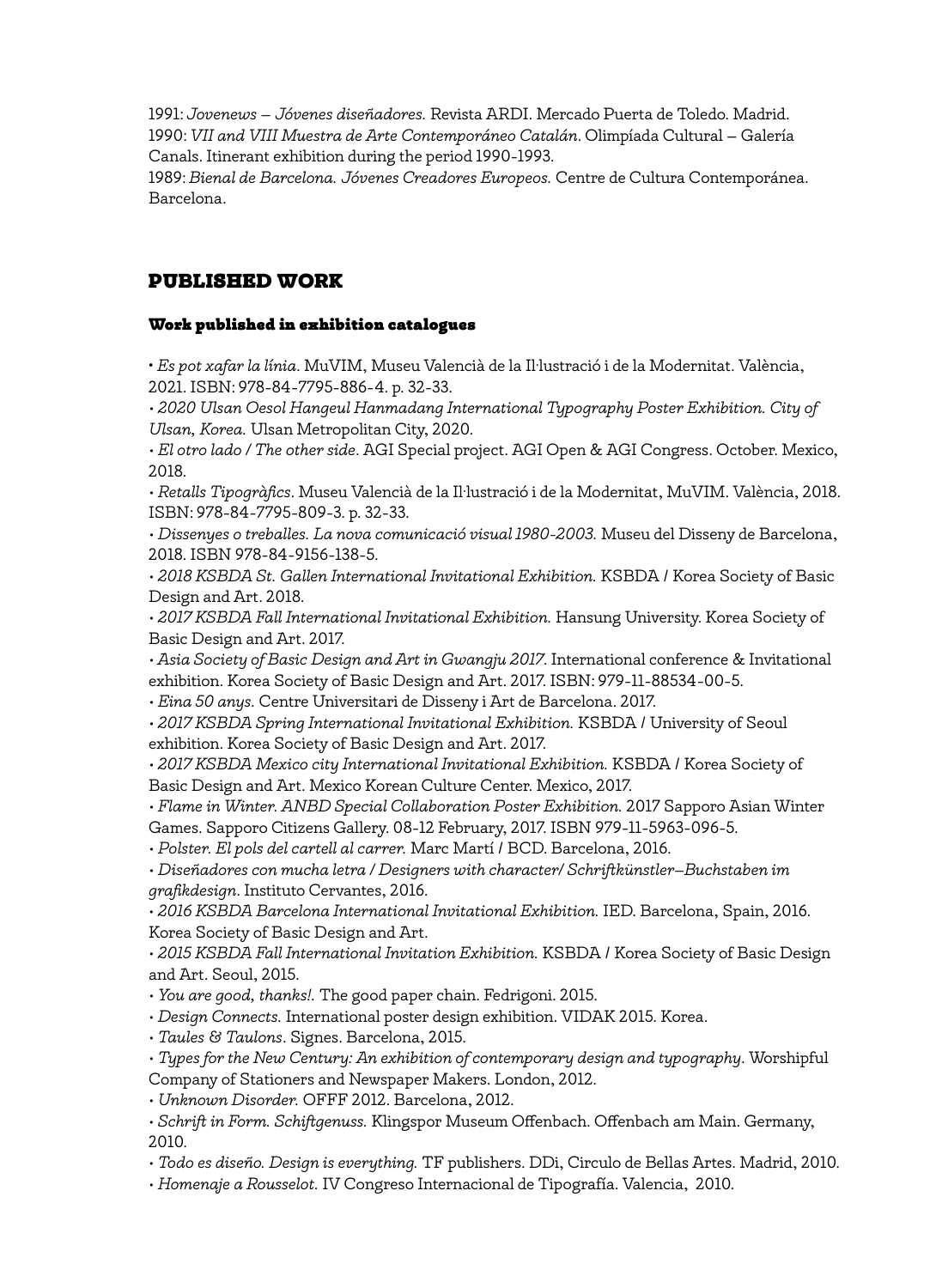• *Capital, diseño tipográfico.* Centro Cultural San Juan Bautista. Madrid, 2010.

• *24th International Biennial of Graphic Design Brno 2010*. Moravian Gallery. Brno. Czech Republic.

• *Monzó*. Guillamon, Julià (Ed.). Arts Santa Mònica. Galaxia Gutenberg. Barcelona, 2009.

• *Pimp the type.* III Congreso Internacional de Tipografía. MUVIM. Valencia, 2008.

• *¿Diferentes?* IX Exposición Urbana de Mupis. Motiva 2008. Gijón 2008.

• *Vaya Tipo 3*. II Congreso Internacional de Tipografía: "Las otras letras". Valencia, 2006.

• *Homenaje a Frutiger.* II Congreso Internacional de Tipografía: "Las otras letras". Valencia, 2006.

• *Motiva 1997-2006. Nueve años de jornadas de diseño gráficó en Asturias.* Varios autores. Escuela de Arte de Oviedo. Reprografía Morés. Oviedo, 2006.

• *Listos para leer. Diseño de libros en España / Ready to Read. Book design from Spain*. Sociedad Estatal DDi. Ministerio de Asuntos Exteriores y de Cooperación. Madrid, 2005.

• *Festina Lente.* Exposición urbana. Motiva 2005. Gijón.

• *See me. The typographic t-shirt exhibition catalogue.* University of Art and Design Helsinki. Helsinki, 2005.

• *Diseñadores para un libro.* Homenaje al Quijote. Toledo, 2005.

• *L'Aparador.* Museu Municipal Joan Abelló. Mollet del Vallès, 2005.

• *D'après. Versiones, ironías y divertimentos.* Campgràfic publishers. València, 2005.

• *21st International Biennale of Graphic Design. Brno, 2004.* Moravská Galerie v Brno. Czech Republic. 2004.

• *Super-Veloz.* I Congreso Internacional de Tipografía. Valencia, 2004.

• *Homenaje a Hermann Zapf*. I Congreso Internacional de Tipografía. Valencia, 2004.

• *Contra la Violencia de género.* Exposición urbana de mupis. Motiva 2004. Gijón, 2004.

• *IX premios AEPD awards book*. Madrid, 2004.

• '*Creativitat i estiu'* (*Guia Creativity* 2003). Albert Isern. Barcelona, 2003.

• *100% Catalan Design. 100 Chairs, 100 books, 100 shoes from the Balearic Islands and Catalonia.* Institut Ramon Llull. ADG-FAD. Barcelona, 2003.

• *Sin Limites. Visiones del diseño actual.* Diputación de Zaragoza. Febrero, 2003.

• *Gràfiques ocultes.* KRTU. Barcelona. Enero, 2003. Edición en catalán, castellano e inglés.

• *Proyecta. Diseño Español: Una nueva generación.* Ministerio de Asuntos Exteriores. Madrid, 2002.

• *Pasión. Diseño Español.* SEACEX. DDi. Madrid, 2002.

• *LAUS '02. Best of Design and Advertising in Spain in 2001*. ACTAR. Barcelona, 2002.

• *Situaciones*. Facultad de Bellas Artes de Cuenca. Universidad Castilla-La Mancha. Abril 2001. Pag. 114. ISBN 84-8427-136-6.

• *Encargos canallas. Proyectos imposibles.* Foro de Diseño. Asociación de diseñadores de Aragón. Diciembre 2000.

• *Ilustradores del Pop*. Diputación provincial de Málaga. Junio, 2000.

• *Signos del siglo XX. 100 años de diseño gráfico en España.* Centro de Arte Reina Sofía. Madrid, Marzo 2000.

*• LAUS '29. Best of Design and Advertising in Spain in 1998*. Actar. Barcelona, 1999.

- *Sónar '99 catalogue*. Barcelona, 1999.
- *Homenaje a Joan Brossa*. Motiva'99. Oviedo, 1999.
- *101 bibendum. 100 y 1 años de la mascota de Michelin.* Barcelona, Mayo 1999.
- *MolletArt'99.* Ajuntament de Mollet del Vallès. Mayo 1999.
- *IV Premios AEPD de Diseño.* Madrid, diciembre 1996.
- • *Primavera del Disseny*. Barcelona 1995.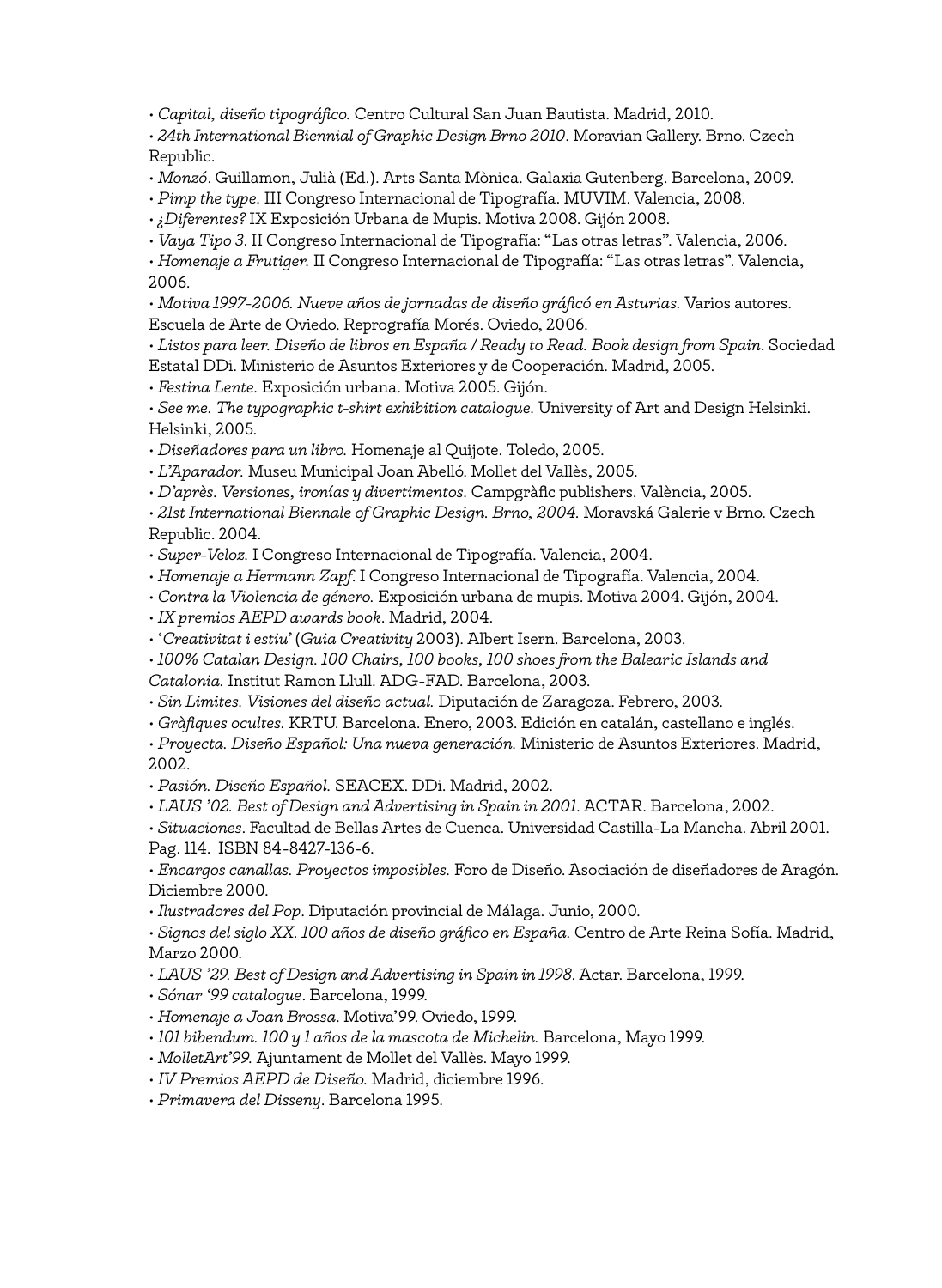#### Work published in specialized books

• Harmsen, Lars; Misiak, Marian. *Suport Independent type. The new culture off type specimens.*  Slanted publishers. Karlsruhe, ISBN: 978-3-948440-12-1.

*• YearBook of Type #4 2019-20.* Slanted publishers. Karlsruhe, 2018. ISBN: 978-3-948440-01-5. • *AGI New Members 2007-2017*. Hesign publisher. Berlin, 2018.

• *YearBook of Type III.* Slanted publishers. Karlsruhe, 2018. ISBN: 978-3-9818296-2-4.

• *ADCE. Art Directors Club of Europe. Best of European Design and Advertising 2002*. ADCE. 2002.

• Altaió, Gerard et al. *Et: Molt Tòxic*. Al Buit. Barcelona, 2004.

• Ayuso, Héctor. *WeMadeThis.es. Spain arts & culture*. Index Books, 2012.

• Barbuza, Tite. *Barcelona Flyers.* Ed. Actar. Barcelona, Junio 1999.

• Berry, John D. *Language, Culture, Type. International Type design in the age of unicode.* ATypI – Graphis, 2002.

• Berger, Joshua et Pao Imin. *30 Essential Typefaces for a lifetime.* Pao & Paws and Long Sea International Book Co. Ltd. Taiwan, 2006.

• Cano, Pilar y Serrats, Marta. *Typosphere. New fonts to make you think*. Collins Design and maomao publications. New York, 2007. (p.60, p.66, p.82).

• Cato, Ken. *First Choice*. 4th edition. The images publishing group. Australia, 2016. pags. 26-27. ISBN: 9781864706635.

• Dangel, Cheryl; Eiseman, Leatrice; Lewis, Ferdinand; Richardson, Margaret E.; Street, Rita; Triedman, Karen. *Breaking Designer's Block*. Rockport Publishers inc. Gloucester, Massachusetts, USA. 2004 (pp. 210-217).

• DDi (Ministerio de Economía), Federación Española de Entidades de Promoción del Diseño, ICEX (Instituto Español de Comercio Exterior). *Diseño Gráfico Español - Spanish Graphic Design*. CD-Rom. Madrid, 2001.

• FAD. *Terminal B. Barcelona Creative Database.* www.terminalb.org. Vol.2. FAD (Foment de les Arts i el Disseny). Barcelona, 2008.

• Gaertner, Flo. Hermsen, Lars. *Graphic Design inspirations.* Daab gmbh. Köln, Germany. 2010 (p. 326).

• Haslam, Andrew. *Book design.* Laurence King publishers. 2006.

• He, Jianping. *BookWorm.* Hesign publishing & Design. Germany, 2010.

• Heller, Steven et Anderson, Gail. *New Vintage Type: Classic fonts for the Digital Age.* Thames & Hudson, 2007. (p.128).

• Heller, Steven et Anderson, Gail. *New Ornamental type. Decorative lettering in the digital age.* Thames & Hudson, 2010.

• Heller, Steven & Talarico, Lita. *Typography sketchbooks.* Thames & Hudson. London, 2011 (p. 32-33).

Macmillan, Neil. *An A-Z of Type Designers*. Laurence King publishers (ISBN 1 85669 395 3). London 2006.

• NL.Design. *Mobile Minded*. Bis publishers. Netherlands, 2002.

• Pohlen, Joep. *Letterfontein [over drukletters].* Fontana publishers. Roermond, 2009.

• Pohlen, Joep. Letter Fountain: The Anatomy of Type [English version]. Taschen. 2010-2011.

• Pretzer, Mary. *Creative low-budget publication design*. North light books. Cincinnati, ohio. 1999. (p.30-31).

• Richardson, Margaret E. *TypeGraphics. The power of type in graphic design.* Rockport Publishers inc. Gloucester, Massachusetts, USA. 2000. (p.10-11/p.156-163).

• Sala, Màrius. *Logos Made in Spain.* Index Book. Barcelona, 2003.

• Sala, Màrius. *Póster Made in Spain.* Index Book. Barcelona, 2010 (p. 86-88).

• Select B. *Graphic design from Spain*. Index Book. 2004.

• Select C. *Graphic design from Spain*. Index Book. 2005.

• Select D. *Graphic design from Spain*. Index Book. 2006.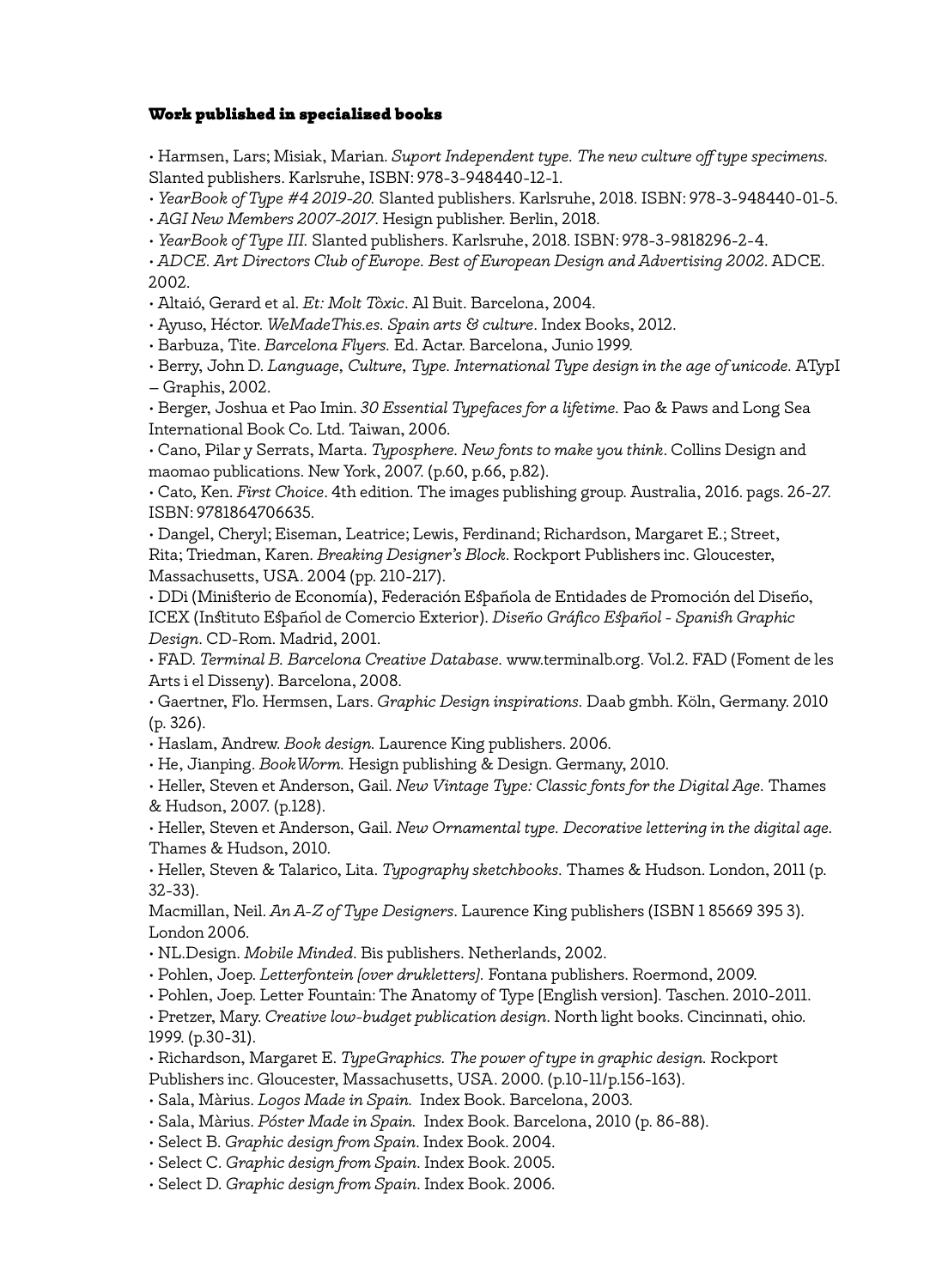• Selected C. *Graphic design from Europe.* Index Book. 2012 (p. 236-243).

• Siebert, Jürgen. *Emotional\_Digital. Porträts internationaler Type-Designer un ihrer neuesten Fonts.* Verlag Hermann Schmidt Mainz 1999. (p.148-155 / p.272-277).

• Siebert, Jürgen. *Emotional\_Digital. Portrait of Contemporary Type Design* (edición inglesa).

Thames and Hudson Ltd. London, 1999. (p.148-155 / p.272-277).

• TDC. *Typography 23*. Type Directors Club. New York 2002.

• TDC. *Typography 26*. Type Directors Club. New York 2005.

• Vilafranca, Jordi. *Carácter Latino.* Index Book. Barcelona, 2012.

• VV.AA. *Imprenta Real. Fuentes de la tipografía española.* Ministerio de Asuntos Exteriores y de Cooperación / AECID. Madrid, 2009.

• VV.AA. *BascuBluesÑamÑam.* Ediciones Trashumantes. Valencia, 2010.

• VV.AA. *Barcelona+*. Actar. Ajuntament de Barcelona. ADG-FAD. Diciembre 2000.

• VV.AA. *Medesign\_forme del Mediterraneo*. Ed. Alinea editrice. Firenze 2004.

• VV.AA. *Refuse*. IndexBook. Barcelona, 2006.

• VV.AA. *Small Studios*. Hesign (publisher & design). Berlin, 2009. (p. 86-91).

• VV.AA. *TypoLyrics. The sound of fonts.* Edited by Slanted. Birkhäuser. Basel, 2010.

• Zapaterra, Yolanda. *Illustration. Real-world illustration projects – from brief to finished solution.* Electronic Workshop. Rotovision. 1998. (p.68-75, p.157).

• Zapaterra, Yolanda. *Ilustración. Proyectos de ilustración reales: desde el planteamiento hasta el resultado* (Edición en castellano). Electronic Workshop. Index Books. 1999. (p.68-75 / p.157).

#### Work published in specialized magazines / press & online

• Moliz, Ana. "Brossa una neogrotesca de Andreu Balius", in Graffica magazine (online). 10.06.2022.

• "Andreu Balius interview". *Con un 6 y un 4*, in Graffica magazine (online). 02.01.2022

• *Slanted magazine* #36. Autumn/winter 2020/2021. Coexist. ISSN 1867-6510. pag. 215.

• Parras, Carla. "El Gobierno de La Rioja estrena nueva tipografía con vocación de servicio público", in *Graffica.info*. 25.08.2020. Retrieved: https://graffica.info/el-gobierno-de-la-riojaestrena-tipografia/

• Areso, Diego. "1.500 portadas de 'Babelia': historia gráfica de un suplemento cultural", in *Babelia / El País*. 20.08.2020. Retrieved: https://elpais.com/cultura/2020/08/20/

babelia/1597939893\_676027.html (English version: https://pledgetimes.com/1500-covers-ofbabelia-graphic-history-of-a-cultural-supplement/) [consulted in 22.08.2020].

• Espinosa, Estíbaliz. "Dos familias tipográficas y un padre", en *Diario de La Rioja*. 12.07.20. Culturas y Sociedad, pp 42-43.

• Sesma, Manuel. "Typerepublic: where every project is a journey". Fonstand blog. 29.04.2020. Retrieved: https://fontstand.com/articles/typerepublic

• Smitshuijzen AbiFarès, Huda. "Arabic typography: A new era of possibilities". *Idea 386 magazine*. June 2019. Vol. 67, Issue 3. Pages 022-023.

• Delgado, Pablo. "La tipografía está en el corazón mismo del diseño". Interview with Andreu Balius, en *ABC cultural*. ABC, Madrid. 18 octubre de 2018.

• "La Elizabeth. Uno de los tipos más bellos jamás producidos". *Blog BauerTypes.com.* Published on March 2016. https://bauertypes.com/es/elizabeth-friedlander/

• "Giving a Voice to Typography Design". Interview at *Mincho* (Illustration and Graphic Arts magazine). n 06. 2015. Page 66-68.

• Ávalos, Almudena y Collado, Noelia. "Españoles que triunfan fuera de España". *S Moda*  magazine. n. 121. *El País*, 11.01.14.

• "Grandes tipos: Andreu Balius". *Unos Tipos Duros.* Published on 12.06.12. http://www. unostiposduros.com/grandes-tipos-andreu-balius/

• López, Lucas. "El viaje tipográfico". *ARQ – Clarín*. Diario de Arquitectura. N. 514. 26.06.12. (p.20-21). Argentina.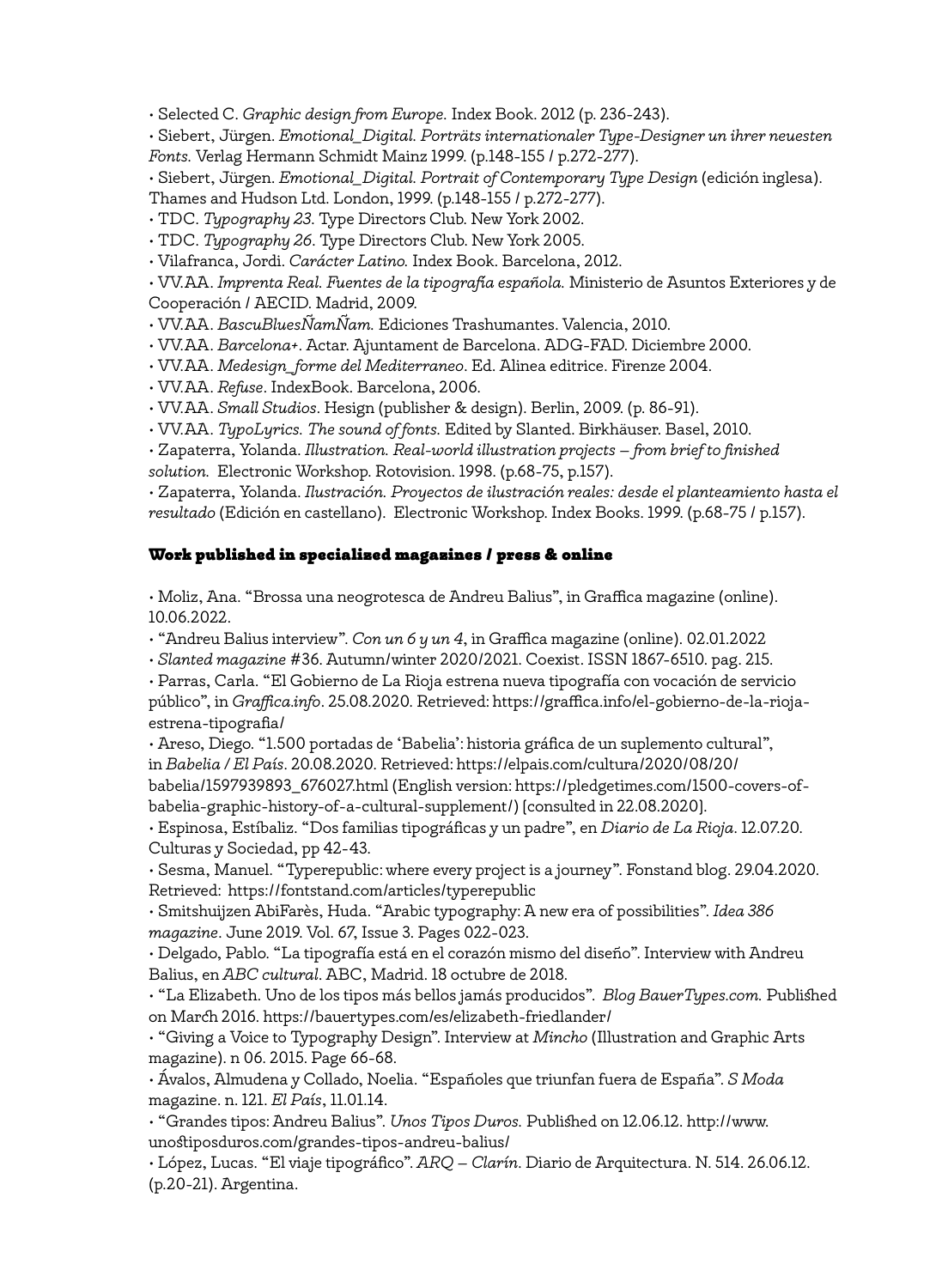• "Andreu Balius". *Revista Diseño.* n. 1. Quito, Equator, 2012. (p. 32-35).

• Pelta, Raquel. "Andreu Balius. Aprender haciendo". *Diseña* n 4. Escuela de Diseño. Pontificia Universidad Católica de Chile. Chile, 2012. (p. 26-35).

• "Studio visit: Andreu Balius". *Blog 40fakes.com.* Published on 20.04.12 at http://www.40fakes. com/studio-visit-andreu-balius/. Retrieved: https://web.archive.org/web/20190503201859/http:// www.40fakes.com/studio-visit-andreu-balius/

• G190–FontBook. "Matilde – Typerepublic". *Grafik*. Vol #1, 2011.

• "Alfabeto imaginario de Ricard Giralt-Miracle". *Gràffica.info*. Published on 28.03.11. https:// graffica.info/alfabeto-imaginario-de-ricard-giralt-miracle/

• "Zeichen Setzen: Typerepublic". *Novum* 06/2010 (p. 62-67). Germany, 2010.

• "Our favourite typefaces of 2008. Carmen". *Typographica.* Reviewed by Christian Palino,

published on April 18, 2009. http://new.typographica.org/2009/typeface-reviews/carmen/

• *LetterSpace*. Newsletter of the Type Directors Club. Spring 2009. New York. 2009.

• "Marcas corporativas: Hablan los mejores tipógrafos". *Allbrand*. (: Summa) n.13 May 2008. Barcelona, 2008.

• *Étapes* n 4.

• "Entrevista con Andreu Balius". *Arte y Diseño*. Especial n.9. March 2008. (p. 10-13).

• "Letteralmente Mediterraneo". *TM Typografische Monatsblätter* (TM/RSI/STM) n.6/2007. Gregory Catella. Basel. Switzerland 2007.

• "Entrevista con Andreu Balius". *www.tipografia-montevideo.info*. November 2007. • Reichard, Peter. "Tipográfica Ibérica". *Value* magazine. Mai 2006. Value Verlag, Mosel, Germany.

• "Terveisiä Barcelonasta". *Grafia* magazine (n. 4 / 2006). Tero Juuti. Helsinki. Finland.

• *Creative Review.* February 2006. Type Design Awards. London 2006.

• Naveiro, Jorgelina. "Patear el tablero (tipográfico). Entrevista al diseñador catalán Andreu Balius". *Crann*. nº18. Julio 2005. La Plata-Buenos Aires. Argentina.

• "An A-Z of typographers". *Baseline* n 48. United Kingdom, 2005.

• Pelta, Raquel. "Fans de la lletra". *El Temps d'Art* n. 22. Barcelona. November – December 2005.

• Sesma, Manuel. "Pradell-Balius-Pradell. Tipografía siempre." *Visual*, magazine de diseño, creatividad gráfica y comunicación. nº110, diciembre 2004. págs. 35–42.

• "Andreu Balius. Caligrafía de diseño". *AUX* magazine nº 7. Jun/Jul, 2004 (p.12). Bilbao, 2004.

• Pelta, Raquel. "Il design spagnolo dopo l'euforia". *ArtLab* n. 14. 2004. Milano. Italia.

• "El Diseño, la otra imagen económica de BCN". BD. *Barcelona Divina*. Edición especial nº 7 (Fira Barcelona special edition). Barcelona, mayo 2004.

• "Al pie de la letra". *Atypica*, nº 2. Diciembre, 2003. Rosario, Argentina.

• Lizano, José Luis. "Andreu Balius. Amor por la letra". *NU Magazine*. Suplemento de Cultura Joven. *El Periódico de Aragón*. Nº 15. 3 de Julio de 2003.

• Tombeau, Jeff. "Famille Pradell Eudald". *Création numérique*, nº83. (p.70-71). París, December 2002 – January 2003.

• "Gelobte Lettern". *Page*, 06/02. Digitale Gestaltung & Medienproduktion. Alemania, Junio 2002. (p.55).

• "Typerware. Pasión por la tipografía". *Unos Tipos Duros.* Published on 09.12.00. https://www. unostiposduros.com/typerware-pasion-por-la-tipografia/

• Valle, Alfonso. "Entrevista a Joan Carles P. Casasin y Andreu Balius". *PC Fun*, nº13. Barcelona, diciembre 2000. (p.140).

• "Typerware", an interview by Raquel Pelta. *Tipografos.com*. Madrid, November 2000.

• Pelta, Raquel. "Typerware: dos tipos y algunas tipografías". *Visual*, nº87. Madrid. November, 2000.

• "Typerware. Garcia Fonts". *BOX. Diseño y subcultura*. nº1. Rosario, Argentina. Octubre 2000. (p.20-25).

• "Von Raufaser-Teddy-Schnitzeln und Knopfmuster-Massagen". *Page*, 09/00. Digitale Gestaltung & Medienproduktion. Germany. September, 2000. (p. 29).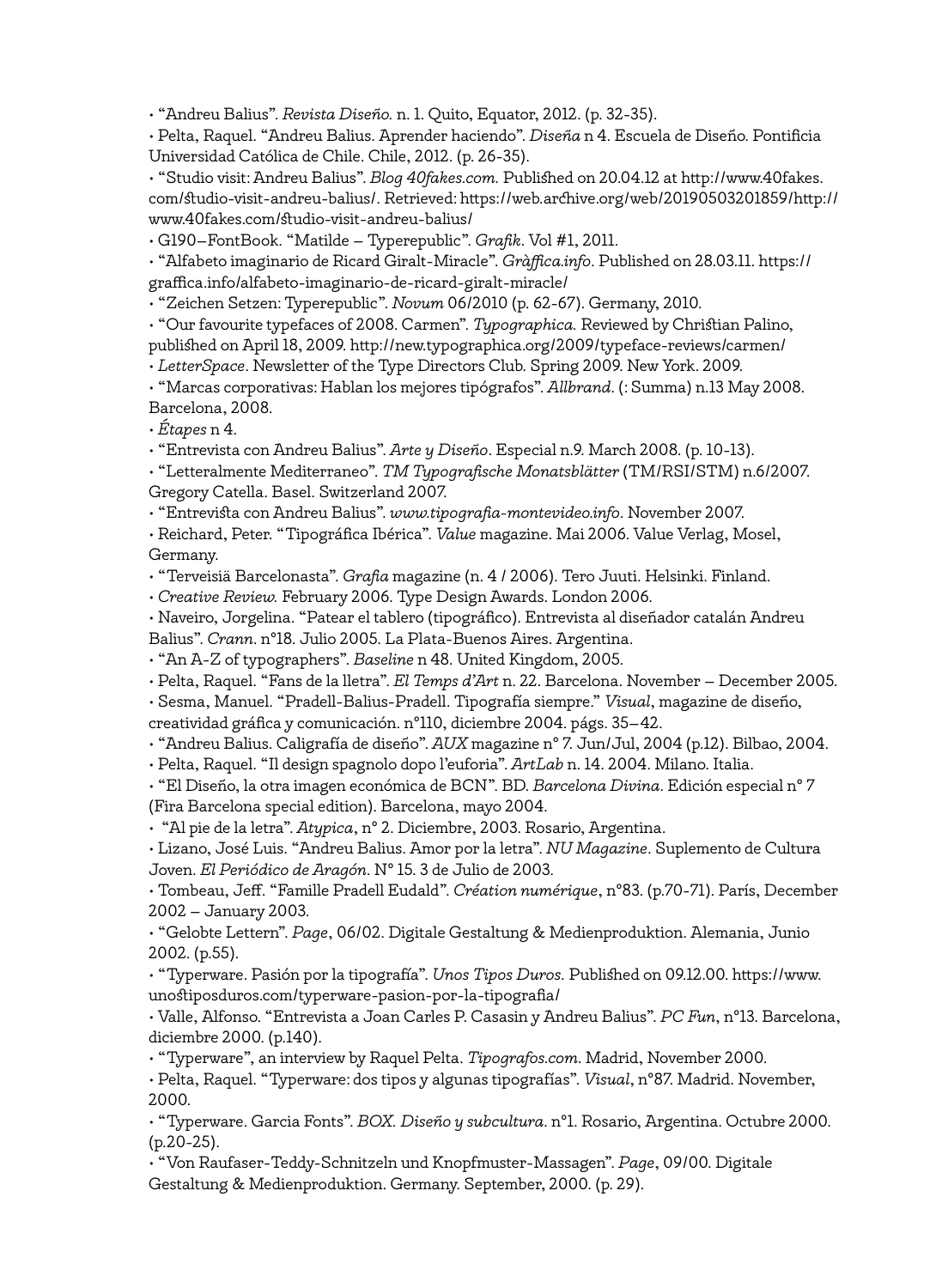• "Typerware" ,"SuperTipoVeloz+. A typographic construction kit", "Levenslustige letters uit Barcelona". *FontFont Benelux*. Belgium, February 2000. (p.15, 23-24, 58).

• Barcelona special. *Druk*. een opgroeiend tijdschrift. Begin/early 2000.

• Balius, Andreu. "Universitas Salamantini". *Grrr* nº5. Barcelona, Fall, 1999.

• "Los Premios Laus ADG-FAD". *On Diseño*, nº206. 1999. (p.254-255).

• Jubany, J.M. "Garcia fonts & co. Se nos va la olla". *Disco 2000*, nº8. Summer 1999. (p.62-63).

• "Nuevo diseño tipográfico: García fonts o los nuevos modos de la tipografía". *On Diseño*, nº201. 1999. (p.138-149).

• *Visual*, nº76. 1999. (p.6-7, p.87).

• "200N 1978/1999". *On Diseño*, nº200. 1999. (p.308-312).

• Pujagut, Jaume. "Typerware". *Neo2*, nº8. May 1999. (p.36).

• Type special issue. *Experimenta*, nº 24. January 1999. (p.56-58).

• 10th Anniversary special issue, 1989-1999. *Visual*. (p.95).

• Nachtwey, Jutta. "Blutrünstige Akademiker". *Page*, 07/98. Digitale Gestaltung &

Medienproduktion. Germany. July 1998. (p.54-56).

• Nachtwey, Jutta. "Garcia fonts. Überdosis an Lesbarkeit". *Page*, 02/97. Digitale

Gestaltung&Medienproduktion. Germany, February 1997. (p.48-50).

• *Experimenta Informa*, nº16. 1997. (p.26).

• *Icograda, Message board*, 3/1997. (p.4).

• "Flyers". *Disco 2000*, nº1. Summer 1997. (p.35-38).

• Banham, Stephen. "Garcia fonts. Font free for all" (Interview to Andreu Balius). *Desktop* nº111. Australia, March 1997. (p.44-47).

• Bil'ak, Peter. "Garcia fonts & co.". *Reklamná Revue*, nº1. Eslovenia, January 1997. (p.35-37).

• "Garcia fonts & co." *Talp Club*, Temporada 1996. Reus 1996. (p.12).

• Sunyol, Víctor. "Garcia fonts & co. Un projecte Tipogràfic". *Transversal*, nº1. "L'Era Digital". Lleida, November 1996. (p.97-99).

• *U&Lc,* Volume 23, nº3. New York, USA, Winter 1996. (p.28-29).

• Eye, nº21 vol.6. Summer 1996. United Kingdom. (p.77).

• Nachtwey, Jutta. "Typerware. H in der Suppe". *Page*, 03/96. Digitale Gestaltung &

Medienproduktion. Germany, March 1996. (p.20-21).

• "Garcia fonts, les Duponts de la police". *Étapes Graphiques*, nº14. France. January, 1996. (p.54-58).

• *Experimenta Informa*, nº10. 1996. (p.10).

• *Page*, 12/95. Digitale Gestaltung & Medienproduktion. Germany, December 1995. (p.15).

• "Tipos con humor". *Tipográfica*, nº25. Argentina, 1995. (p.8).

• *Neomanía 2*. Otoño 1995. (p.7).

• *BAT* Magazine, nº165. France, September, 1994. (p.57).

• *Visual* nº42. 1993. (p.10).

• *Experimenta Informa*, nº5. 1993. (p.14).

#### Published Miscelanea

• *Brossarium*. Brossa type specimen, edited by EINA Edit. Arts Libris June, 2022.

• *The Typerepublic Press* #1 - Type specimen. 2019. Typerepublic. Barcelona.

• Harmsen, Lars & Ruddigkeit, Raban. *Typodarium 2014. A type calendar.* Verlag Hermann Schmidt Mainz. Mainz, 2017.

• *Super Veloz. Una tipografía recuperada.* Colección de ilustraciones realizadas con la tipografía Super-Veloz, editada y producida por CEGE para sus clientes y amigos. CEGE. Barcelona, 2013.

• Harmsen, Lars & Ruddigkeit, Raban. *Typodarium 2014. A type calendar.* Verlag Hermann Schmidt Mainz. Mainz, 2013.

• Savall, Cristina. "Un porquet en vespa", *El Periódico*, 12.02.2013. p. 39.

• Harmsen, Lars & Ruddigkeit, Raban. *Typodarium 2013. A type calendar.* Verlag Hermann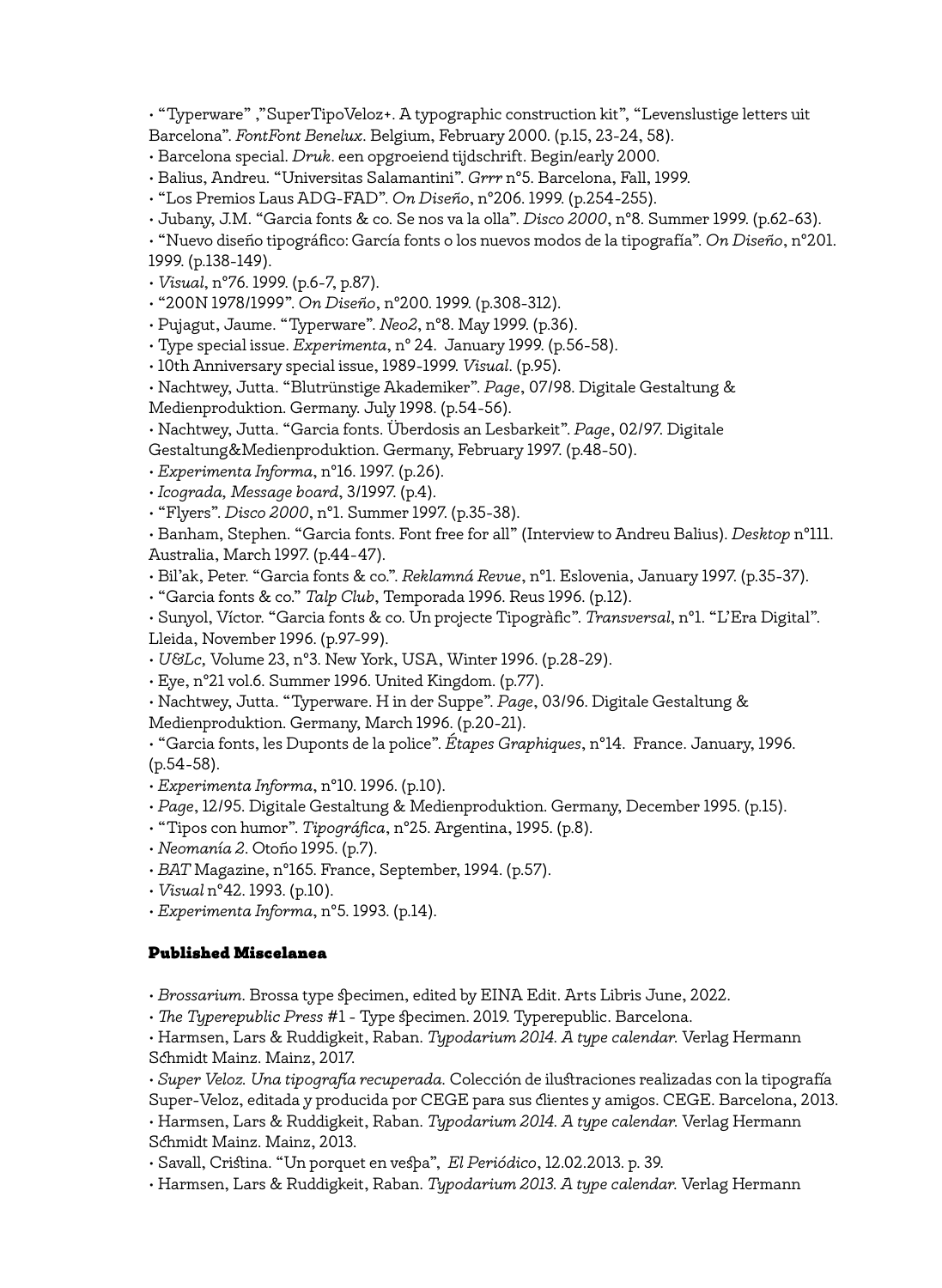Schmidt Mainz. Mainz, 2012.

• Show us your type. *Muestra on-line dedicada a la ciudad de El Cairo*. Published in August 2011. [http://www.showusyourtype.com/index.php?ciudades=EL%20CAIRO].

• Harmsen, Lars & Ruddigkeit, Raban. *Typodarium 2012. A type calendar.* Verlag Hermann Schmidt Mainz. Mainz, 2011.

• Harmsen, Lars & Ruddigkeit, Raban. *Typodarium 2011. A type calendar.* Verlag Hermann Schmidt Mainz. Mainz, 2010.

• Harmsen, Lars & Ruddigkeit, Raban. *Typodarium 2010. A type calendar.* Verlag Hermann Schmidt Mainz. Mainz, 2009.

• *Juego de Naipes 48 Diseños.* Edición conmemorativa 150 Aniversario Casino Llagosterenc. Llagostera. Girona. 2006.

# AWARDS & HONORARY MENTIONS

2022: MEA Transform Awards 2022. Abu Dhabi Ports typeface / Saffron. GOLD - Best use of Typography / Grand Prix.

2021: European Design Award GOLD (SV Centenary Collection)

2021: European Design Award SILVER (Aloma)

2021: Tokyo TDC Annual Awards 2021 - Prize Nominee Work (Barmer Katab)

2019: Gold Laus Award for Seat Bcn multiscript type family

2019: Silver Laus Award for "Càrnicas gráficas" (with Albert Cano).

2019: European Design Award (Bronze) for Seat Bcn multiscript type family

2018: TDC Typographic Excellence for 2018 and World's Best Typography 2018 for "Across Borders" poster.

2013: Premio Gráffica 2013.

2013: Gold European Design Award 2013 for "Cárnicas Gráficas book" (second edition).

2012: Popular Vote award for Carmen typeface. Exhibition Selected C – Graphic Design from Europe. Bilbao, 2012.

2011: Bronze Laus award for Barna typeface. ADG-FAD.

2011: Bronze Laus award for Al Andalus typeface. ADG-FAD.

2011: Bronze Laus award for Victoria's Secret typeface. ADG-FAD.

2011: Bronze European Design for Al Andalus typeface.

2010: Bronze European Design for Dsignes typeface.

2010: Diploma catalog design / Art book. Visual awards on Book Design 2010.

2009: Letra Award. Premios Nacionales de Comunicación Visual y Gráfica de Entorno, 2009.

2006: Commendation Type Design Awards. *Creative Review*. London, 2006.

2005: TDC Certificate of Excellence in Type Design TDC2 for Super Tipo Veloz typeface.

2003: AEPD Award (from Asociación Española de Profesionales del Diseño). 2002-2003.

2002: Silver Award. Art Directors Club of Europe / ADCE for Pradell typeface.

2002: TDC Certificate of Excellence in Type Design TDC2 (Jury's choice) for Pradell typeface. 2001: Laus '02. Best of Design and Advertising in Spain for Pradell typeface.

2001: Excellence in Type Design. *Bukva:raz!* ATypI / Association Typographique Internationale. 1999: Selected work at Laus exhibition for Cañas typeface and Typerware Batfonts.

1998: Laus '29. Best of Design and Advertising in Spain for Universitas Salamantini typeface. ADG-FAD. Barcelona 1998.

1997: People's Choice Award, Macromedia. San Francisco, 1997.

1997: Power of Design Award for Garcia fonts & co. ADOBE Europe Ltd. London, 1997.

1996: AEPD 1996 Award (from Asociación Española de Profesionales del Diseño) for Garcia fonts & co. Madrid, 1996.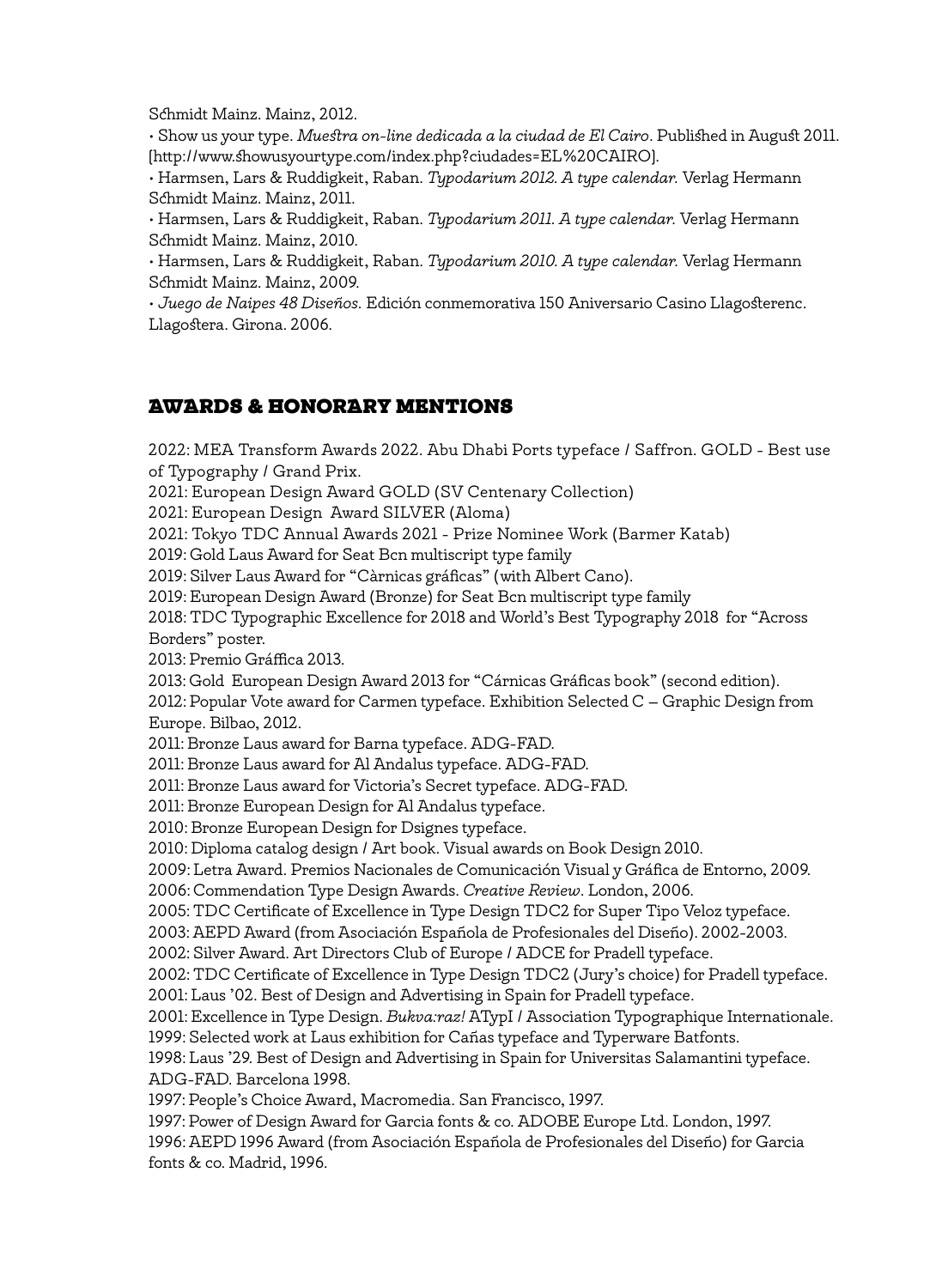1995: Infomac Award. Apple Computer España and *Creativity News* for Garcia fonts & co. Barcelona, 1995.

1994: 'Barcelona de Grafismo y Comunicación Municipal en Catalunya' Award. Barcelona, 1994. 1989: Grant Award. Fundación Margarita Marsà. Barcelona, 1989.

1988: First prize Barcelona'92 Poster. Torras Hostench / TorrasPapel. Barcelona, 1988.

## MEDIA

• Interview about typography broadcasted on 4th April. Tele5 News.

• Typography special within "Helvètica" series, TVE Catalunya. Benecé produccions. Broadcasted on 21st December in Barcelona.

• "Interview with Andreu Balius". *Typereadio* podcast (ATypI Lisbon 2006). http://www.typeradio. org/loudblog/

• "Les lletres (fins l'abecedari i més enllà)". GOLOBICA TV (Medianimación, S.L.) for Televisió de Catalunya, S.A. Broadcasted on 24th February 2009. Programme K3 (canal 33).

• "Cárnicas Gráficas project". Interview at programme "Cabaret elèctric". Icat.cat (Catalunya Radio) on air 20th November 2012.

## EXHIBITION CURATORSHIP

• "Happening Cal·ligràfic" at Exhibition *Alfabetos Mágicos. Homenaje a Gudrun & Hermann Zapf.* 24th January, 2020. Escola Llotja. Barcelona.

• "Imprenta Real. Fuentes de la tipografía española"(curated by José María Ribagorda), as scientific curator . Real Academia de Bellas Artes de San Fernando. Calcografía Nacional. Madrid 2009 and Santiago de Chile, 2010.

• "Homenaje a Joan Trochut" (with Raquel Pelta and Àlex Trochut). 1Cit / First Congress of Typography in Spain. June, 2004. Valencia.

## JURY & TRIBUNAL MEMBER

• Chair/Organizer at Paco Bascuñán Awards in Type Design. Congress of Typography in Spain. Valencia, years 2012 / 2014 / 2016.

• Member of the jury for the selection of Poster 'Festes de Primavera. Ajuntament de l'Hospitalet de Llobregat. 2012.

• Member of the jury for the International Infographics Awards MALOFIEJ 14. Universidad de Navarra. Pamplona, 2006.

- Tribunal member for final student projects at Kunsthal. Irún. Spain, 2005.
- Member of the jury for *El 9 Nou* Newspaper Christmas cover Awards. Several years.
- Member of the Jury for Premios Gràffica 2010.
- Member of the jury for the edition de los Laus Awards. ADG-FAD Barcelona.
- Member of the jury for the Select. 20XX. Feria SIGN España, Parque Ferial Madrid.
- Tribunal member at Master of Advanced Typography of Eina School of Art and Design.

Promotions 2009, 2011, 2018. Barcelona, Spain.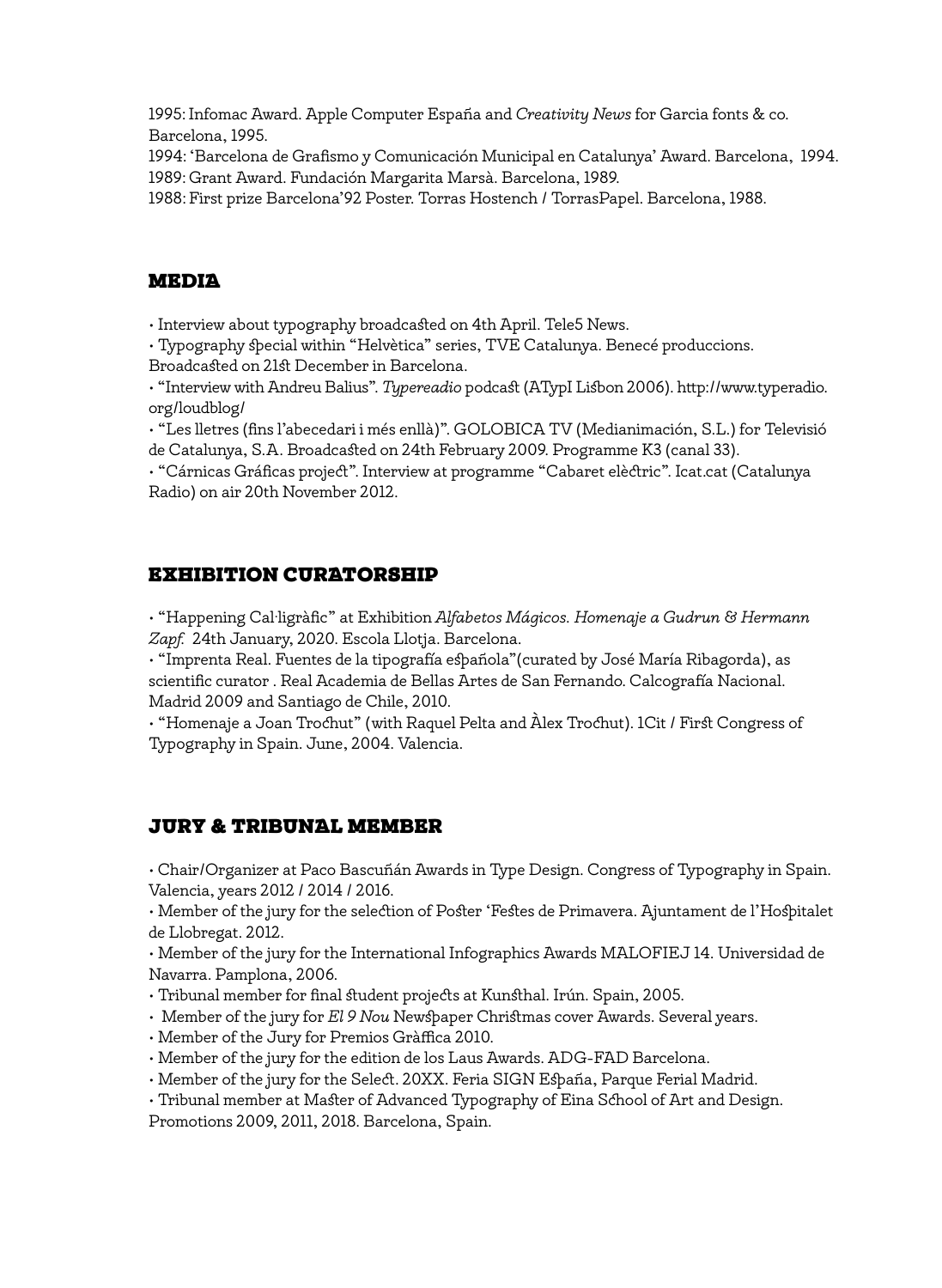# ORGANIZER

2020: Member of the organizing committee for the exhibition "Alfabetos Mágicos. Homenaje a Gudrun & Hermann Zapf". Imprenta Municipal. Madrid. 2019. / Escola Llotja. Barcelona, 2020. 2018: Member of the organizing committee for the Symposium Gutenberg 2018. 1-3 February. Museu del Disseny and BAU School of Design. Barcelona, 2018.

2014: Member (and Chair) of the organizing committee for ATypI Congress. Barcelona 2014. 2011: Member of the organizing committee for AGI Open 2011 Barcelona. October 2011.

2011: Member of the organizing committee for AGI Congress Barcelona. October 2011.

2004–2016: Member of the organizing committee for the Congress of Typography in Spain. 2005–onwards. Member of the organizing committee for *Lletraferits* Typo weekend meet up. La Pobla de Cérvoles. Lleida. Spain.

1995: Crew member at TypeLab during ATypI / Association Typographique Internationale Congress. Barcelona, 1995.

## MEMBERSHIP

• Member of AGI (Alliance Graphique Internationale), since 2010.

• Member of Type Directors Club de Nueva York.

• Member of ATypI / Association Typographique Internationale, since 1995 and current Delegate for the Spanish Chapter.

Founder member of Grrr collective (1994). A graphic design collective editing *Grrr* Magazine. Grrr collective was awarded with a FAD medal for their contribution to Graphic Design. FAD / Fomento de las Artes y el Diseño. Barcelona 2004.

# PARTICIPATION ON SCIENTIFIC COMMITTEES

- Member of scientific committee for 11º Encontro de Tipografia. Caldas da Rainha 2021.
- Member of scientific committee for ATypI All over 2020.
- Member of scientific committee for Post-Digital Letterpress Printing. Porto 2020.
- Member of scientific committee for 10º Encontro de Tipografia. Matosinhos 2019.
- Member of scientific committee for ATypI Tokyo 2019
- Member of scientific committee for ATypI Antwerp 2018
- Member of scientific committee for 9º Encontro de Tipografia. Tomar 2018.
- Member of scientific committee for ATypI Varsaw 2017
- Member of scientific committee for 8º Encontro de Tipografia. Faro 2017.
- Member of scientific committee for 7º Encontro de Tipografia. Lisboa 2016.
- Member of scientific committee for 6º Encontro de Tipografia. Barcelos 2015.
- Member of scientific committee for ATypI Barcelona 2014.

# TYPE WALK

• *BCN TypeWalk* (Barcelona type walk). Smashing Conference Barcelona. 17-18 October, Palau de la Música. Barcelona, 2017.

• *BCN TypeWalk* (Barcelona type walk). Smashing Conference Barcelona. 25-26 October. Palau de la Música. Barcelona, 2016.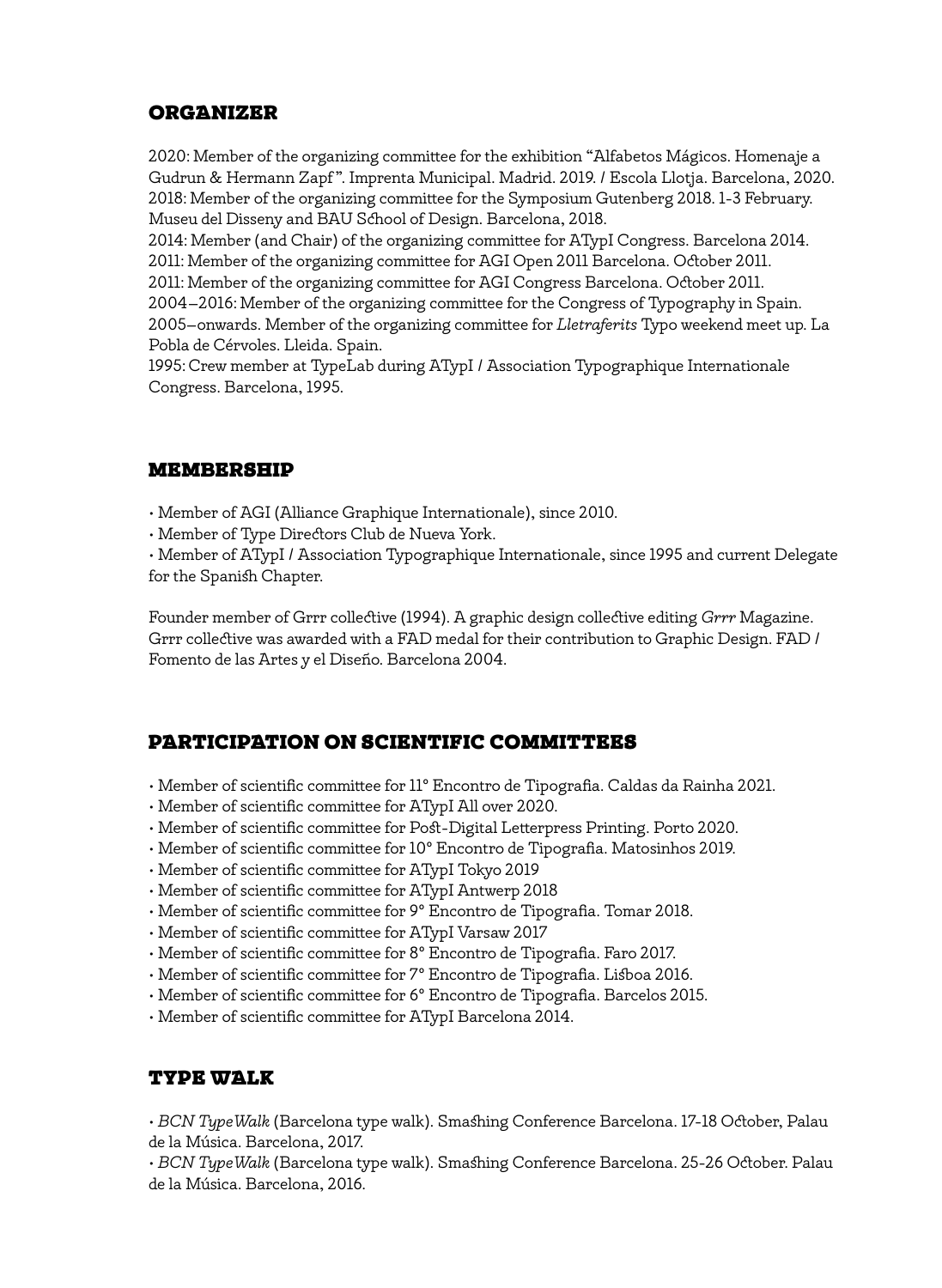• *BCN TypeWalk* (Barcelona type walk). Smashing Conference Barcelona. 20th-21th October. Barcelona, 2015.

• *Safari de Serifas* (TypeWalk Bcn). Entretipos. Barcelona, 2013.

# GRANTS

• Khtt Foundation. Typographic Matchmaking in the Maghrib. Amsterdam, 2015-2016.

# MUSEUM & COLLECTIONS

Some works are part of the collections at:

•The Herb Lubalin Study Center of Design and Typography. New York. USA.

- The Newberry Library. Chicago. USA.
- The Letterform Archive. San Francisco. USA.
- Museu del Disseny. Barcelona. Spain

# **EDUCATION**

2013: PhD in Design. University of Southampton. United Kingdom.

2009-2010: Bachelor of Arts in Design with First Class Honors. BA (Hons) in Design. University of Southampton – Winchester School of Arts, United Kingdom and the Escola Elisava, Barcelona.

1989: Diploma in Graphic Design from the School of Arts and Crafts Llotja, Barcelona. 1985-1989: Studies in Graphic Design at IDEP / Institut d'Estudis Politècnics de Barcelona. 1980-1984: Sociology and Economics. Faculty of Economics and Business. UAB / Universidad Autónoma de Barcelona. Campus Bellaterra. Barcelona.

# ASSISTANCE TO CONGRESSES, WORKSHOPS AND SEMINARS

#### Courses & workshops

2019: Letterpress workshop meet up. 8-9 June. Urueña. Spain.

2016: "TMM3 Amsterdam Workshop". 5-11 September. Amsterdam, Holland.

2016: ATDB / Arabic Type Design in Beirut. AUB / American University of Beirut. Beirut. Lebanon. July – August, 2016.

2016 "TMM3 South of France Workshop". 4-9 May. Montalba, France.

2015 "TMM3 Andalusia Workshop". Casa Árabe. 25 November-2 December. Granada-Córdoba. Spain.

2015 "TMM3 Marrakech-Rabat Workshop". ESAVM Marrakech. 14-19 September 2015. Marrakech, Marrocco.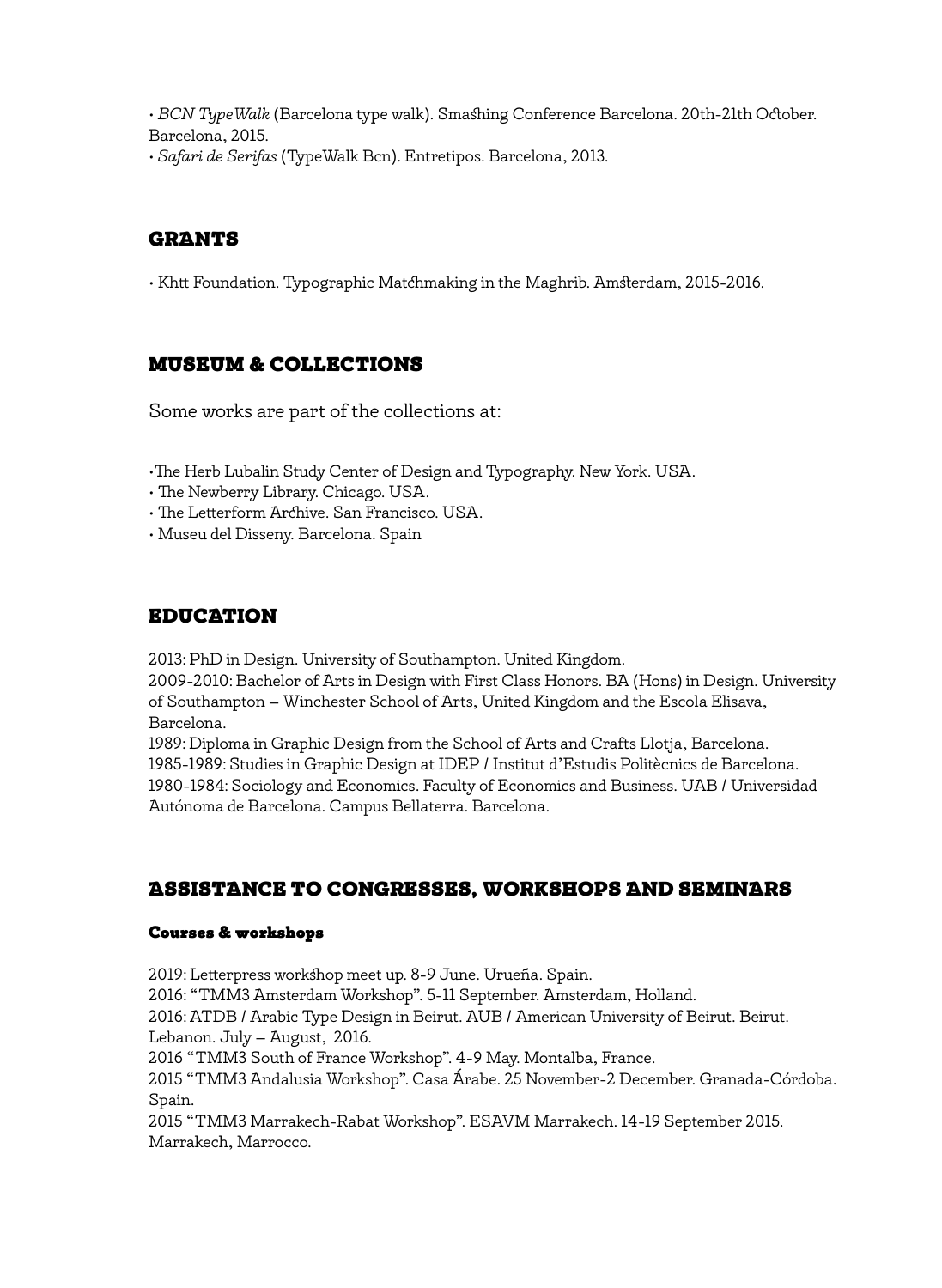2011: Workshop on Cyrillic Type Design at Escola BAU with Irina Smirnova. 27, 28 & 29 September. Barcelona, Spain.

2010: Calligraphy workshop. L'Arche. Saint-Antoine-L'Abbaye. France. August, 2010. 2010: 2nd TDi / Type Design intensive. School of Arts and Communication Design. University of Reading (United Kingdom), July, 2010.

2009: TDi / Type Design intensive. Non-latin script. School of Arts and Communication Design. University of Reading (United Kingdom), July, 2009.

2005: Book design workshop by Lars Müller. Fòrum Laus. Barcelona, 2005.

2001: "Diseño de utilidad Pública". Facultad de Bellas Artes. Universidad Castilla-La Mancha. Cuenca. June, 2001.

2002: TypeTech Forum. ATypI / Association Typographique Internationale Congress. Roma, 2002.

2002: "El libro como objeto de diseño". Fundación Antonio Pérez. Universidad de Castilla-La Mancha. Cuenca, 2002.

2001: Calligraphy workshop by Keith Adams. MNAC / Museu Nacional d'Art de Catalunya. Barcelona.

1999: "¿Diseño o propaganda? El diseño gráfico y la Administración en las últimas décadas". Cursos de Verano de El Escorial - Universidad Complutense. Madrid, 1999.

1999: "La estética de la letra", directed by Enric Satué. Instituto de Educación Continua (IdEC). UPF / Pompeu Fabra University. Barcelona.

1997: Design for newspapers. Typography in periodical publications. Barcelona, July 1997. IdeC (Institut d'Educació Continua). Universitat Pompeu Fabra.

1988/89: Infographics course. Centre d'Iniciatives i d'Experimentació per a Joves / CIEJ. Barcelona, 1988-89.

1988/89: Taller de Electrografía. Institut d'Estudis Politècnics de Barcelona (IDEP). Barcelona.

#### Congresses

2022: Granshan. *Signs of the times*. Literaturhaus. Munich. 20-21 May, 2022.

2021: 11 ET. Encontro de Tipografia. Caldas da Rainha. Portugal. November, 2019.

2021: 7º Symposium Grafica. 8-10 September. EINA Centre Universitari d'Art i Disseny - Universitat Autònoma de Barcelona.

2019: 10 ET. Encontro de Tipografia. Matosinhos. Portugal. November, 2019.

2019: AGI / Alliance Graphique Internationale Congress. Rotterdam, 2019.

2019: FontStand International Typography Conference. May 25, Porto, Portugal.

2018: 9 ET. Encontro de Tipografia. Instituto Politécnico de Tomar. Tomar, Portugal. November, 2018.

2018. AGI / Alliance Graphique Internationale Congress. México, 2018.

2018: ATypI / Association Typographique Internationale Congress. September 11-15, Antwerpen, Belgium.

2018: FontStand International Typography Conference. April 21, Zagreb, Croatia.

2017. 8 Encontros de Tipografia, "Multicultural". 3-6 November. Universidad de Algarve. Faro, Portugal.

2017: 7 Encuentro BID Enseñanza y Diseño. Fundación Diseño Madrid. Matadero, 23-26 October. Madrid.

2016: 7cit International Congress of Typography in Spain "Tipografía Pública". 1-3 July. Valencia, Spain

2015: Granshan. *Global design in practice.* University of Reading. UK, 2015.

2014: 5 Encontros de Tipografia. IPCA. Instituto Politécnico do Cávado e do Ave. Barcelos, Portugal.

2014: ATypI 2014. Barcelona. BAU/Museu del Disseny. 16-21 September 2014, Barcelona, Spain.